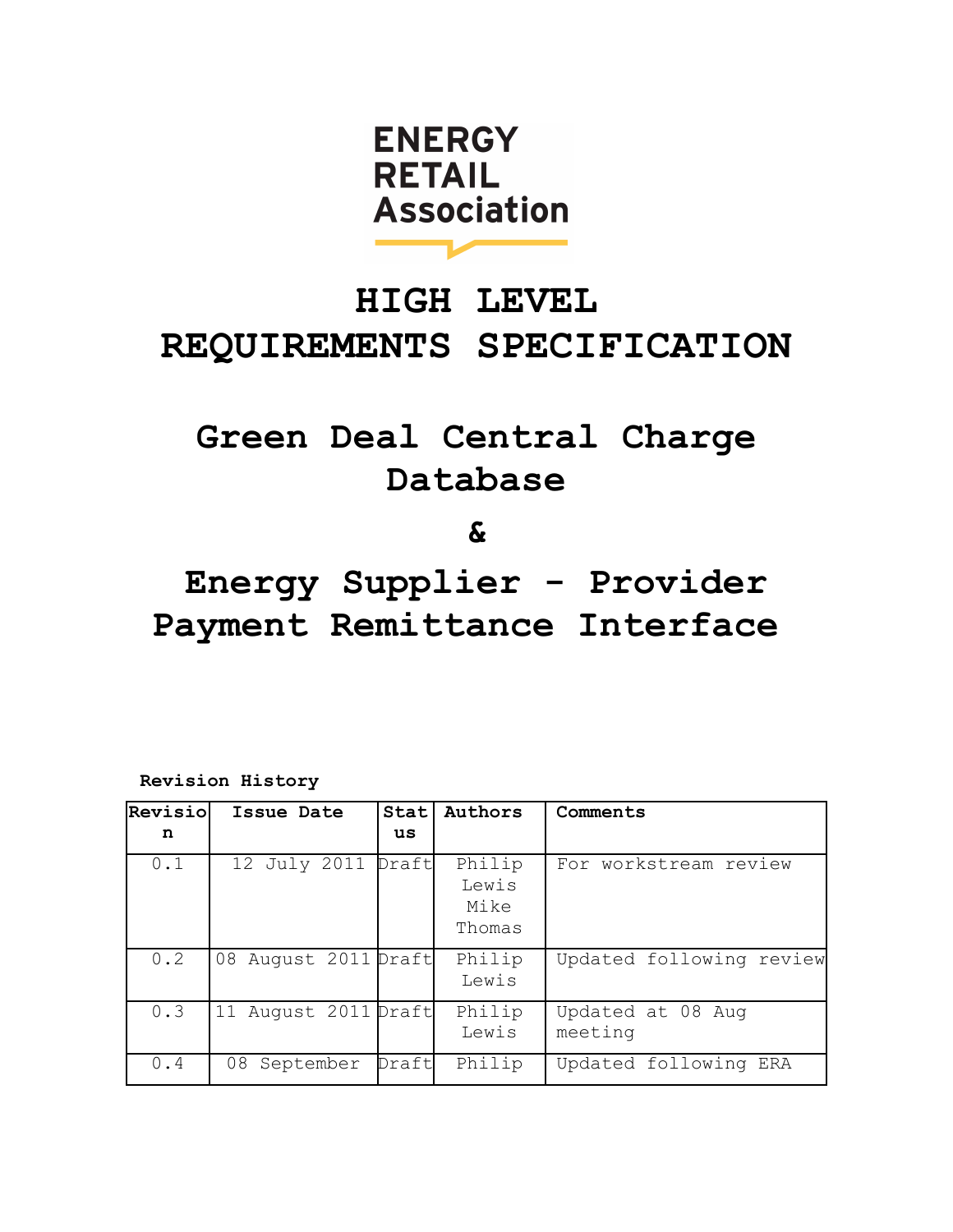|  | Lewis | review                                                              |
|--|-------|---------------------------------------------------------------------|
|  | Lewis | 0.5 05 October 2011 Draft Philip   Updated following DECC<br>review |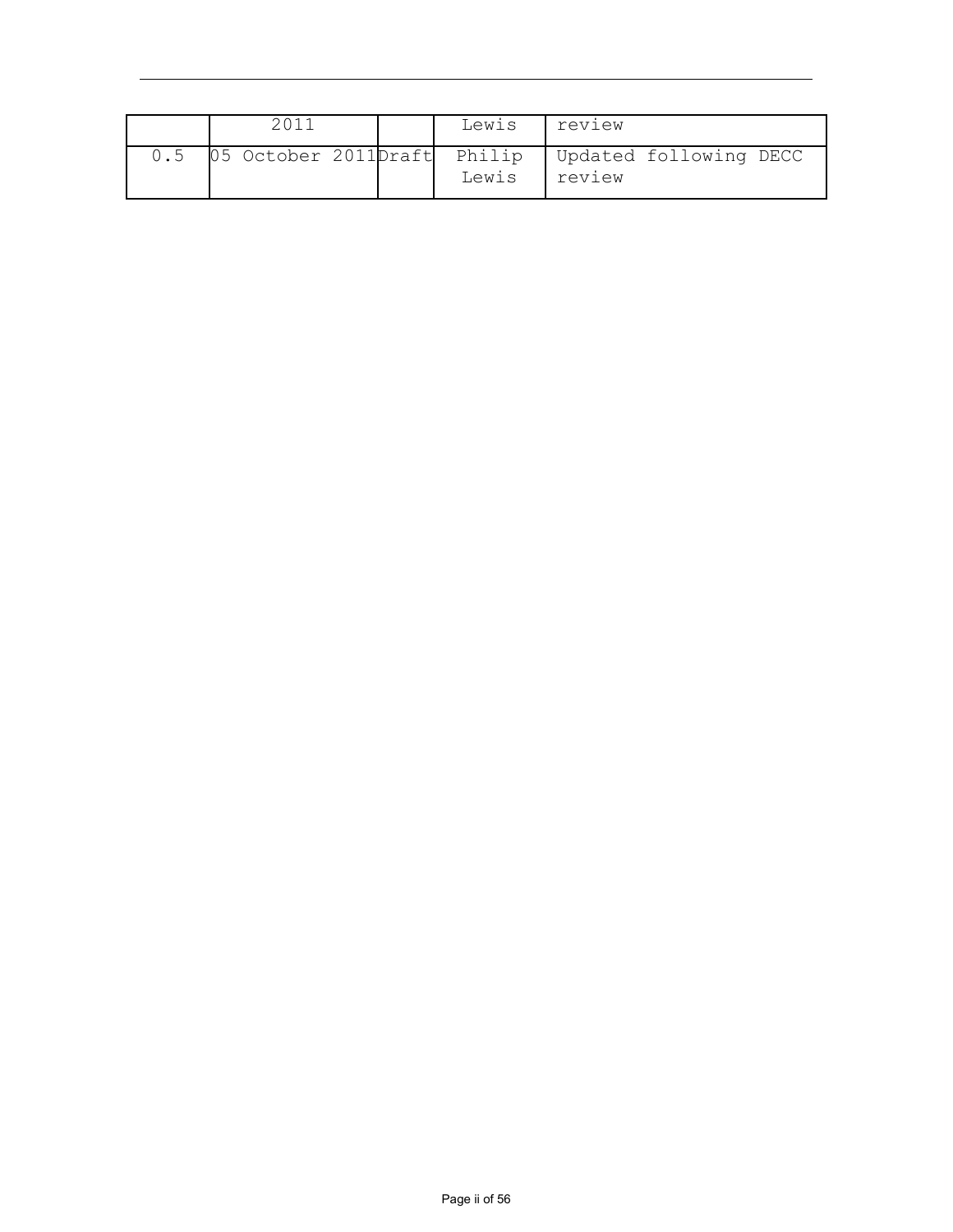# Table of Contents

## 3 ENERGY SUPPLIER/PROVIDER PAYMENT REMITTANCE AND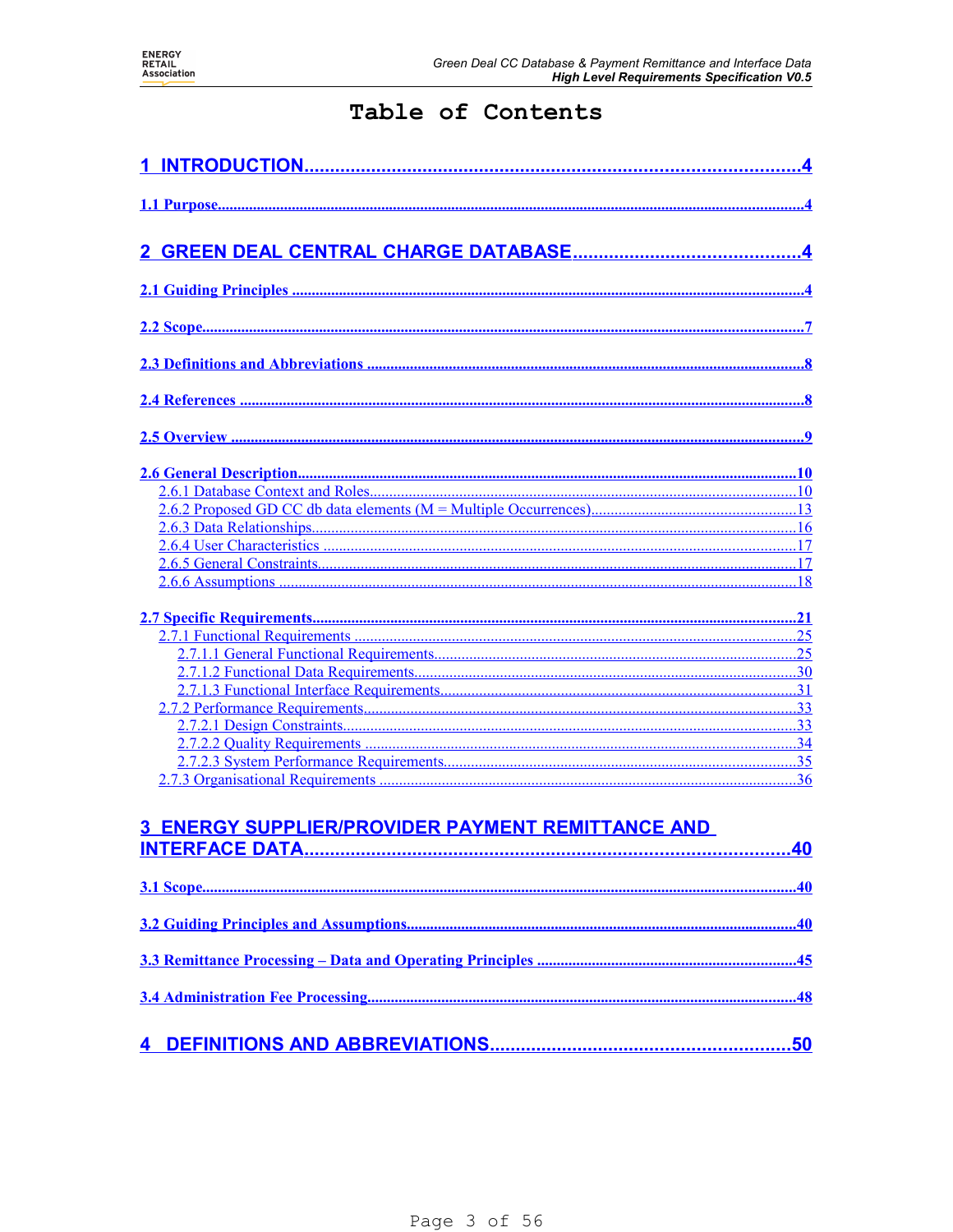| 5 ERA PROCESS FLOWCHARTS (13TH JUNE 2011, EXCEPT WHERE |  |  |
|--------------------------------------------------------|--|--|
|                                                        |  |  |

 **[............................................................................................................................ 51](#page-37-0)**

## **1 INTRODUCTION**

## <span id="page-3-0"></span>*1.1 Purpose*

<span id="page-3-3"></span>The purpose of this requirements specification is to:

- 1) Provide a repository for the high level requirements governing the design of the *Green Deal Central Charge Database. [*GD CC db*]* These requirements capture the expression of scope and high-level requirements discovered in ERA workstream meetings with stakeholders. These requirements will be further refined and expanded as the project progresses and will form the basis for the design verification and validation of the system. The intended audience for this document includes stakeholders, regulators, government agencies, solution architects (in all stages of the delivery chain), developers and testers.
- 2) Indicate the outline proposal for *Energy Supplier / Provider* payment remittance and interface data. This represents the ERA Workstream view of the mechanics and assumptions on which the interface would be based. These mechanics and assumptions are to be discussed and finalised during bilateral meetings with a Provider / Financier group.

This document will be updated periodically to reflect changes in legislative and regulatory requirements, including changes effected in the final stages of the Energy Bill 2011 and the consultation on Energy Supplier license code changes regarding the Green Deal.

## **2 GREEN DEAL CENTRAL CHARGE DATABASE**

## <span id="page-3-2"></span>*2.1 Guiding Principles*

<span id="page-3-1"></span>The GD CC db project is an element of the Green Deal which will enable Energy Suppliers to perform the billing and collection role for Green Deal monies. It will exist alongside other energy efficiency data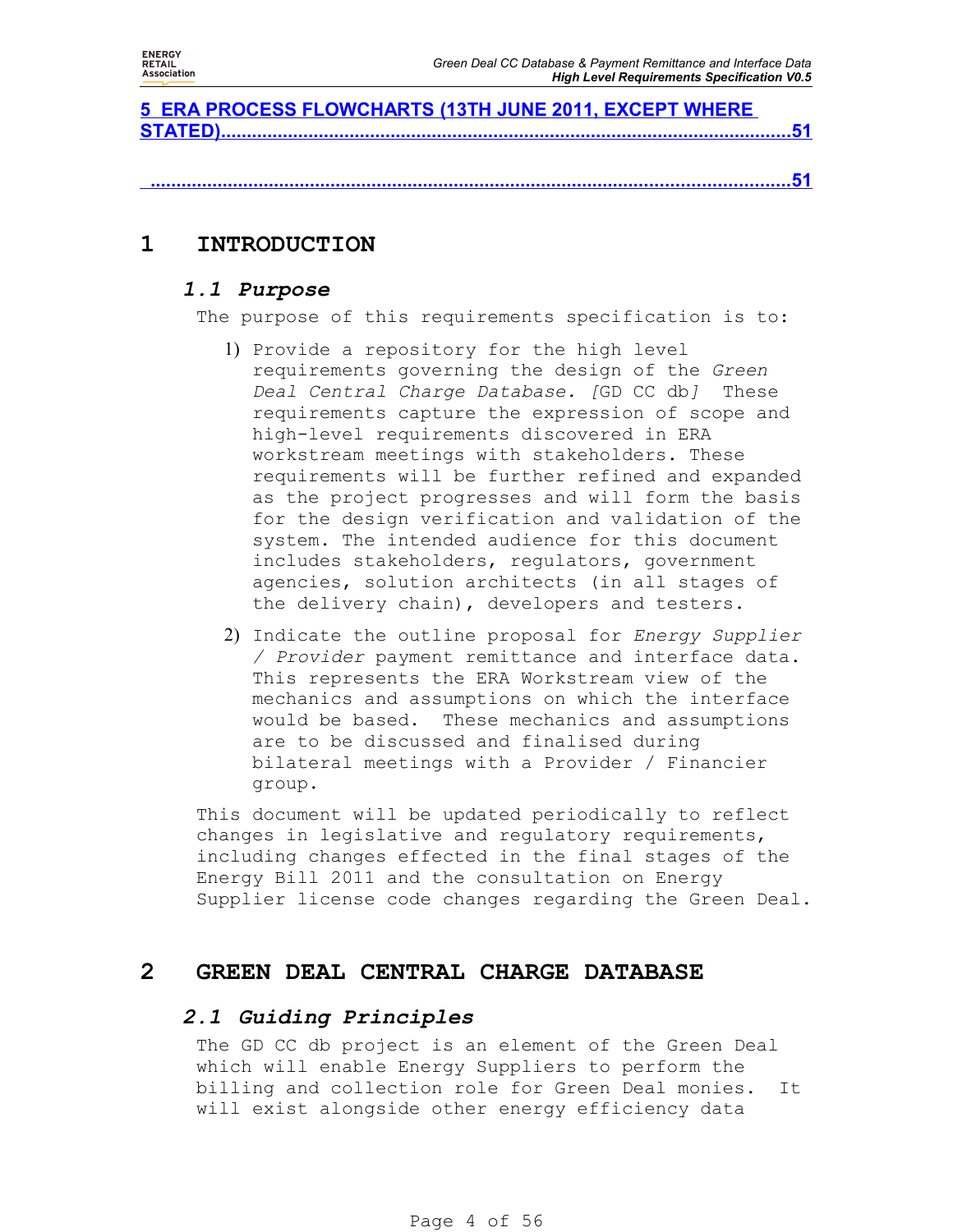bases such as NEED and the EPC database. There will be other Green Deal specific databases, but they are outside the scope of this project.

The mandate to create the GD CC db will be contained in secondary legislation and/or modified Energy Supplier license codes as put forward by the Department of Energy and Climate Change. [DECC] The current draft mandate is:

"……*to maintain a suitable database and any associated payment processing infrastructure, to facilitate collection of the charge. The database must also ensure that information on individual Green Deal Plans can be shared easily between energy companies and Green Deal Providers, and facilitate switching between suppliers by consumers."[1](#page-4-0)*

The ERA GD CC db workstream has outlined a set of *Guiding Principles* which set the initial project objectives to ensure that:

1) The *right bill payer* is charged the *right amount*.

2) GD Providers and other parties are aware of changes to key bill payer data. (e.g. Change of Supplier,  $[COS]$  Change of Tenant<sup>[2](#page-4-1)</sup>,  $[COT]$  Change of Bill Payer)

3) GD Providers receive relevant information required for CCA purposes.

4) Energy Payment write-off information is communicated to GD Providers.

5) No data is stored which would contravene the Data Protection Acts (DPA) or require the operators and owners of the database to be registered under any Financial Services regulations.[3](#page-4-2)

<span id="page-4-0"></span> $1$  This outline definition is contained in a letter from Gregory Barker, Minister of State, DECC, to the Energy Retail Association,  $8<sup>th</sup>$  June 2011.

<span id="page-4-1"></span> $2$  In some COT scenarios, lack of disclosure will impact GD Billing and Financier Remittances.

<span id="page-4-2"></span><sup>&</sup>lt;sup>3</sup> A legal opinion regarding the applicability of DPA to the bill payer data being stored should be sought.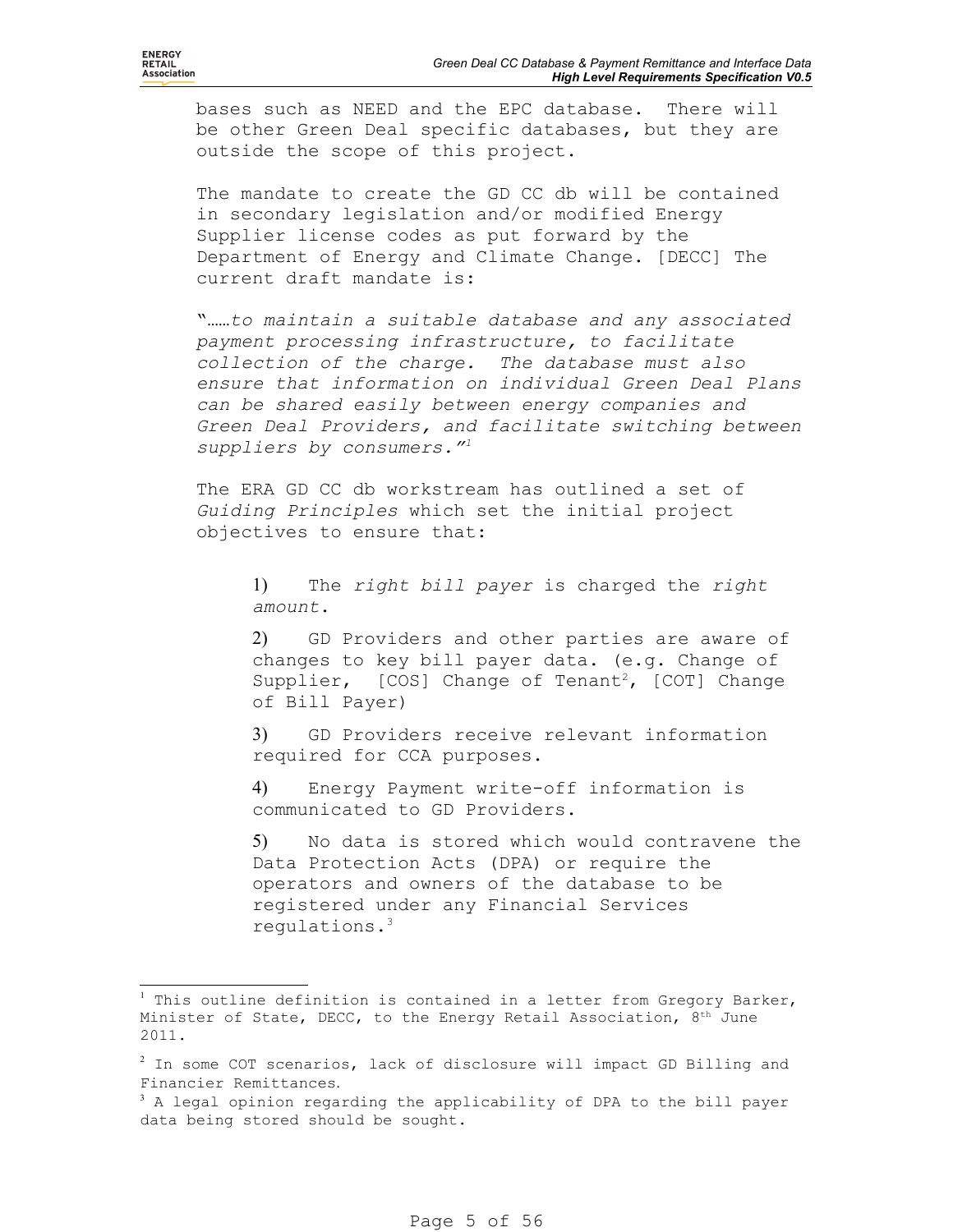6) Those regulatory bodies mandated to oversee the Green Deal have access to the data and / or reports necessary to accomplish their role.

7) Data stored is the minimum necessary to support these guiding principles and Energy Supplier objectives. This will streamline development, operational and administration costs.

8) The overall intent of the GD CC db - to provide a service to Energy Suppliers and other stakeholders in order to carry out their mandated billing and collection role – is accomplished at minimum cost conducive with resilience, quality of service, scalability and security.

The GD CC db project consists of two development components.

- The first component is the development of the *GD CC database -* a system for sharing, quality controlling, and exchanging Green Deal and bill payer information.
- The second component is the development of information flows, triggers etc. that make effective use of the GD CC db by *pushing* event data to GD CC db users. These information flows will ultimately encompass the transmission of payment data and monies to GD Providers, but at present these flows cannot be included in this document until the agreed security and data protocols for the transfer of such information or data have been ratified with DECC and any relevant stakeholder.

The GD CC db will have a variety of users. The following is an initial list, which will likely grow as Green Deal legislative detail is developed, of these stakeholders:

- Energy Suppliers;
- Green Deal Financiers;
- Green Deal Providers;
- DECC;
- Electricity Registration System authorities;
- Regulatory Bodies governing the Green Deal;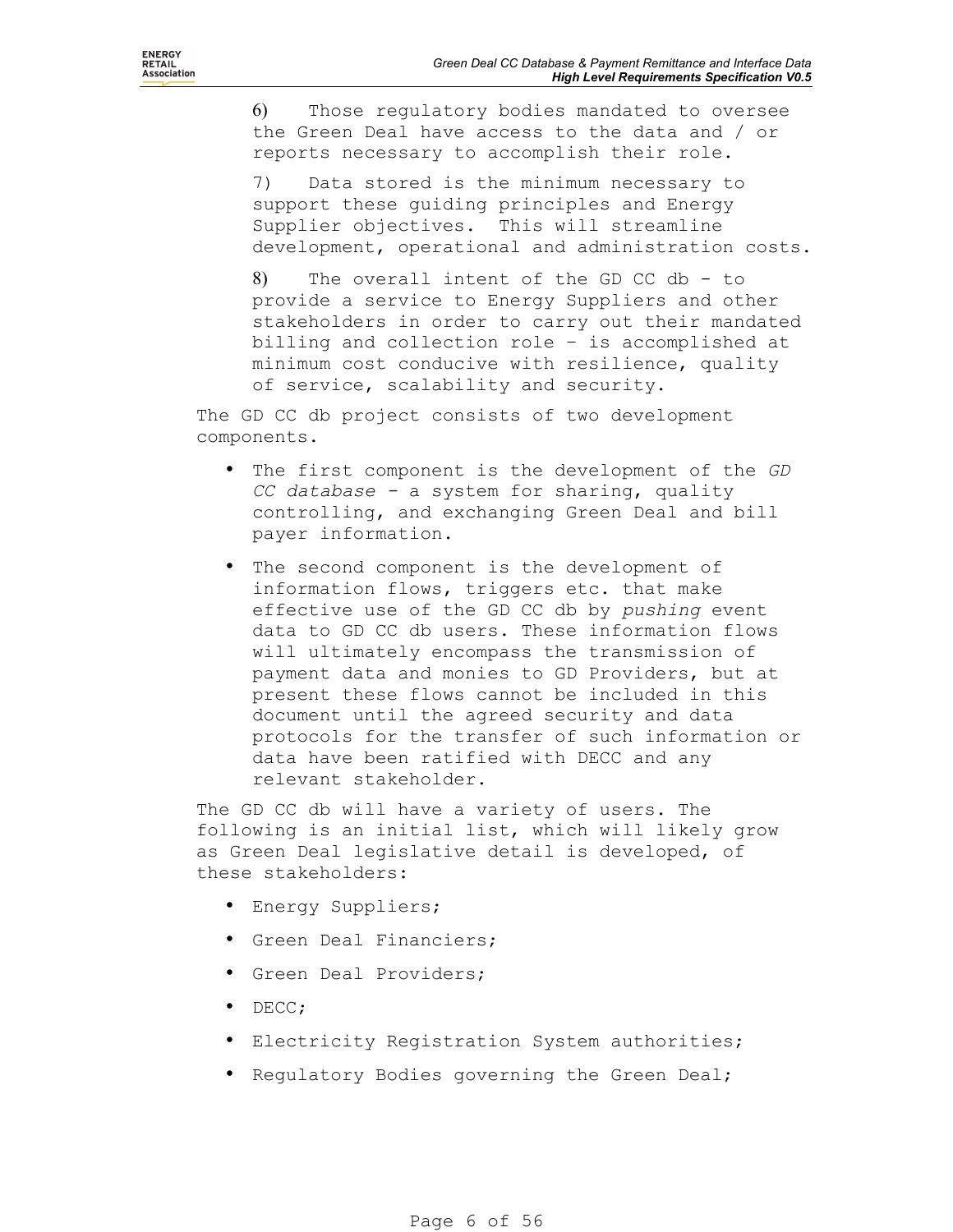• Accredited third parties. (e.g. the GD Remote Advice Line)

The GD CC db should include:

- Automated and manual update processes;
- Quality control of data with feedback to originators;
- Management of user's rights to input or extract role-specific data components;
- <span id="page-6-0"></span>• Data retrieval tools.

## *2.2 Scope*

The scope of the GD CC db is defined by the following key functions;

- Storing Green Deal and associated Green Deal Bill payer data as supplied by GD Providers;
- Storing Green Deal estimated savings data as computed by the GD Provider at the point of installation. (This could be a compounded estimate where a second or subsequent measure is installed)
- Communicating GD data updates to the GD Bill payer's energy supplier;
- Validating GD bill payer data against energy registration systems;
- Holding status data on Green Deal records;
- Receiving GD charge data updates from Providers;
- Sending GD Charge data updates to Energy Suppliers;
- Exchanging dispute data with Energy Suppliers;
- Receiving Change of Supplier data from energy industry flows;
- Receiving Change of Tenant data from Energy Suppliers;
- Sending Change of Tenant data to Providers;
- Fulfilling information / reporting requests from the Regulator, DECC and bill-payers ;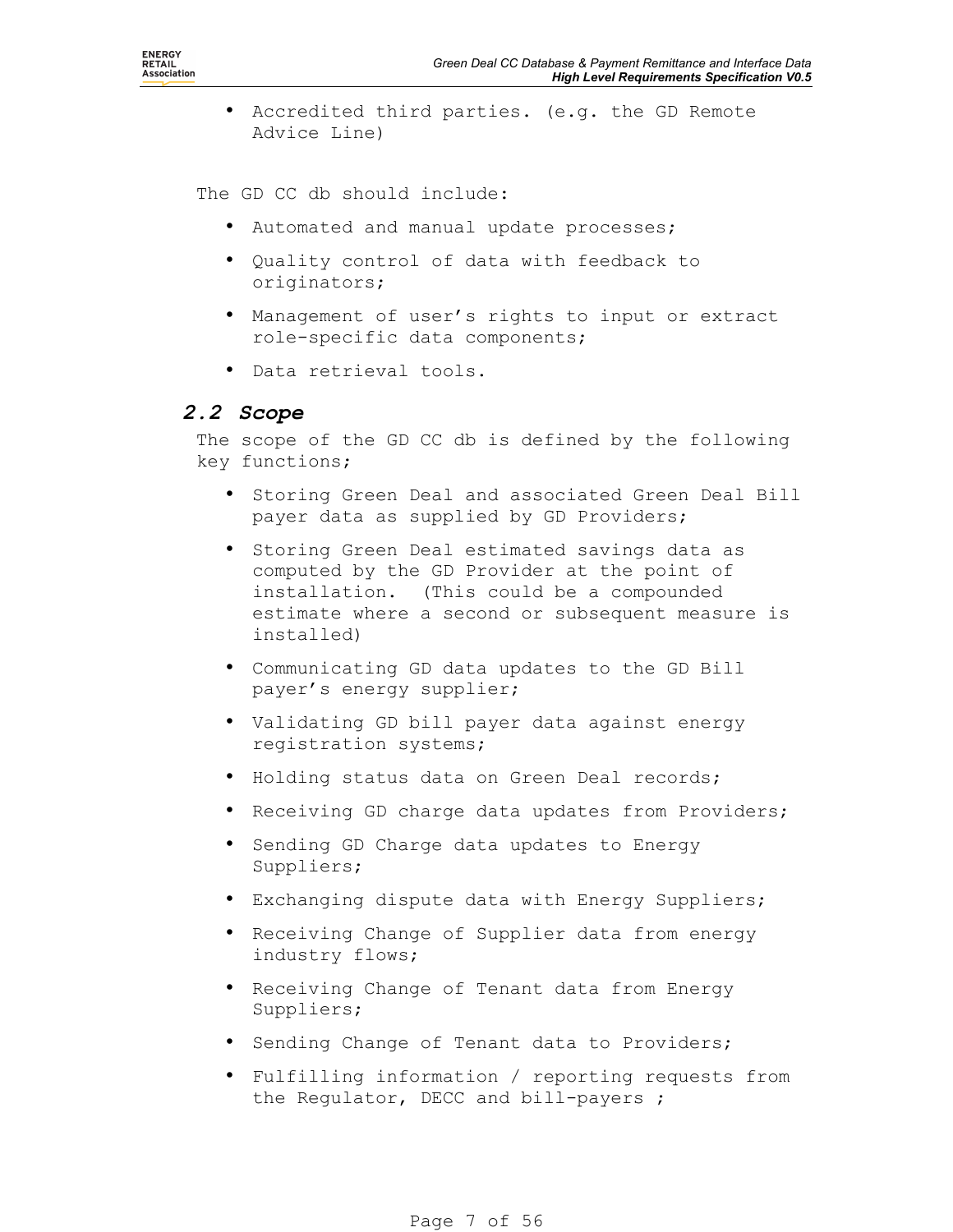- Subject to governance processes from industry agencies;
- Allowing access to role / bill payer-specific data by stakeholders.

The following functions are specifically EXCLUDED from the project scope;

- o Assessor and Installer data
- o Installation Assets data
- o Consents data
- o Asset / Location data
- o Accreditation data
- o Bill payer Complaint data
- o GD Bill payer Payment History
- o GD Advice Line data
- o CCA statement production
- o EPC detail data
- o Energy Efficiency data
- <span id="page-7-1"></span>o ECO data

## *2.3 Definitions and Abbreviations*

This document contains terms and abbreviations peculiar to the Green Deal and the Energy Supply industry. A dictionary of these terms and abbreviations can be found in Appendix A, below.

## *2.4 References*

<span id="page-7-0"></span>The following documents contain additional information pertaining to this project or have been referenced within this document:

*1. Energy Bill 2011.*

2. *ERA Green Deal Processes Flowcharts 13th June 2011.*

3. *Energy Bill 2011 Public Bill Committee debates, 7th – 21st June 2011.*

*4. ERA "Role of a Green Deal Database…." exploratory paper.*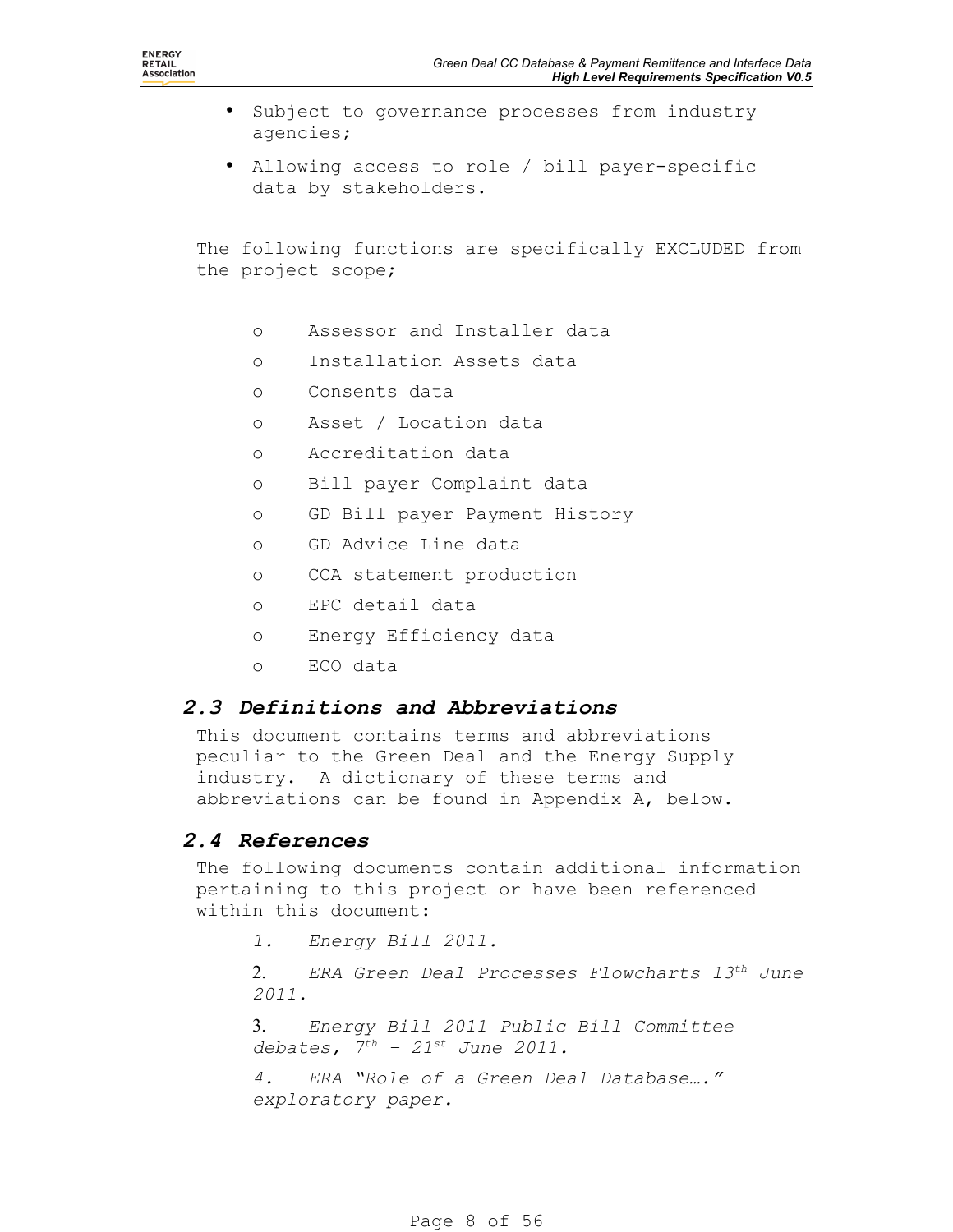## *2.5 Overview*

<span id="page-8-0"></span>The requirements presented in this document represent the high level objectives, constraints, and desires for the GD CC db.

Each requirement is identified by a unique GD CC dbspecific identifier to allow the requirement to be referenced in future documents, providing traceability throughout the development process.

This requirements document states what must be accomplished to fulfill the GD CC db's mandated operations. It does not state how this is to be accomplished. This document describes each requirement and the basis for inclusion of that requirement.

The remaining sections of the document contain the requirements for the database. The sections and their content are as follows:

**Section 2 – General Description** provides a general overview of the entire system. This section describes the general factors that affect the database and its requirements.

**Section 3 – Specific Requirements** contains the requirements developed from ERA workstream meetings, DECC publications and stakeholders. This section organises the requirements into categories that facilitate the database development process. The categories in this document are: Functional Requirements, Performance Requirements, and Organisational Requirements.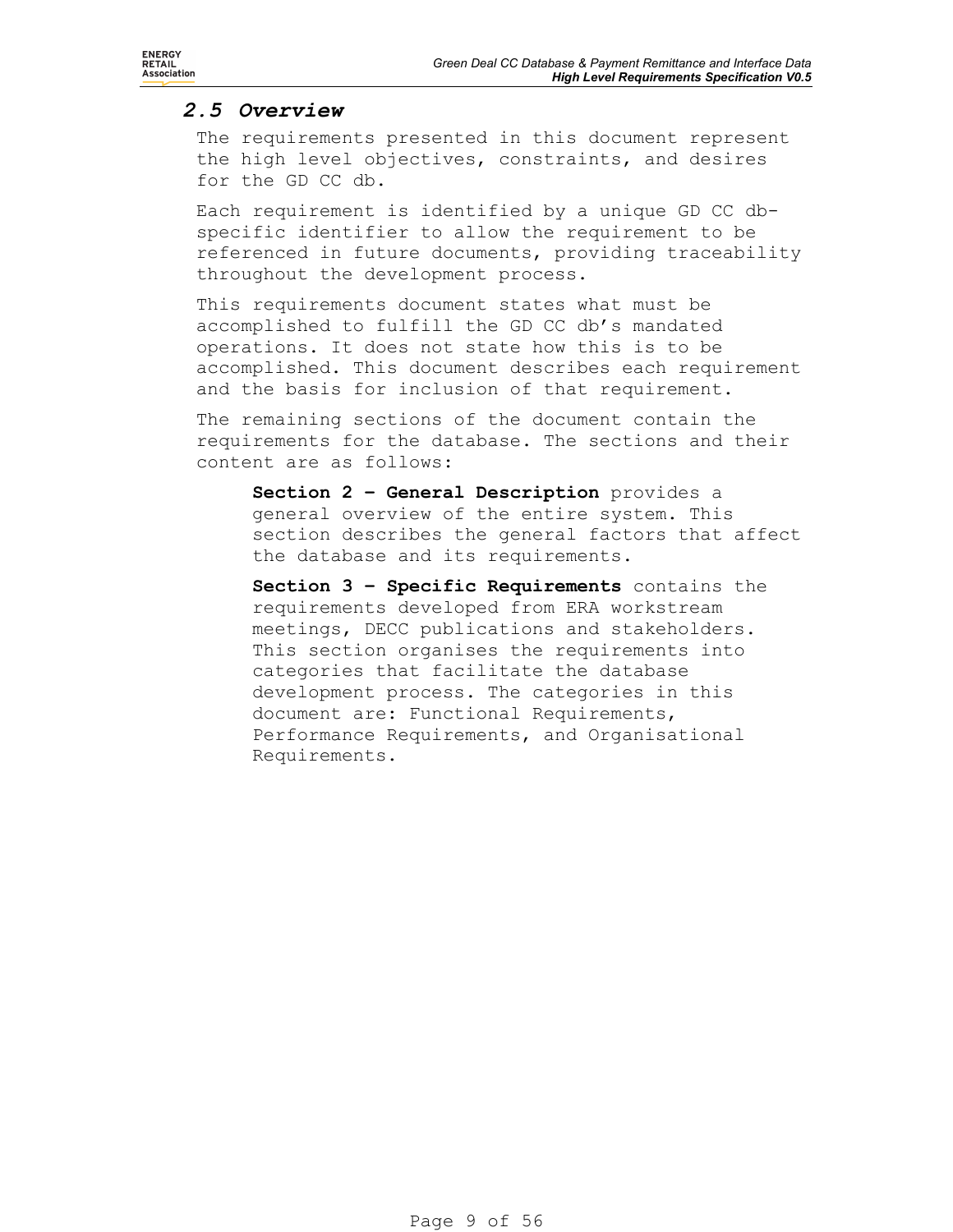## *2.6 General Description*

<span id="page-9-1"></span>This section provides an overview of the GD CC db database and its relationships. It also describes the general factors that affect the database and its requirements. This section does not state specific requirements, but instead is intended to make the requirements easier to understand by giving them some context. Descriptions of specific terms and acronyms used in this section may be found in Appendix A.

## **2.6.1 Database Context and Roles**

<span id="page-9-0"></span>The GD CC db will receive data from contributing parties, store and then communicate the data. The basic processes are shown in Figure 1 in terms of the GD CC db objects and their interactions. (Note that a single *party* could fulfill a number of roles) The ellipses represent specific types of data and user roles and the arrows represent the interactions between them[4](#page-9-2). For example, a *Provider* administers both an *Installer* and an *Assessor,* receives *Installation* and *Green Deal Plan assessment* data, and provides it to both the GD CC db and the *Financier*.

<span id="page-9-2"></span><sup>4</sup> The arrows in this diagram do *not* indicate data flows, nor do they show all possible variants; they show the subject-object relationships.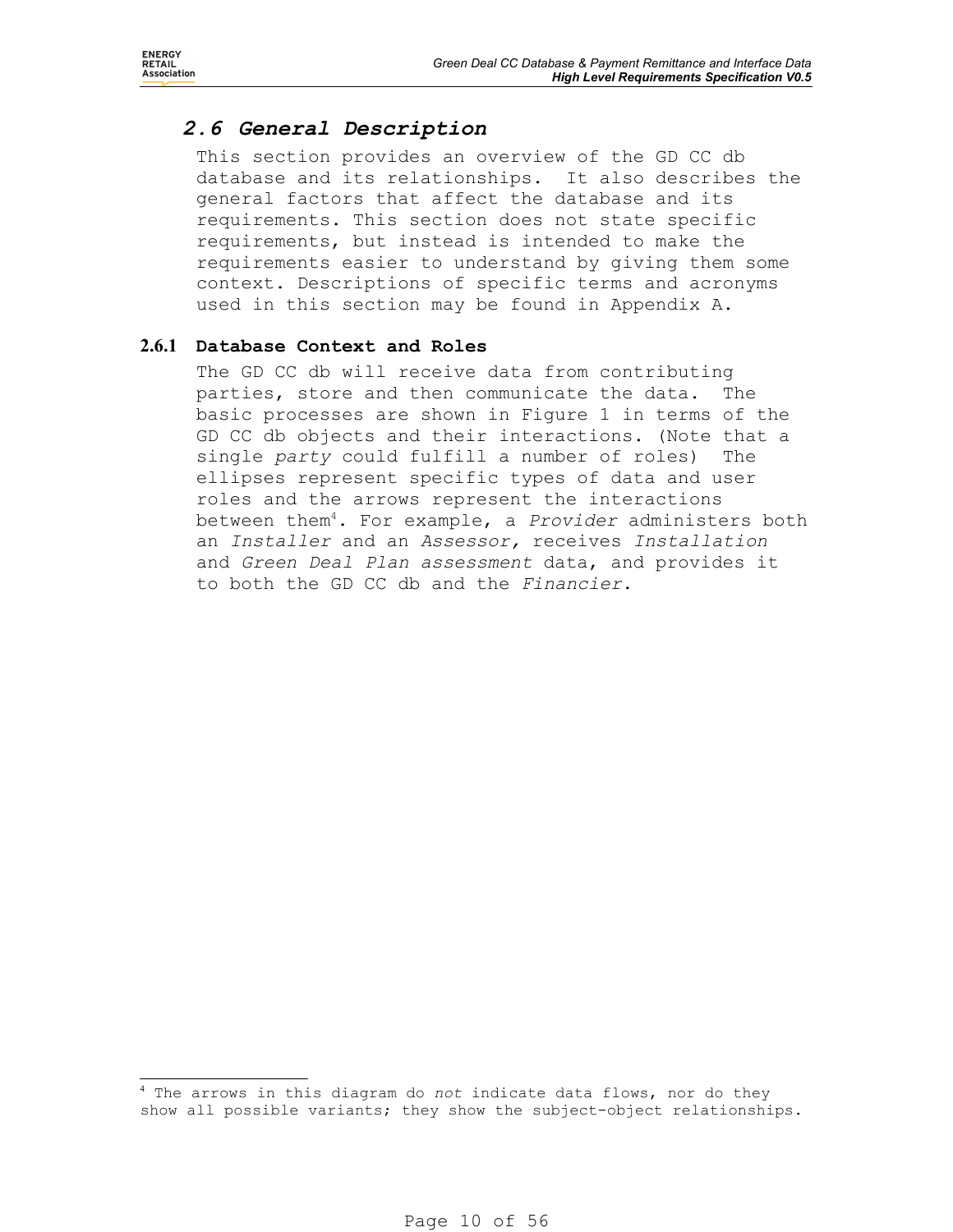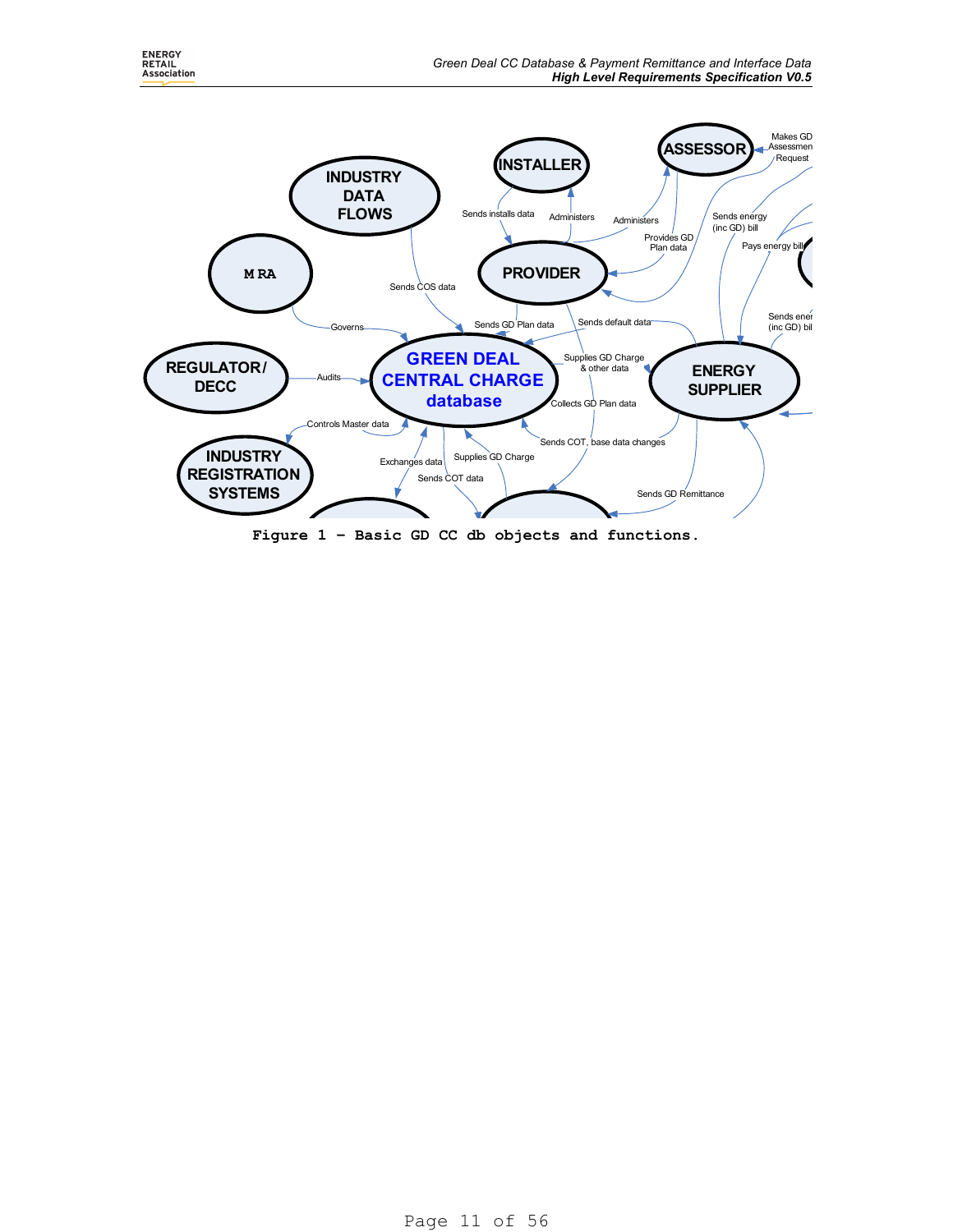The volume of data involved in the Green Deal process is potentially very large. (GD plans can have a large lifespan: there is no legislative limit) The GD CC db database should be capable of handling data in a flexible manner that permits new data types to be added if necessary.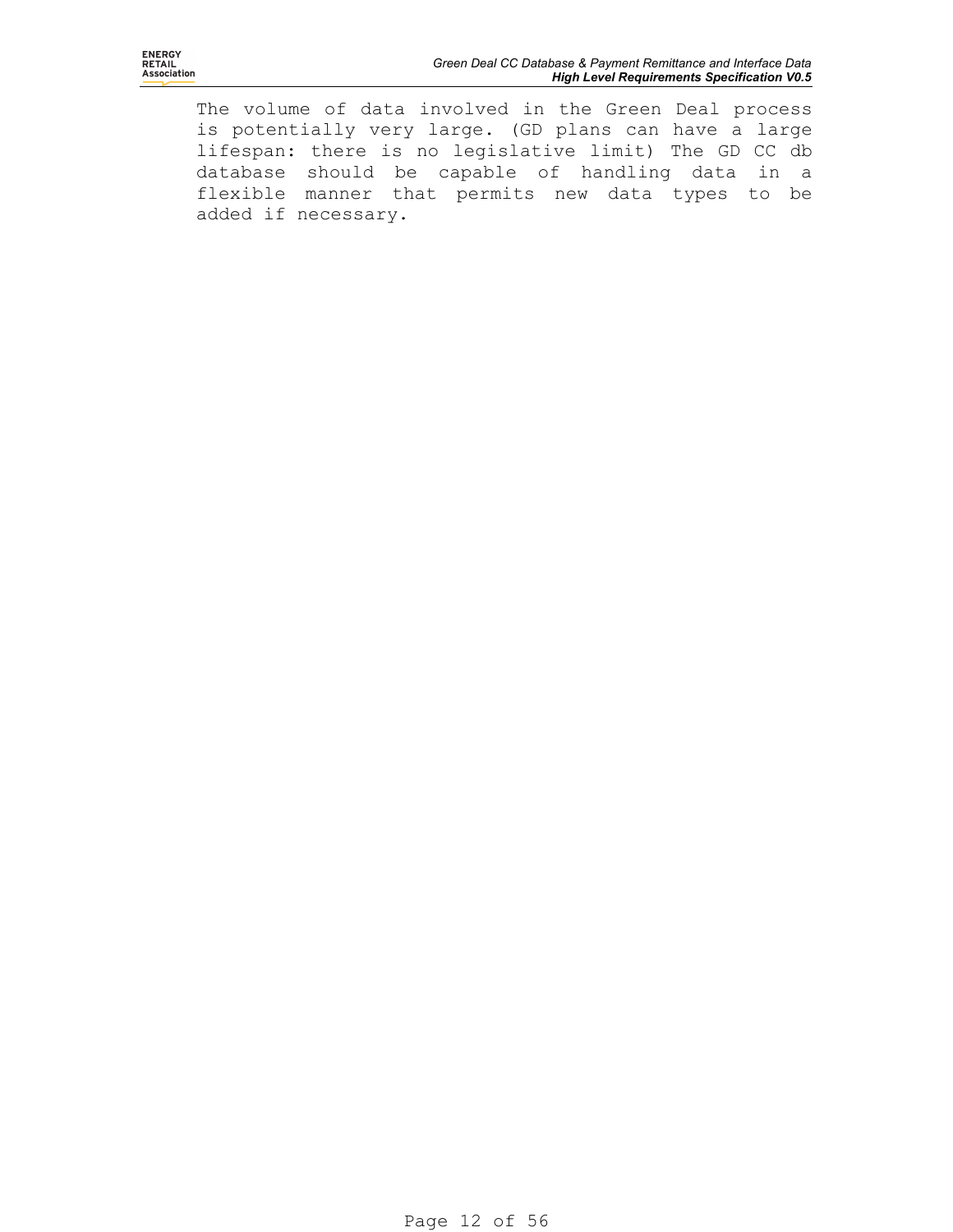<span id="page-12-0"></span>**2.6.2 Proposed GD CC db data elements (M = Multiple Occurrences)**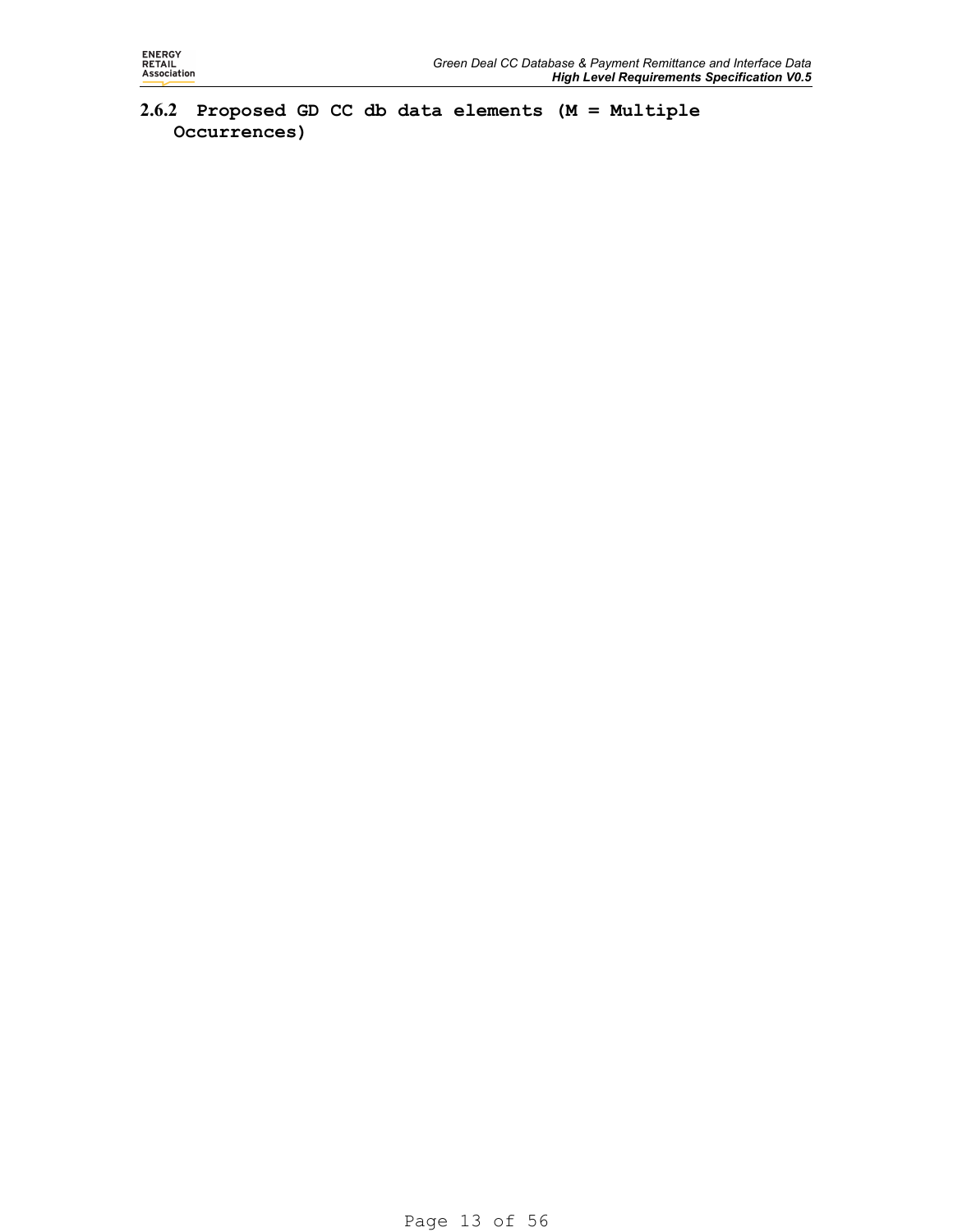| I              | Data Label                                                      | M | Initial  | Maintained         |
|----------------|-----------------------------------------------------------------|---|----------|--------------------|
| D              |                                                                 |   | Creator  | by                 |
| $\mathbf 1$    | MPAN [see also 2.6.3 NOTE 2.]                                   |   | Provider | Energy<br>Supplier |
| $\overline{2}$ | Electricity Meter Serial Number <sup>5</sup>                    |   | Provider | N/A                |
| 3              | Unique Property Reference [UPRN]                                |   | Provider | N/A                |
| $\overline{4}$ | Energy Performance Certificate<br>[EPC] Number <sup>6</sup>     |   | Provider | N/A                |
| 5              | GD Plan ID                                                      |   | Provider | N/A                |
| 6              | Status                                                          |   | Provider | $CC$ db            |
| $\overline{7}$ | GD record create date                                           |   | Provider | N/A                |
| 8              | GD Start Date                                                   |   | Provider | Provider           |
| 9              | GD End Date                                                     |   | Provider | Provider           |
| 10             | GD Bill payer ID [generated by CC<br>db1                        | M | Provider | Energy<br>Supplier |
| 11             | GD Bill payer Start Date                                        | M | Provider | Energy<br>Supplier |
| 12             | GD Bill payer Name                                              | M | Provider | Energy<br>Supplier |
| 13             | GD Bill payer Address                                           | М | Provider | Energy<br>Supplier |
| 14             | GD Bill payer Contact Details                                   | М | Provider | Energy<br>Supplier |
| 15             | GD Bill Payer Billing Frequency <sup>7</sup><br>(calendar days) | М | Provider | Energy<br>Supplier |
| 16             | GD Bill Payer Billing Method <sup>87</sup>                      | М | Provider | Energy<br>Supplier |
| 17             | Provider ID [generated by CC db]                                | М | Provider | Provider           |
| 18             | Provider Start Date                                             | M | Provider | Provider           |
| 19             | Financier ID <sup>9</sup> [generated by CC db]                  | M | Provider | Provider           |
| 20             | Financier Start Date9                                           | М | Provider | Provider           |

<span id="page-13-2"></span> $<sup>5</sup>$  Meter serial number will be used once during initial GD Plan data</sup> validation; thereafter it will not be maintained.

<span id="page-13-3"></span><sup>6</sup> EPC Number requirement is being reviewed by DECC (RCW, 29/09/11)

<span id="page-13-0"></span><sup>7</sup> A limitation to the use of this data for CCA purposes only is to be incorporated into the Green Deal Arrangement Agreement. (RCW, 29/09/11)

<span id="page-13-4"></span><sup>8</sup> It is to be decided whether this field is updated constantly or only when a CCA Statement is requested.

<span id="page-13-1"></span><sup>9</sup> This field may be blank if remittances are made directly to the Provider.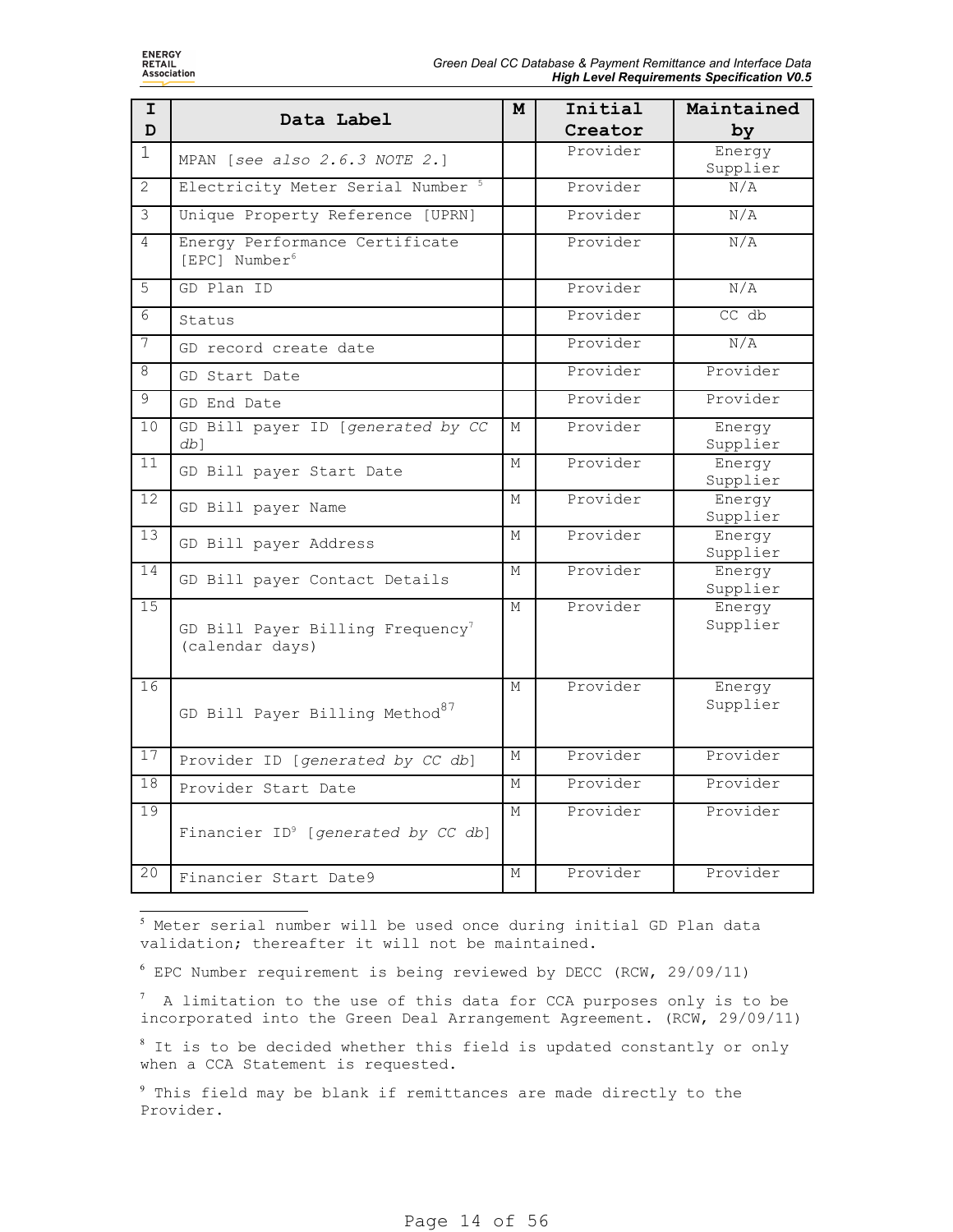| $\overline{21}$ | Provider / Financier Bank Data                 | M | Provider | Provider |
|-----------------|------------------------------------------------|---|----------|----------|
| 22              | Provider/ Financier Bank Data                  | М | Provider | Provider |
|                 | Start Date                                     |   |          |          |
| 23              | Electricity Supplier ID                        | М | Provider | Industry |
|                 | [generated by CC db]                           |   |          | Flows    |
| 24              |                                                | М | Provider | Industry |
|                 | Electricity Supplier Start Date                |   |          | Flows    |
| 25              | Property Owner ID [generated by                | М | Provider | Provider |
|                 | $CC$ $db$ ]                                    |   |          |          |
| 26              |                                                | М | Provider | Provider |
|                 | Property Owner Start Date                      |   |          |          |
| 27              | Property Owner Name                            | М | Provider | Provider |
| 28              |                                                | М | Provider | Provider |
|                 | Property Owner Address                         |   |          |          |
| $\overline{29}$ | Property Owner Contact Details                 | M | Provider | Provider |
| 30              | Notification acknowledgement                   |   | Energy   | N/A      |
|                 | sent date                                      |   | Supplier |          |
| 31              |                                                |   | Energy   | N/A      |
|                 | Charge acknowledgement sent date               |   | Supplier |          |
| 32              | Annual Savings - Electricity (£-               |   | Provider | Provider |
|                 | 99,999)                                        |   |          |          |
| 33              | Annual Savings - Gas (£-99,999)                |   | Provider | Provider |
|                 |                                                |   |          |          |
| $\overline{34}$ | Annual Savings - Other fuels (£-               |   | Provider | Provider |
|                 | 99,999)                                        |   |          |          |
| 35              | Daily GD Charge                                | M | Provider | Provider |
| 36              | Daily GD Charge Effective Date                 | M | Provider | Provider |
| 37              |                                                | М | Provider | Provider |
|                 |                                                |   |          |          |
|                 | Daily Administration Fee (£9.99) <sup>10</sup> |   |          |          |
|                 |                                                |   |          |          |
| 38              |                                                | М | Energy   | N/A      |
|                 | Rejection ID                                   |   | Supplier |          |
|                 |                                                |   |          |          |
| 39              |                                                | М | Energy   | N/A      |
|                 | Rejection Code                                 |   | Supplier |          |
| 40              |                                                | М | Energy   | N/A      |
|                 | Rejection Code Transmission Date               |   | Supplier |          |
| 41              |                                                | M | Provider | Provider |
|                 | $CCA$ indicator $(Y/N)$                        |   |          |          |

<span id="page-14-0"></span> $10$  The administration fee is fixed for the life of the GD Plan. The fee level is to be reviewed every three years. (RCW, 29/09/11)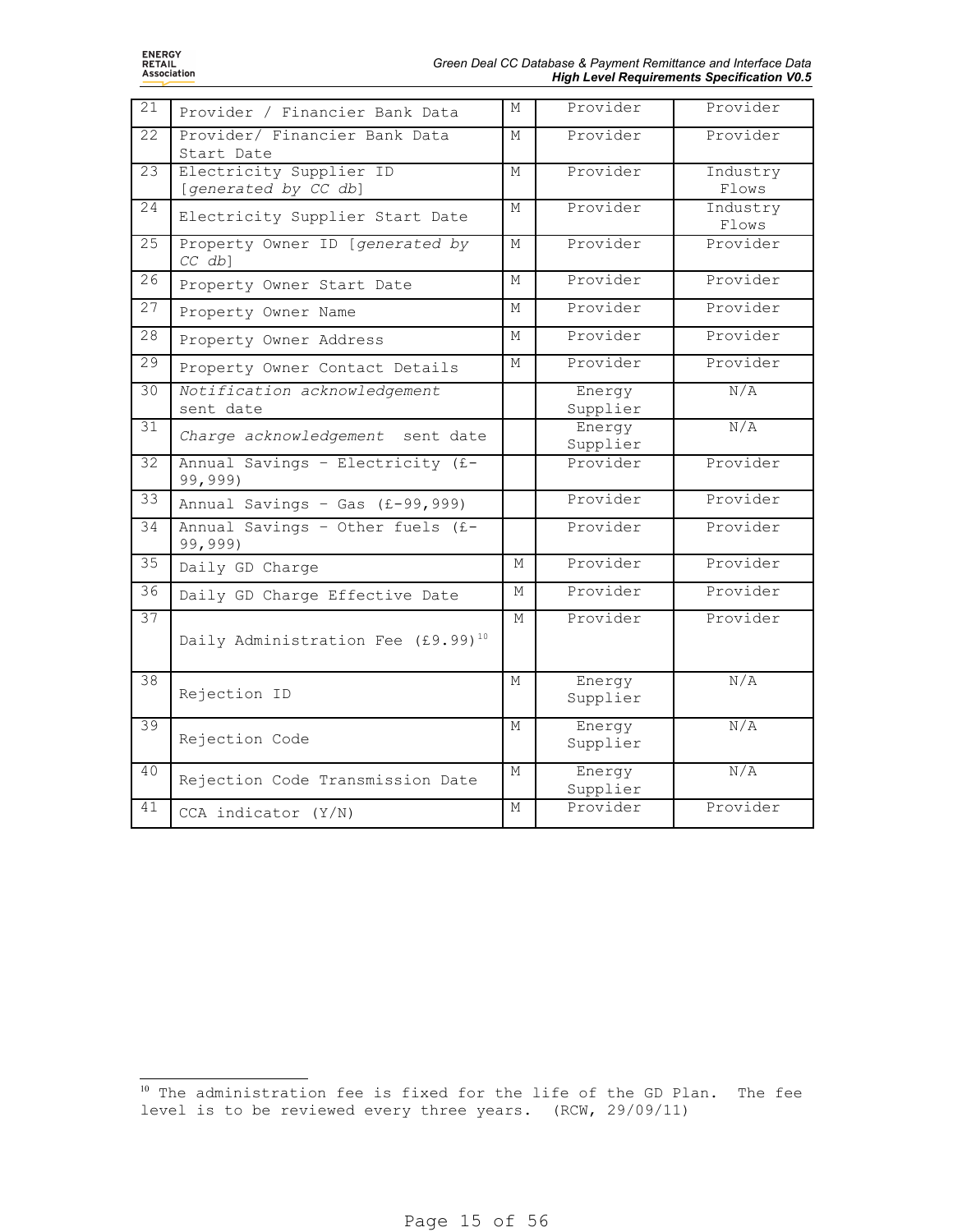## **2.6.3 Data Relationships**

<span id="page-15-0"></span>This diagram is intended to provide an appreciation of the relationships between the potential master GD CC db files containing the data proposed in section 2.6.2, above. Subsidiary data, such as *Daily GD Charge*, would be contained in detail files related to a parent master, in this case *GD Plan*. In the interests of clarity these relationships are not shown.

NOTES:

- 1) With the exception of the relationship shown in RED, where multiple occurrences are shown only ONE relationship can be effective for a specific date.
- 2) It is possible for a site MPAN to change. (e.g. where DNO sells assets to INO, or where a site is logically disconnected then reconnected)
- 3) It is proposed that the existence of a Green Deal for an MPAN is reflected by the addition of a "GD Flag" in MPAS. This would control processes such as COS, de-energisation etc.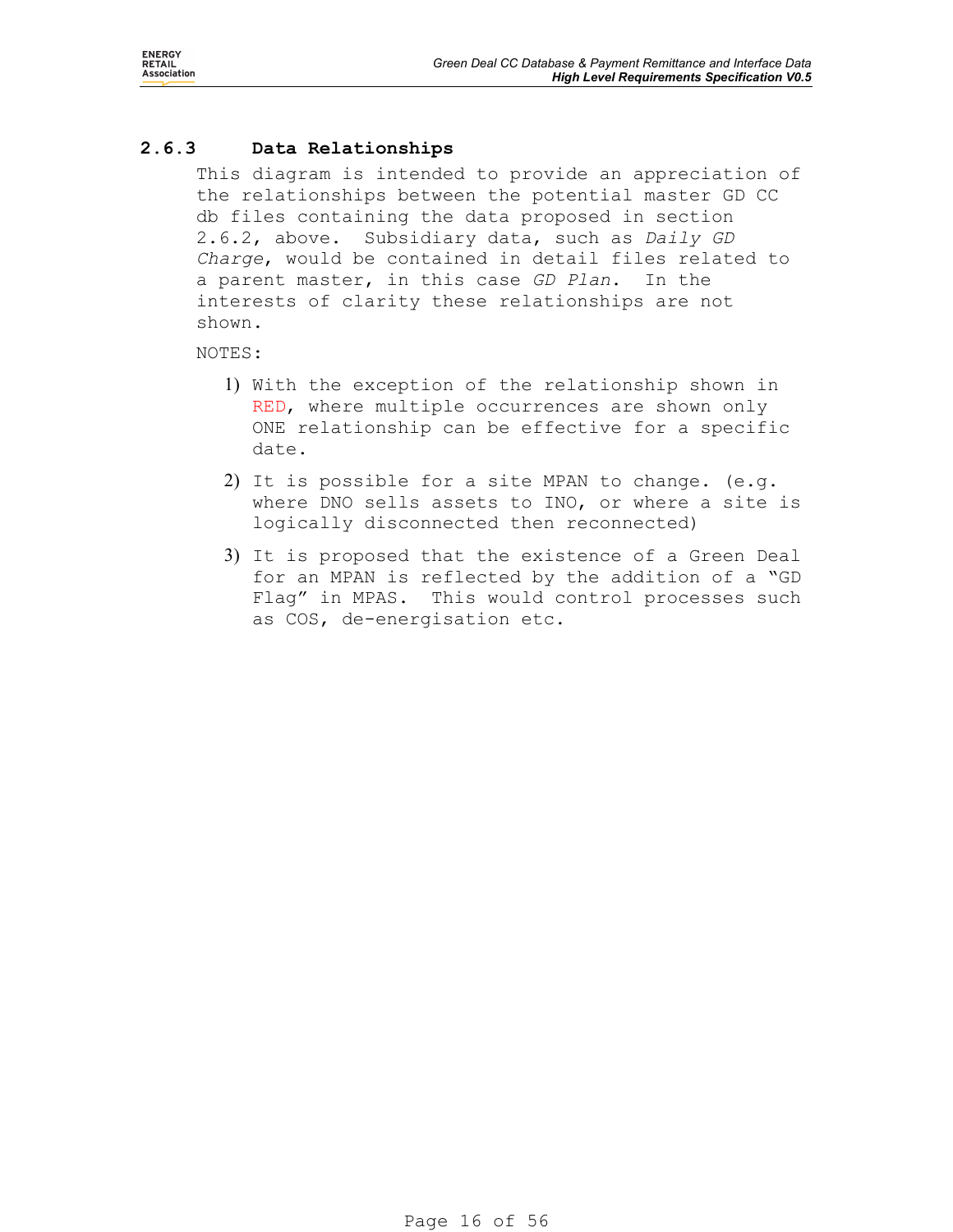**Figure 2 – High-level data relationships.**

### **2.6.4 User Characteristics**

<span id="page-16-1"></span>Direct and indirect use of the GD CC db could be made by a wide range of users. This section focuses on those users who have the most immediate contact with the system.

The primary user classes include the database owners (Energy Suppliers) and key entities such as Providers and Financiers.

The following is an initial list of stakeholders whose user needs are considered:

- Energy Suppliers;
- GD Providers;
- GD Financiers;
- GD Regulatory Body / Ombudsman;
- DECC;
- MRASCO (the administration company of the MRA, which is the proposed governance body for the GD CC db);
- Industry Registration systems and
- GD Advice Line operators.

### **2.6.5 General Constraints**

<span id="page-16-0"></span>Timeliness of data flows both from and to the database and reliability of the system are major constraints on the design. Both of these factors can be addressed through appropriate system architecture and implementation.

To address the timeliness factor, the system should be designed such that it can process potentially large volumes of data from a variety of sources and at high rates. An architecture which is implemented across multiple servers and communication channels may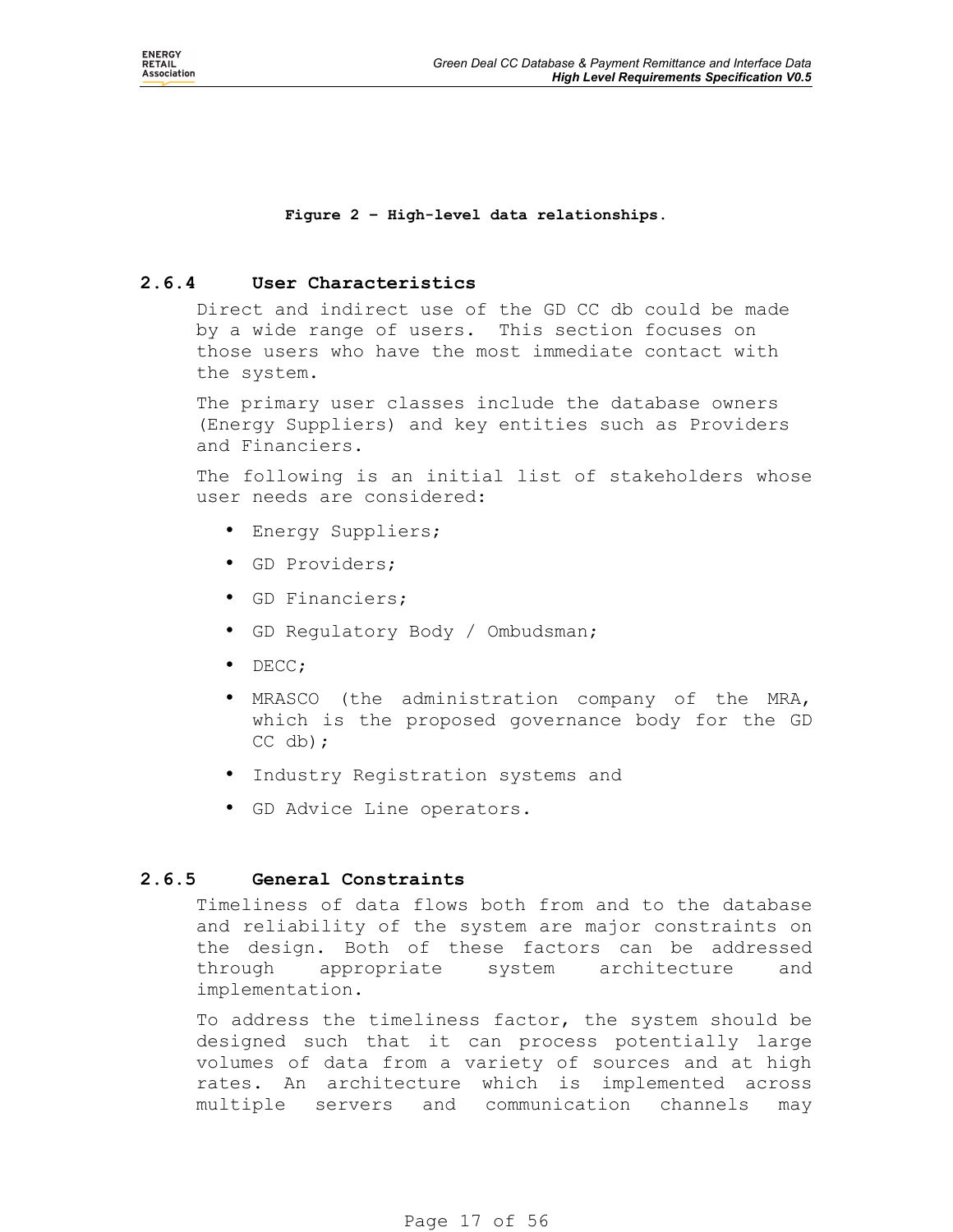address this issue. Given the existing uncertainty surrounding take-up rates for the Green Deal, the inherent scalability of such a design may also enable the system to expand and add new data sources and endusers both easily and at low cost.

The primary challenge on reliability will be the trade-off between the need for reliability and the cost of duplication in critical areas.

#### **2.6.6 Assumptions**

- <span id="page-17-0"></span>1) Only permitted, accredited stakeholders shall be allowed access to records pertaining to their bill payers only. [facilitated by links to industry registration systems]
- 2) The CC db shall hold a full E2E audit trail of transactions which have added, modified or deleted data.
- 3) The database shall retain data during the life of the Green Deal (there is no upper legislative limit for a GD lifespan, but for practical and design calculations, 25 years should be used) plus seven years;
- 4) The database will not hold information relating to bill-payer complaints.
- 5) The database will support ALL market segments eligible for the Green Deal. (Residential / SME / Corporate)
- 6) All bill payer eligibility checking will have been completed prior to the registration of GD data on the GD CC db.
- 7) Savings data shall be provided by the GDP / Assessor. [potentially using the EPC database as the master source]
- 8) Annual savings per GD Plan are expressed in monetary, non-indexed, terms per fuel and, in the case of multiple GD Plans, represent the *incremental* savings per plan.
- 9) Administration Fees are computed and loaded to the database by Providers.
- 10) Hard-to-Treat properties will be ECO-subsidised as an "up-front" payment. (reduces the GD total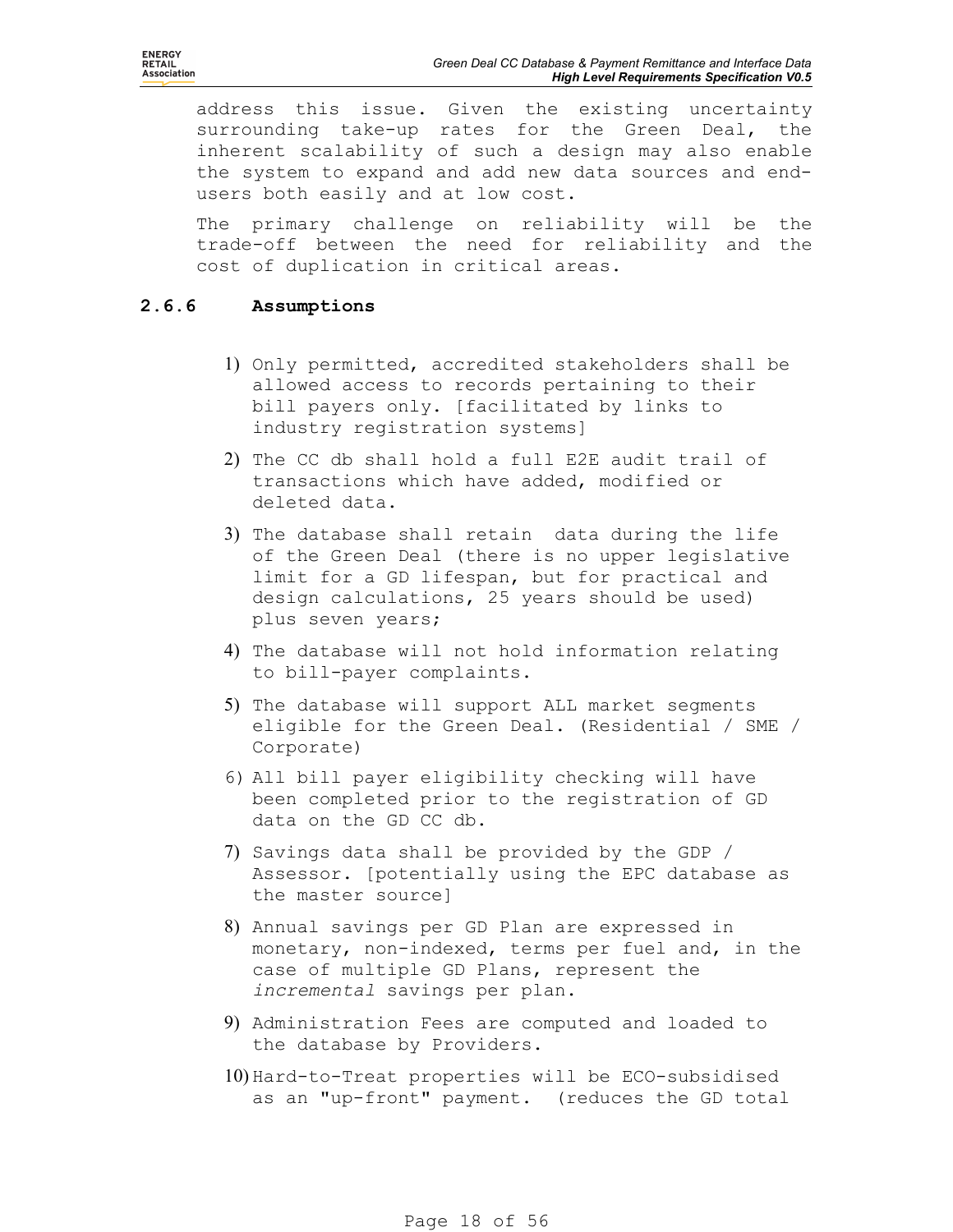cost) The CC db will therefore only show the daily charge relative to the net GD Plan amount financed, with any ECO subsidy amount not recorded.

- 11) Bill payers meeting "vulnerability" criteria will be ECO-subsidised as an "up-front" payment.
- 12) No information shall be held or passed to GD Providers relating to a bill payer's billing frequency or payment cycle.
- 13) No data shall be held on the database relating to GD payment default and no information will be passed to GD Providers relating to a bill payer's payment problems until write-off occurs.
- 14) The debt collection and management process for the combined electricity and GD charge will continue as per energy suppliers' existing BAU energy processes.
- 15) There will be no mechanism or data held for the calculation of interest on
	- o GD charges, or
	- o GD charge arrears.
- 16) No forecast future changes in GD charges shall be stored in the database, nor will any be incorporated into estimates of annual charges used for billing purposes. (i.e. direct debit reassessments will use the *latest actual* charge rate)
- 17) Early or part repayment of the Green Deal is negotiated between bill payer and financier. Energy Suppliers are informed by the BAU process of reducing or setting the charge to zero and, possibly, modification of GD expiry date.
- 18) The Provider (responsible for warranties) of a Green Deal could change during the lifetime of the deal. $11$
- 19) The Provider to whom Green Deal remittances from Energy Suppliers are made could change during the lifetime of the deal[.11](#page-18-0)
- 20) No bill payer GD payment history data shall be held on the database. It is recognised that

<span id="page-18-0"></span> $<sup>11</sup>$  A process and owner will need to be defined for these changes.</sup>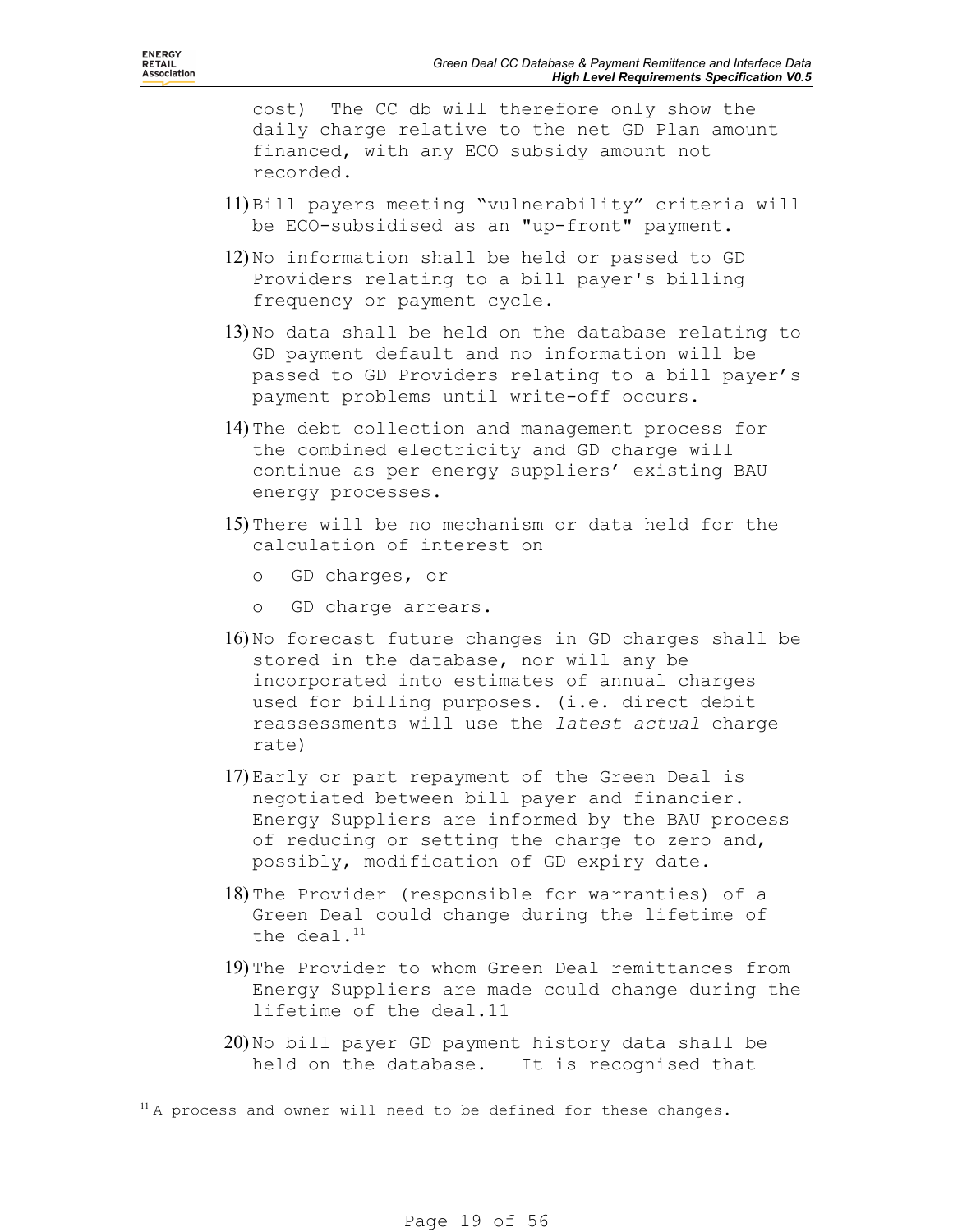backing detail shall be forwarded to Providers with payments via other mechanisms. (to be determined by the *Provider Interfaces* workstream)

- 21) Electricity registration systems shall be used as the master source of data. (MPAN, Address, Meter Serial Number)
- 22) The master source for bill payer name and address data will be that of the Energy Supplier.
- 23) Service Level Agreements contained within the GDAA shall be required regarding lead times for the receipt of updates from Providers to the GD CC db.
- 24) Energy Suppliers will probably create a local extract of GD CC db data in advance of billing runs. This needs to take into account the design of push and pull characteristics of data updates. It is assumed that all updates from the GD CC db will be pushed to energy suppliers.
- 25) The initial GD Provider assessment of potential ECO subsidy relating to a Green Deal is outside the scope of the CC db.
- 26) In the event of a post-installation dispute, (e.g. regarding charge amount) Energy Suppliers will need to follow the DECC advice to continue to bill, although certain categories of dispute will lead to charge suspension.
- 27) As described in the ERA COS High-Level Process Chart, data regarding Green Deals attached to the bill payer's MPAN will be pushed from the database to the new supplier.
- 28) The future Green Deal COS registration process shall have safeguards to ensure that a bill payer with a live Green Deal cannot be transferred to a new supplier who is opted-out of the Green Deal obligation.[12](#page-19-0)
- 29) ECO can be delivered outside Green Deal finance where 100% funded, and will therefore not appear in the database.
- 30) A GD PLAN comprises of one or more measures which are to be installed concurrently. The GD CC db

<span id="page-19-0"></span> $12$ It is presumed that a supplier licence change will be made to allow this to happen.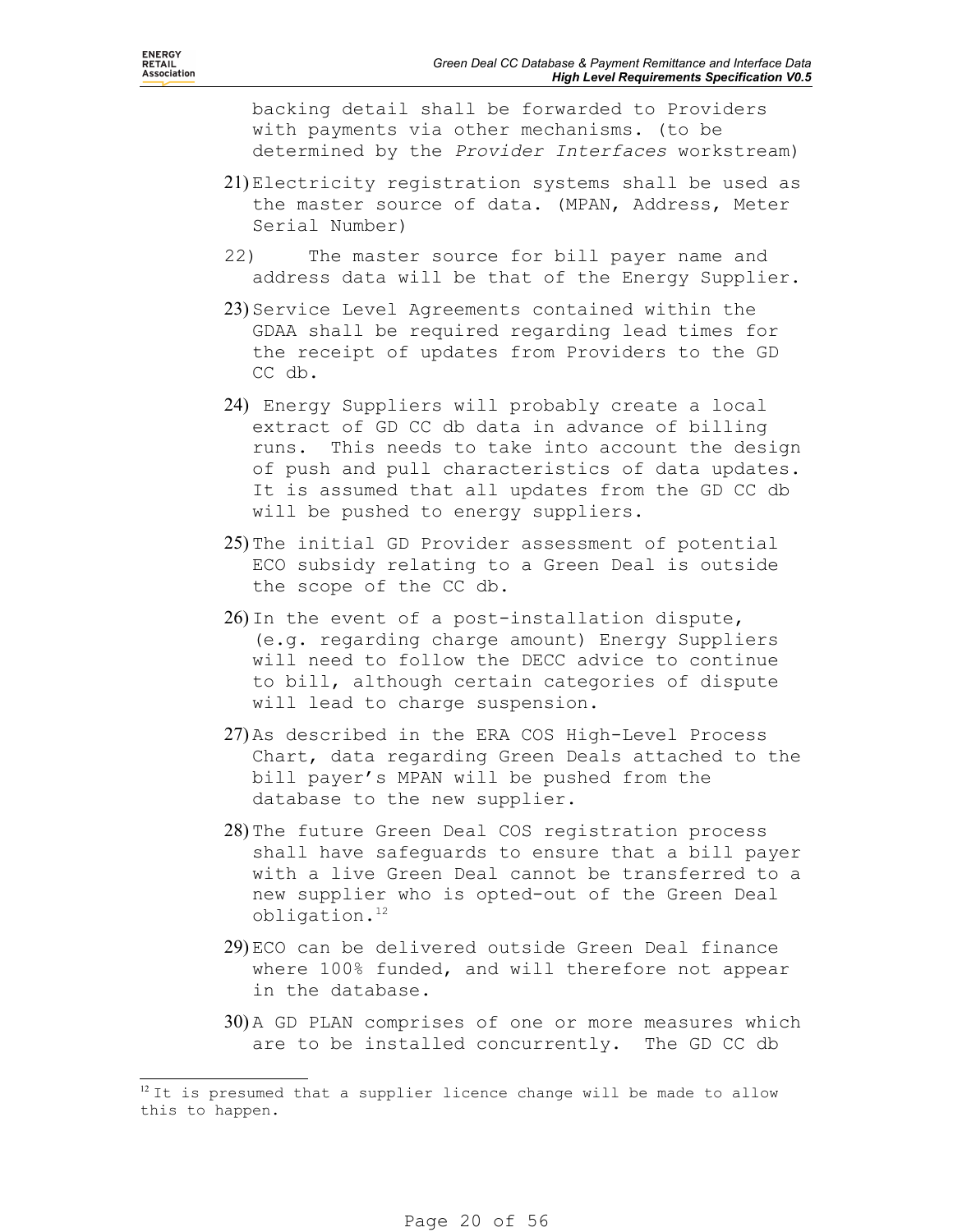and energy bills would therefore quote the Green Deal Plan ID only, not the details of individual measures.

- 31) A Green Deal Assessment covers ALL energy improvement options. It would separately identify those measures which can be funded as part of a Green Deal Plan. Finance arrangements for assessor-recommended measures which are not included in the Green Deal are outside the scope of the GD CC db.
- 32) There is no maximum number of GD PLANS which can be held per MPAN on the database.
- 33) The database will not hold a descriptor or type code for listed GD Plans, but will hold the *GD Plan ID*.

## *2.7 Specific Requirements*

<span id="page-20-0"></span>This section presents the high-level requirements for the GD CC db. These requirements describe the expected attributes and capabilities of the database as a whole.

The high-level requirements in this document are therefore those that can be derived from a context diagram (Figure 2) that pictures the database as a single functional block with its interfaces.

The types of requirements described in this section approximate to these functions and interfaces, i.e.

- what happens inside the GD CC db itself, and
- the characteristics about each interface;
	- o the collection of data from Providers as input,
	- o the dissemination of data to Energy Suppliers and Providers as output,
	- o the controlling rules and constraints under which the system operates, and
	- o the means (primarily data management) by which it works.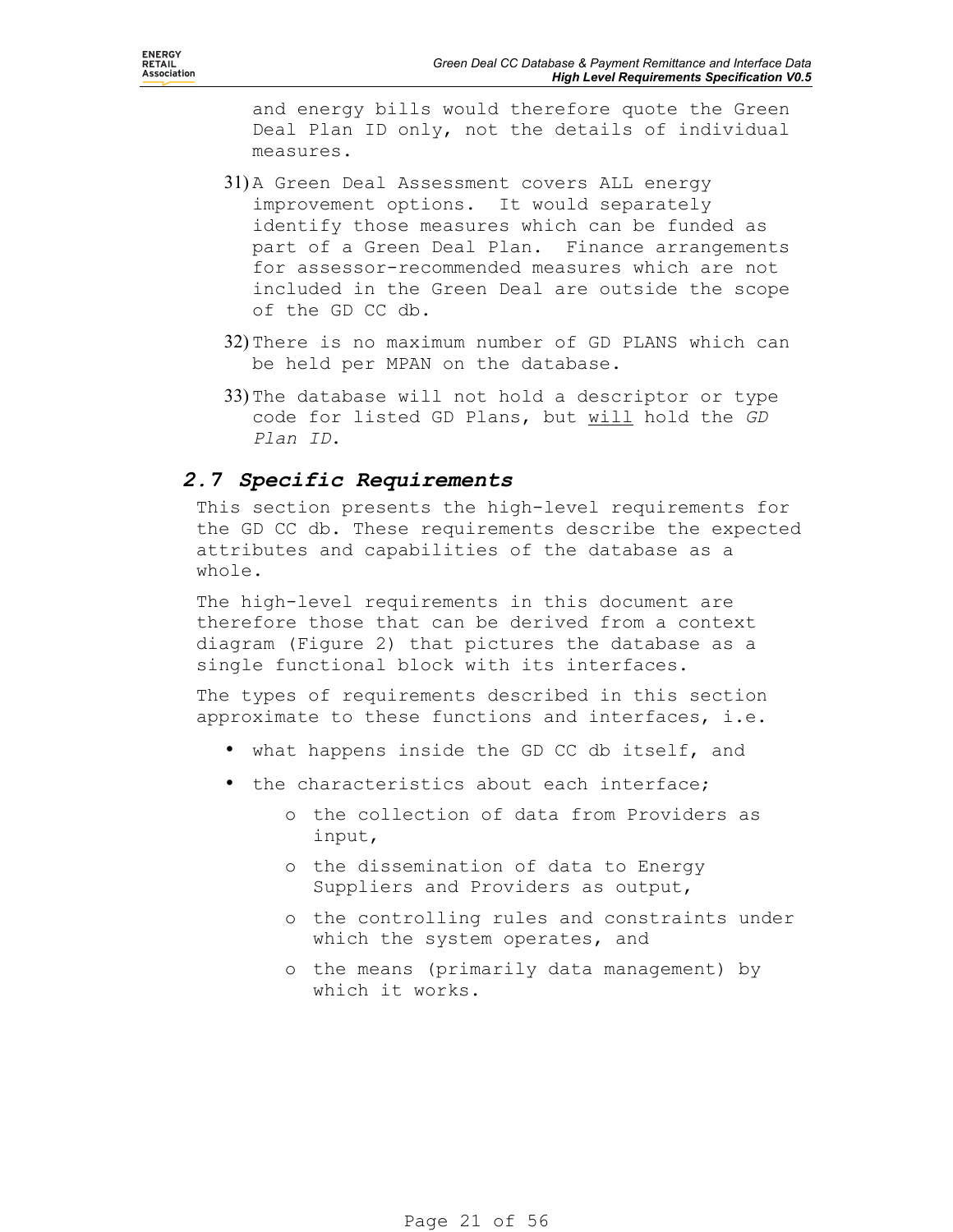#### **Figure 3 – Database High-Level Requirements Context**

In this section, the requirements are divided into the following categories.

- Functional Requirements:
	- o List the characteristics that the database must support;
	- o Identifies what is to be achieved by the database;
	- o What inputs should be transformed to what outputs, and
	- o What specific operations are needed.

The functional requirements further include:

- Functional Data Requirements, which describe requirements specific to the definition and management of data used and provided by the system; and
- Functional Interface Requirements, which describe the functional interfaces to the GD CC db from information providers and users.
- Performance Requirements Specifies static and dynamic capacity for the number of users,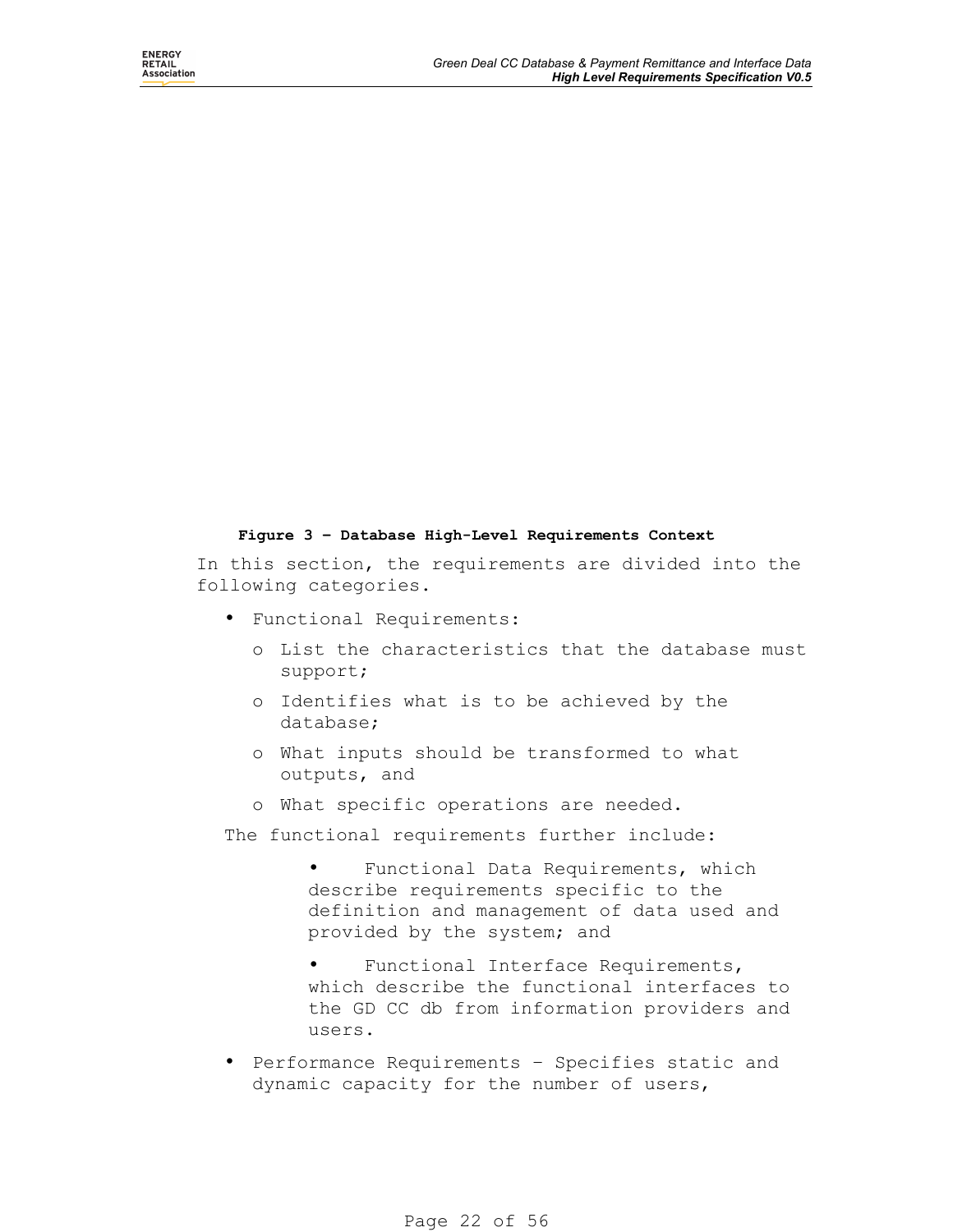connections, and other performance related factors. Performance requirements further include:

- Design Constraints, which identify constraints imposed by standards, regulations, software or hardware limitations; and
- Quality Requirements, which provide requirements which address the general quality, usability, scaleability, flexibility, and maintainability of the system.
- Organisational Requirements Includes requirements for policies and procedures to support the implementation, operations and institutional requirements to support the system. This category also:
	- Details logical characteristics between the system and external data sources;
	- Specifies level of integration with external systems and defines the interfaces with each user class; and
	- Specifies any communications interfaces and protocols that should be supported.

[Table 1](#page-23-1) shows the general layout of the requirements tables, and explains the purpose or content of each column of the requirements table. The requirements in this document are a subset of the requirements information that will be tracked in the detailed system "Requirements Matrix."

[Table 2](#page-23-0) provides an explanation of the requirement identification numbering system.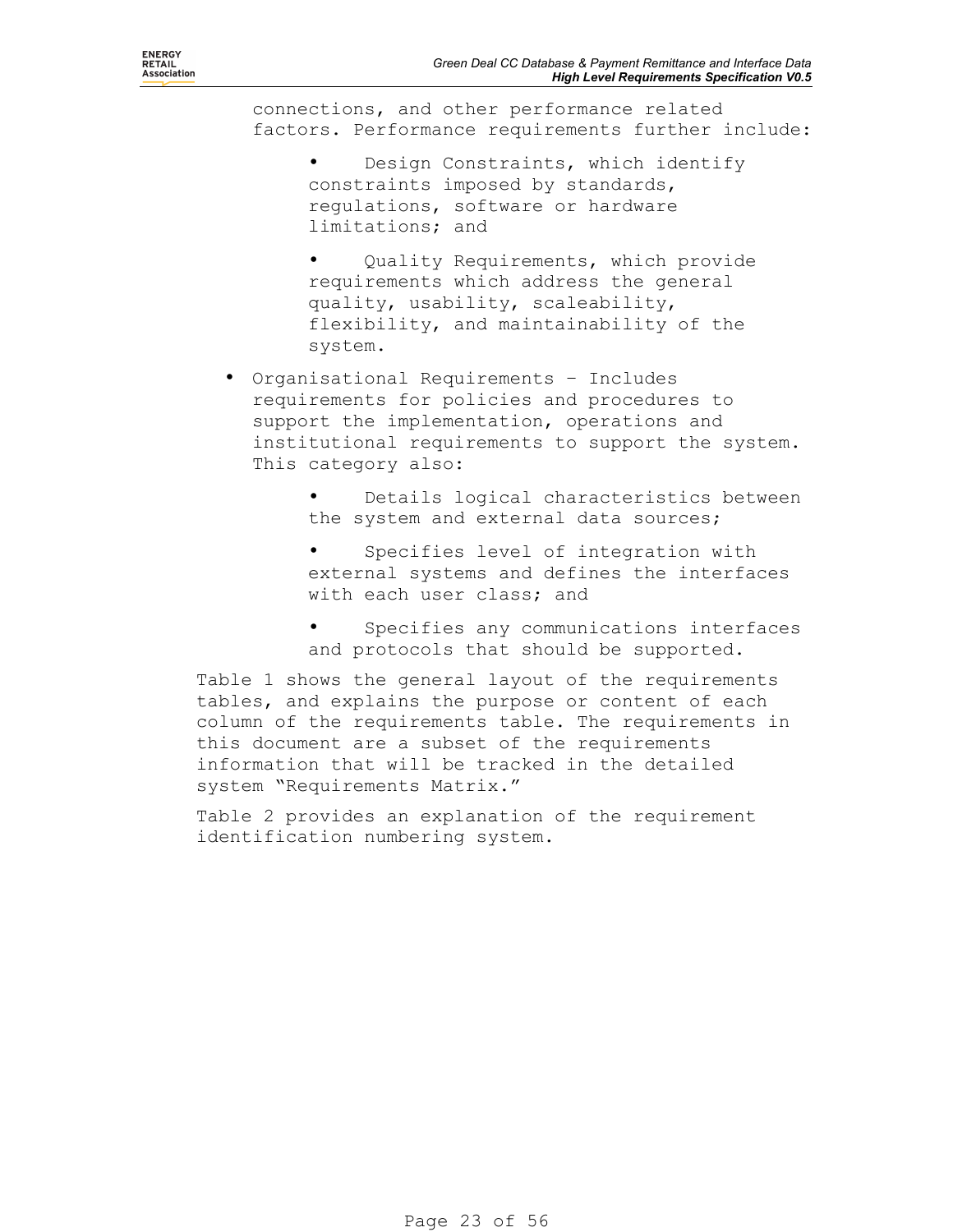| <b>ID</b>                           | Requirement                                                                     | Comment                      | Criticality  |
|-------------------------------------|---------------------------------------------------------------------------------|------------------------------|--------------|
| A unique identifier                 | The text of the actual                                                          | Supporting text              | $H = H$ igh  |
| used to trace<br>requirements from  | requirement. Requirements<br>formulated with " shall"                           | that may help<br>explain the | $M = Medium$ |
| beginning to end in<br>the GD CC db | are direct requirements;<br>those using " shall be able                         | requirement.                 | $L = Low$    |
| development<br>process.             | to" are conditioned on<br>other requirements being                              |                              |              |
|                                     | fulfilled or on factors<br>outside the control of the<br>requirement's subject. |                              |              |

#### **Table 1 - Explanation of the Requirements Tables**

#### <span id="page-23-1"></span><span id="page-23-0"></span>**Table 2 – High-Level Requirement ID Format**

| High-Level<br>Format | Requirement | <b>ID</b> | Explanation of Format                                                                                                                                                                  |
|----------------------|-------------|-----------|----------------------------------------------------------------------------------------------------------------------------------------------------------------------------------------|
|                      |             |           |                                                                                                                                                                                        |
| $Z - NNN$            |             |           | Represents the classification of the requirements within the<br>Z<br>requirements document. The following classifications have been<br>used in this requirements specification:        |
|                      |             |           | Design Constraints (Section 2.7.2.1)<br>D                                                                                                                                              |
|                      |             |           | F<br>General Functional Requirements (Section 2.7.1.1)                                                                                                                                 |
|                      |             |           | Functional Data Requirements (Section 2.7.1.2)<br>H                                                                                                                                    |
|                      |             |           | Functional Interface Requirements (Section 2.7.1.3)<br>$\mathbf{I}$                                                                                                                    |
|                      |             |           | Ρ<br>System Performance Requirements (Section 2.7.2.3)                                                                                                                                 |
|                      |             |           | Quality Requirements (Section 2.7.2.2)<br>Q.                                                                                                                                           |
|                      |             |           | Organisational Requirements (Section 2.7.3)<br>X                                                                                                                                       |
|                      |             |           | Provides unique identification. Numbering is not necessarily<br>NNN<br>sequential; gaps in the sequence leave room to add additional<br>related requirements when they are discovered. |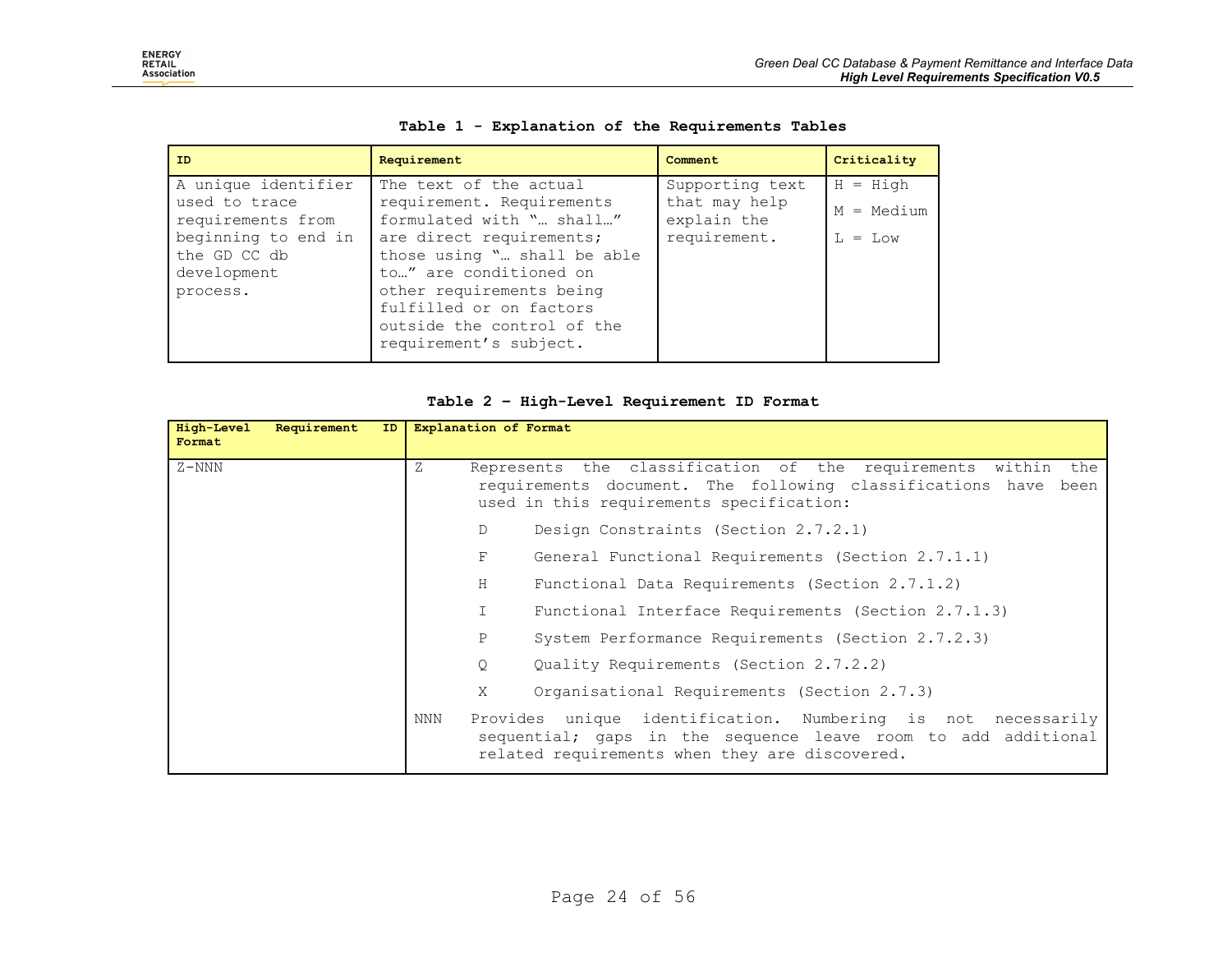

#### **2.7.1 Functional Requirements**

This section lists the functional characteristics that the GD CC db must support. It also identifies what the database does, what inputs should be transformed to what outputs, and what specific operations are required. The functional requirements are broken into subsections by general functions, data functions, and interface functions.

#### *2.7.1.1 General Functional Requirements*

The general functional requirements apply to the system as a whole, without respect to specific functions or processes.

<span id="page-24-1"></span><span id="page-24-0"></span>

| TD.   | Requirement                   | Comment                      | Critical<br>ity |
|-------|-------------------------------|------------------------------|-----------------|
| $F-$  | The GD CC db shall receive,   | Green Deal Data includes the | H               |
| 010   | validate, store and           | data elements summarised in  |                 |
|       | disseminate Green Deal data.  | Section 2.6.2                |                 |
| $F -$ | The GD CC db shall be able to | If there is no clearing      | H               |
| 020   | exchange data with its prime  | house to process exchanges   |                 |
|       | data sources: Providers,      | of monies, data will be      |                 |
|       | Energy Suppliers and          | exchanged with many          |                 |
|       | Providers                     | Providers via a payments     |                 |
|       |                               | remittance interface.        |                 |
|       |                               | Access to data may be        |                 |
|       |                               | conditional based on multi-  |                 |
|       |                               | party agreements.            |                 |
| $F -$ | The GD CC db shall be able to | Change of Tenant             | H               |
| 030   | process data based on the     | transactions will entail the |                 |
|       | prime keys of GD ID and MPAN. | reassignment of all Green    |                 |
|       |                               | Deals associated with an     |                 |
|       |                               | MPAN to the new tenant,      |                 |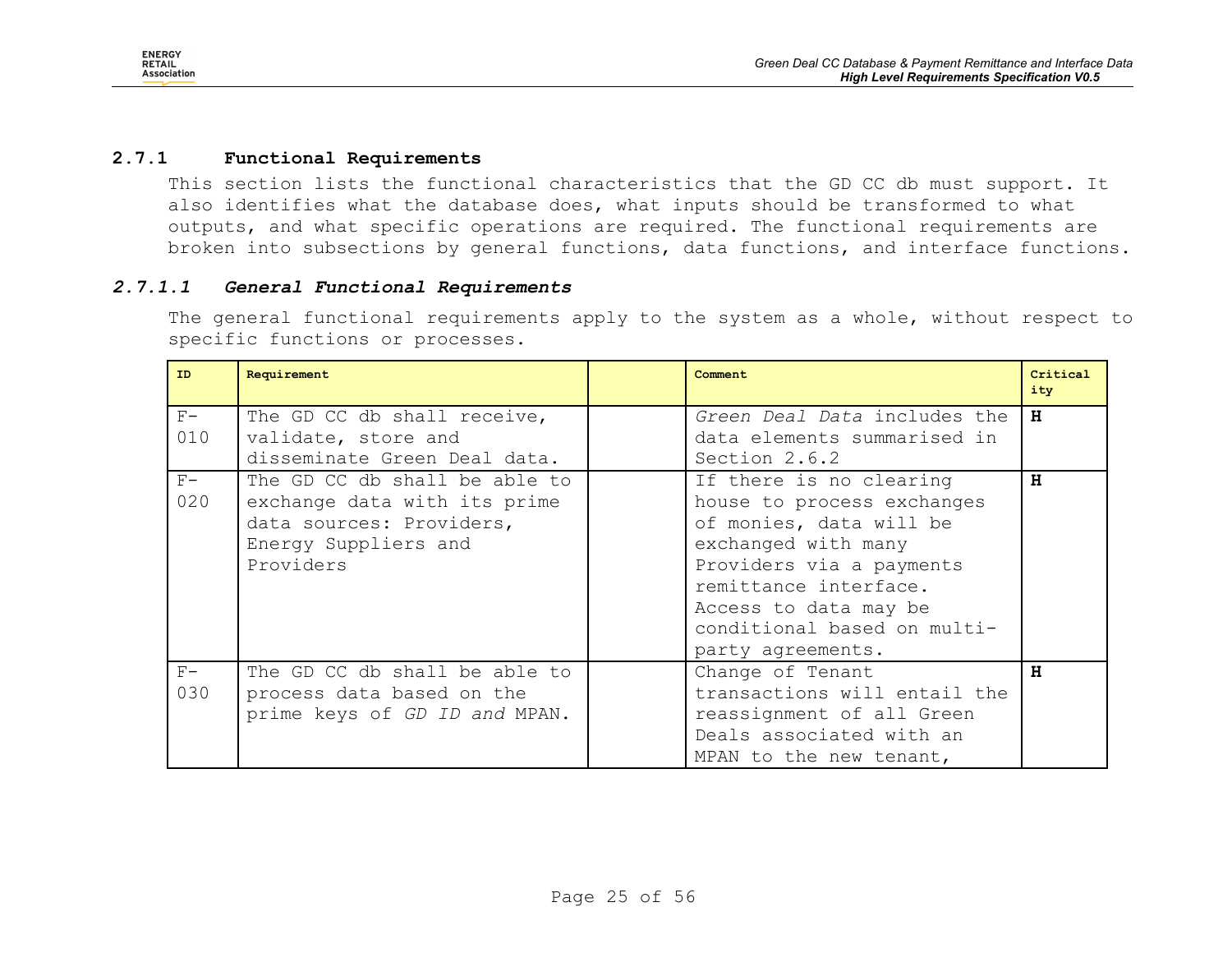| <b>ID</b>     | Requirement                   | Comment                      | Critical<br>ity. |
|---------------|-------------------------------|------------------------------|------------------|
| $\mathrm{F}-$ | The GD CC db shall be able to | Access to data may be        | H                |
| 040           | securely exchange data with   | conditional, based on data   |                  |
|               | associated GD databases.      | sharing agreements to be     |                  |
|               | (e.g. EPC, NEED, Provider,    | reached with individual      |                  |
|               | ECO, Remote Advice Service)   | data-owning organisations.   |                  |
| $\mathrm{F}-$ | The GD CC db shall be able to | New flows and changes to     | H                |
| 050           | process data from Energy      | existing flows regarding COS |                  |
|               | Industry flows.               | need to be designed.         |                  |
| $F-$          | The GD CC db shall be able to |                              | H                |
| 060           | respond to and process data   |                              |                  |
|               | contained in triggers from    |                              |                  |
|               | all associated databases.     |                              |                  |
| $F-$          | The GD CC db shall be able to | MPAN-related data will be    | H                |
| 070           | validate meter point data     | synchronised with an         |                  |
|               | with Energy Industry          | applicable registration      |                  |
|               | registration systems.         | system, e.g. ECOES           |                  |
| $F-$          | The GD CC db shall be able to | Users of GD CC db data will  | H                |
| 080           | push data updates to          | operate by exception, i.e. a |                  |
|               | associated databases by the   | data status quo will exist   |                  |
|               | means of new industry flows   | unless new information is    |                  |
|               | (for Energy Suppliers) or by  | received.                    |                  |
|               | other forms of secure flow    |                              |                  |
|               | mechanisms.                   |                              |                  |
| $F-$          | The GD CC db shall facilitate | Only when such functions are | L                |
| 090           | a new commercial settlements- | established and available.   |                  |
|               | related systems involved in a |                              |                  |
|               | clearing house function       |                              |                  |
|               | between energy suppliers and  |                              |                  |
|               | Providers.                    |                              |                  |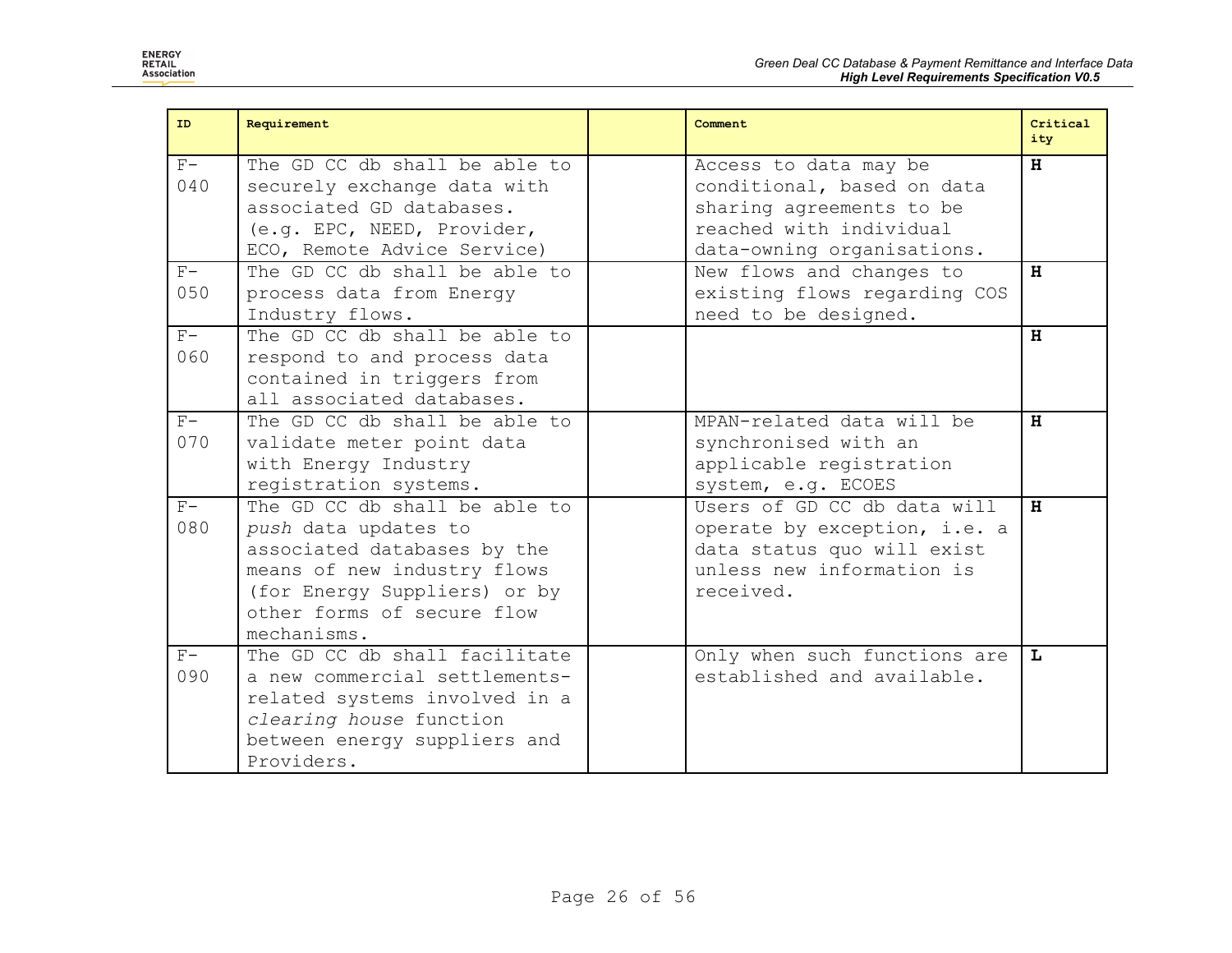

| ID.           | Requirement                   | Comment                  | Critical<br>ity |
|---------------|-------------------------------|--------------------------|-----------------|
| $F-$          | The GD CC db shall facilitate |                          | H               |
| 100           | Energy Suppliers' charging of |                          |                 |
|               | GD amounts to property        |                          |                 |
|               | owners. (when rented property |                          |                 |
|               | is vacant)                    |                          |                 |
| $F-$          | The GD CC db shall process    |                          | H               |
| 110           | data flows in the sequence of |                          |                 |
|               | the flows' timestamp.         |                          |                 |
| $F-$          | The GD CC db shall be able to | Validation rules will be | H               |
| 120           | detect data submission        | required                 |                 |
|               | errors.                       |                          |                 |
| $\mathrm{F}-$ | The GD CC db shall provide    |                          | м               |
| 130           | notification of data quality  |                          |                 |
|               | issues to data providers.     |                          |                 |
| $F-$          | The GD CC db shall provide    |                          | H               |
| 135           | for an ad-hoc full/partial    |                          |                 |
|               | data extract capability in    |                          |                 |
|               | order for an energy supplier  |                          |                 |
|               | to undertake validation /     |                          |                 |
|               | refresh / data cleanse        |                          |                 |
|               | activities.                   |                          |                 |
| $\mathrm{F}-$ | The GD CC db processes shall  | SLAs will be required.   | H               |
| 140           | minimise the time for data    |                          |                 |
|               | acquisition from data         |                          |                 |
|               | providers.                    |                          |                 |
| $\mathrm{F}-$ | The GD CC db shall not modify |                          | H               |
| 150           | original data supplied unless |                          |                 |
|               | under the instruction of a    |                          |                 |
|               | Green Deal Ombudsman with     |                          |                 |
|               | delegated powers.             |                          |                 |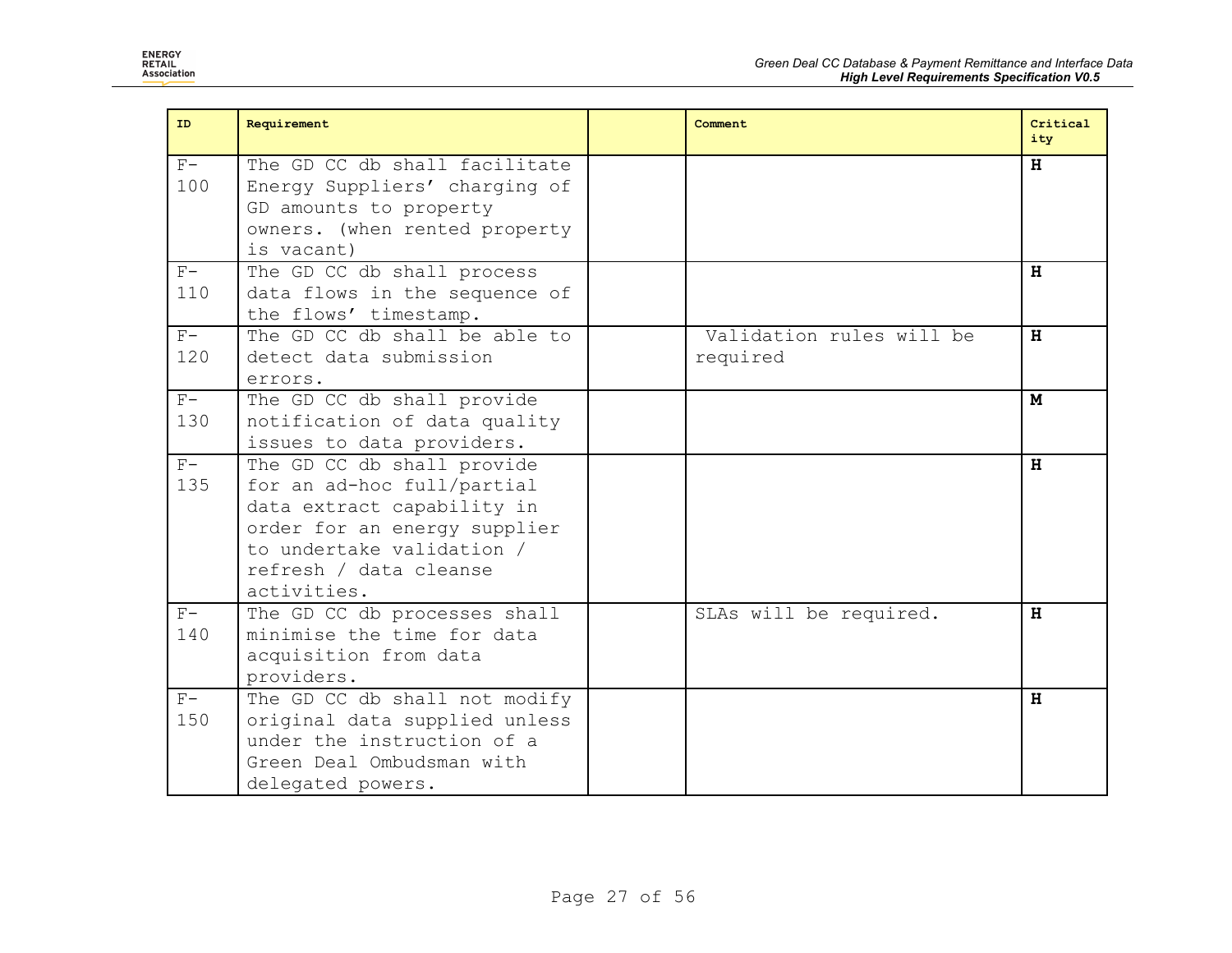| <b>ID</b> | Requirement                   | Comment                      | Critical<br>ity |
|-----------|-------------------------------|------------------------------|-----------------|
| $F-$      | The GD CC db shall            |                              | H               |
| 155       | incorporate an enquiry        |                              |                 |
|           | facility for the GD CC db     |                              |                 |
|           | Administration Service in     |                              |                 |
|           | order to facilitate dispute   |                              |                 |
|           | resolution for Energy         |                              |                 |
|           | Ombudsman, Financial          |                              |                 |
|           | Ombudsman and GD Oversight    |                              |                 |
|           | Body.                         |                              |                 |
| $F-$      | The GD CC db shall apply      |                              | М               |
| 160       | appropriate quality checks    |                              |                 |
|           | based on the completeness of  |                              |                 |
|           | received data.                |                              |                 |
| $F-$      | The GD CC db shall, subject   |                              | M               |
| 170       | to definition, allow manual   |                              |                 |
|           | intervention to override      |                              |                 |
|           | automatically applied         |                              |                 |
|           | validation processes.         |                              |                 |
| $F-$      | The GD CC db shall be able to | Need to ensure that CC db    | H               |
| 175       | receive updates from Energy   | data reflects that which is  |                 |
|           | Suppliers regarding changes   | notified to the Energy       |                 |
|           | to bill payer name or address | Suppliers for billing        |                 |
|           | details.                      | purposes.                    |                 |
| $F-$      | The GD CC db shall be able to |                              | H               |
| 180       | implement validation rules    |                              |                 |
|           | for specific data providers.  |                              |                 |
| $F-$      | The GD CC db shall process    | Essential for accurate       | H               |
| 190       | data at speeds which minimise | billing by Energy Suppliers. |                 |
|           | the time for data             | SLAs will be required.       |                 |
|           | dissemination.                |                              |                 |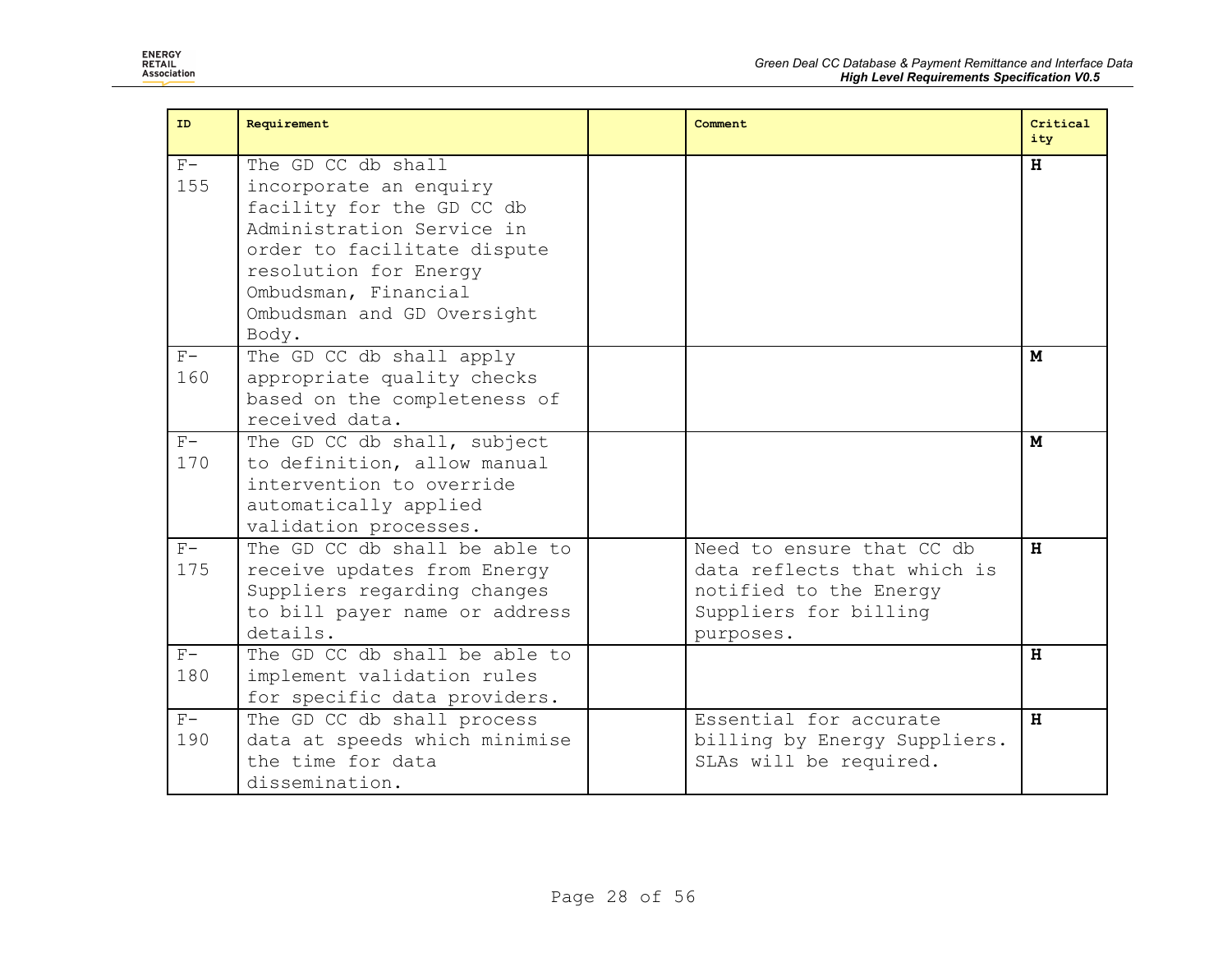

| ID.   | Requirement                   | Comment                     | Critical<br>ity |
|-------|-------------------------------|-----------------------------|-----------------|
| $F -$ | The GD CC db shall maintain   | A full end-to-end audit     | H               |
| 200   | transaction history for seven | trail is required. Maximum  |                 |
|       | years following the expiry    | retention periods to be     |                 |
|       | date of a Green Deal          | specified in the detail     |                 |
|       | agreement.                    | design phase                |                 |
| $F -$ | The GD CC db shall enable     |                             | H               |
| 210   | system administrators to      |                             |                 |
|       | manage security groups.       |                             |                 |
| $F -$ | GD CC db security shall meet  |                             | н               |
| 215   | industry-wide standards.      |                             |                 |
| $F -$ | The GD CC db shall be able to | Example: GD Providers       | H               |
| 220   | restrict data access based on | should only be able to view |                 |
|       | requestor, role and dataset.  | the records of bill payers  |                 |
|       |                               | which they "own".           |                 |
| $F -$ | The GD CC db shall record     |                             | H               |
| 230   | statistics about its          |                             |                 |
|       | operations.                   |                             |                 |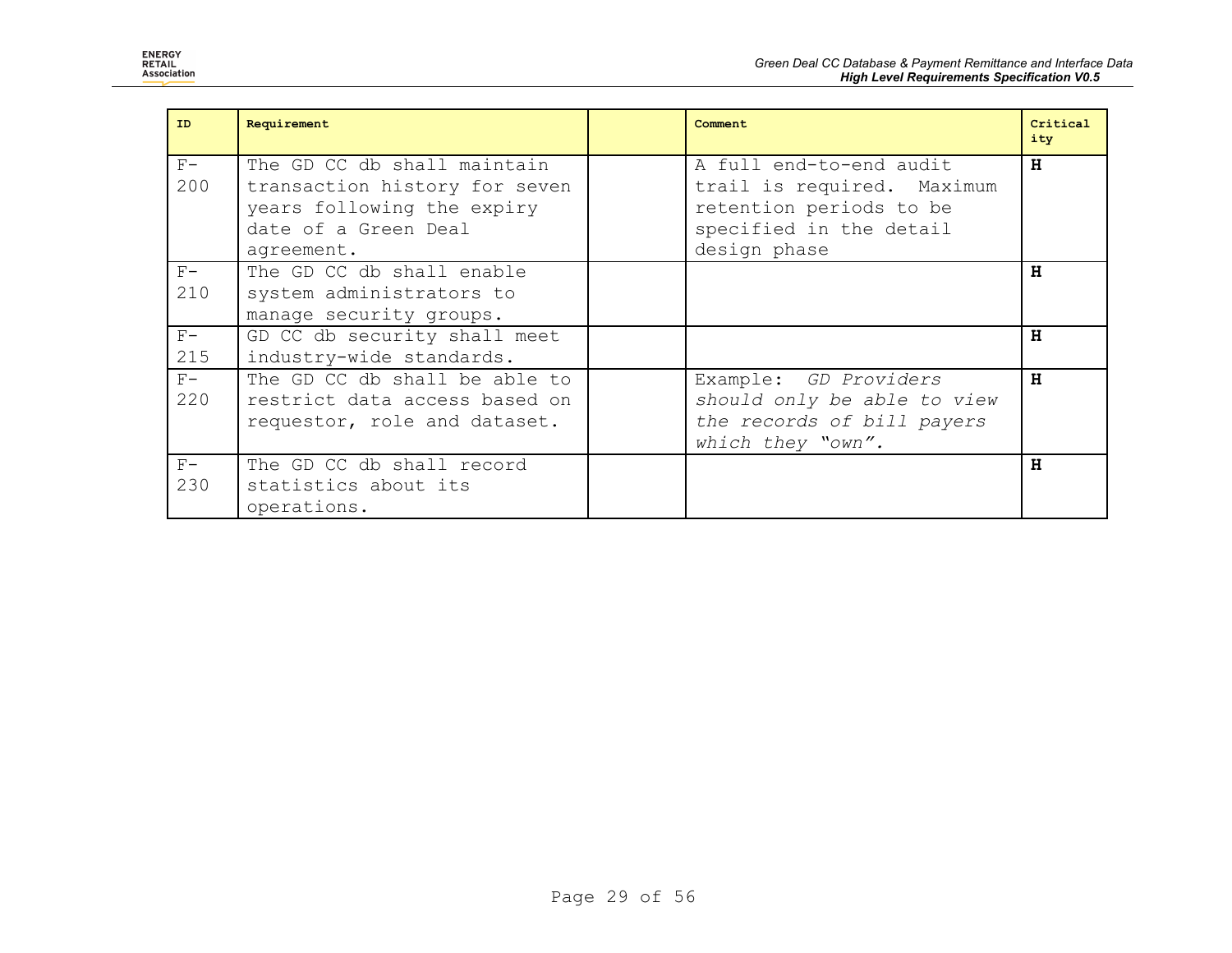

#### *2.7.1.2 Functional Data Requirements*

The data requirements identify and describe the management of information to be acquired and disseminated.

<span id="page-29-0"></span>

| ID.     | Requirement                                                                                                       | Comment                                                                                                                                                                                                | Critical<br>ity |
|---------|-------------------------------------------------------------------------------------------------------------------|--------------------------------------------------------------------------------------------------------------------------------------------------------------------------------------------------------|-----------------|
| $H-010$ | The GD CC db baseline data<br>types shall be those<br>detailed in Section 2.6.2,<br>above                         |                                                                                                                                                                                                        | H               |
| $H-015$ | The GD CC db design shall<br>have flexibility to<br>accommodate new data or<br>database views at future<br>dates. |                                                                                                                                                                                                        | H               |
| $H-020$ | The GD CC db shall be able<br>to store the current status<br>of a Green Deal agreement.                           | Status may be updated by<br>events, the expiry of a date<br>or the expiry of a period of<br>time.                                                                                                      | H               |
| $H-030$ | The GD CC db shall acquire<br>and disseminate GD Bill<br>payer Data.                                              | For consistency, GD<br>Providers' bill payer data<br>should replicate that used<br>by Energy Suppliers.                                                                                                | H               |
| $H-040$ | The GD CC db shall acquire<br>and disseminate GD Charge<br>Data.                                                  | This data is acquired from<br>Providers and disseminated<br>to Energy Suppliers.                                                                                                                       | H               |
| $H-050$ | The GD CC db shall acquire<br>and disseminate GD Saving<br>data.                                                  | This data is acquired from<br>Providers and disseminated<br>to Energy Suppliers for<br>billing information use. It<br>is possible that certain<br>Savings data may originate<br>from the EPC database. | H               |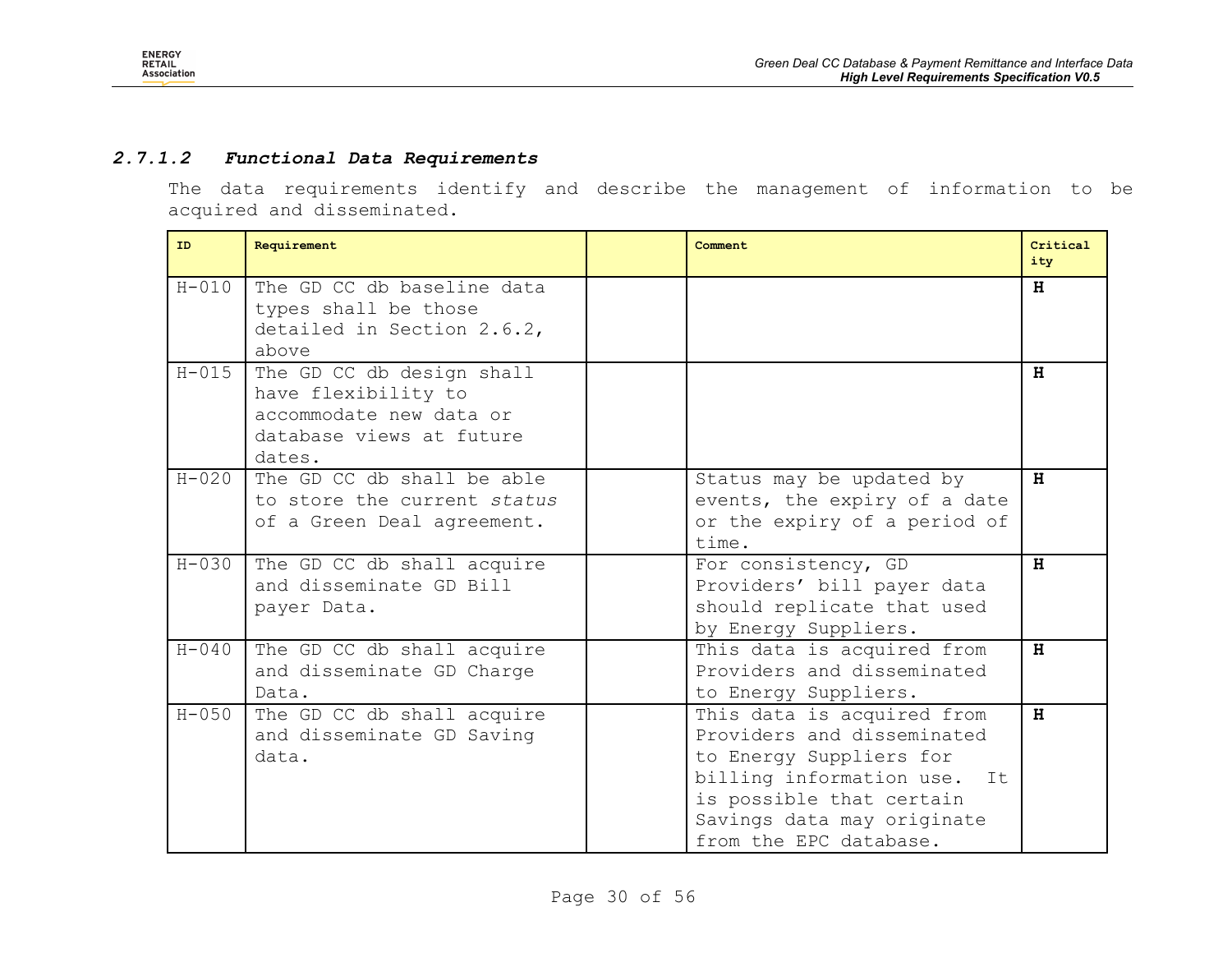| <b>ID</b> | Requirement                                                           | Comment                                                                                                                                   | Critical<br>ity |
|-----------|-----------------------------------------------------------------------|-------------------------------------------------------------------------------------------------------------------------------------------|-----------------|
| H-050     | The GD CC db shall acquire<br>and disseminate Property<br>Owner data. | Where the energy bill is<br>paid by a tenant, the<br>property owner is a GD<br>signatory. (liable for<br>unoccupied period GD<br>charges) | $\mathbf H$     |
| H-060     | The GD CC db shall acquire<br>and disseminate GD Provider<br>data.    | Providers could cease<br>business and may be absorbed<br>/replaced by others.                                                             | H               |
| H-070     | The GD CC db shall acquire<br>and disseminate GD Provider<br>data.    | Providers could cease<br>business and may be absorbed<br>/replaced by others.                                                             | H               |

### *2.7.1.3 Functional Interface Requirements*

The functional interface requirements describe the functional interfaces to the GD CC db from information providers and consumers.

<span id="page-30-0"></span>

| <b>ID</b> | Requirement                        | Comment                     | Criticali<br>tv. |
|-----------|------------------------------------|-----------------------------|------------------|
| $I-010$   | The GD CC db shall accept          | Standard to be determined   | H                |
|           | data through a standard bulk       | during design phase of this |                  |
|           | load interface.                    | project.                    |                  |
|           | $I-020$ The GD CC db shall be able |                             | н                |
|           | to accept data that are            |                             |                  |
|           | manually entered.                  |                             |                  |
|           | $I-030$ The GD CC db shall process | SLAs will be required.      | н                |
|           | and transfer data as               |                             |                  |
|           | efficiently as possible.           |                             |                  |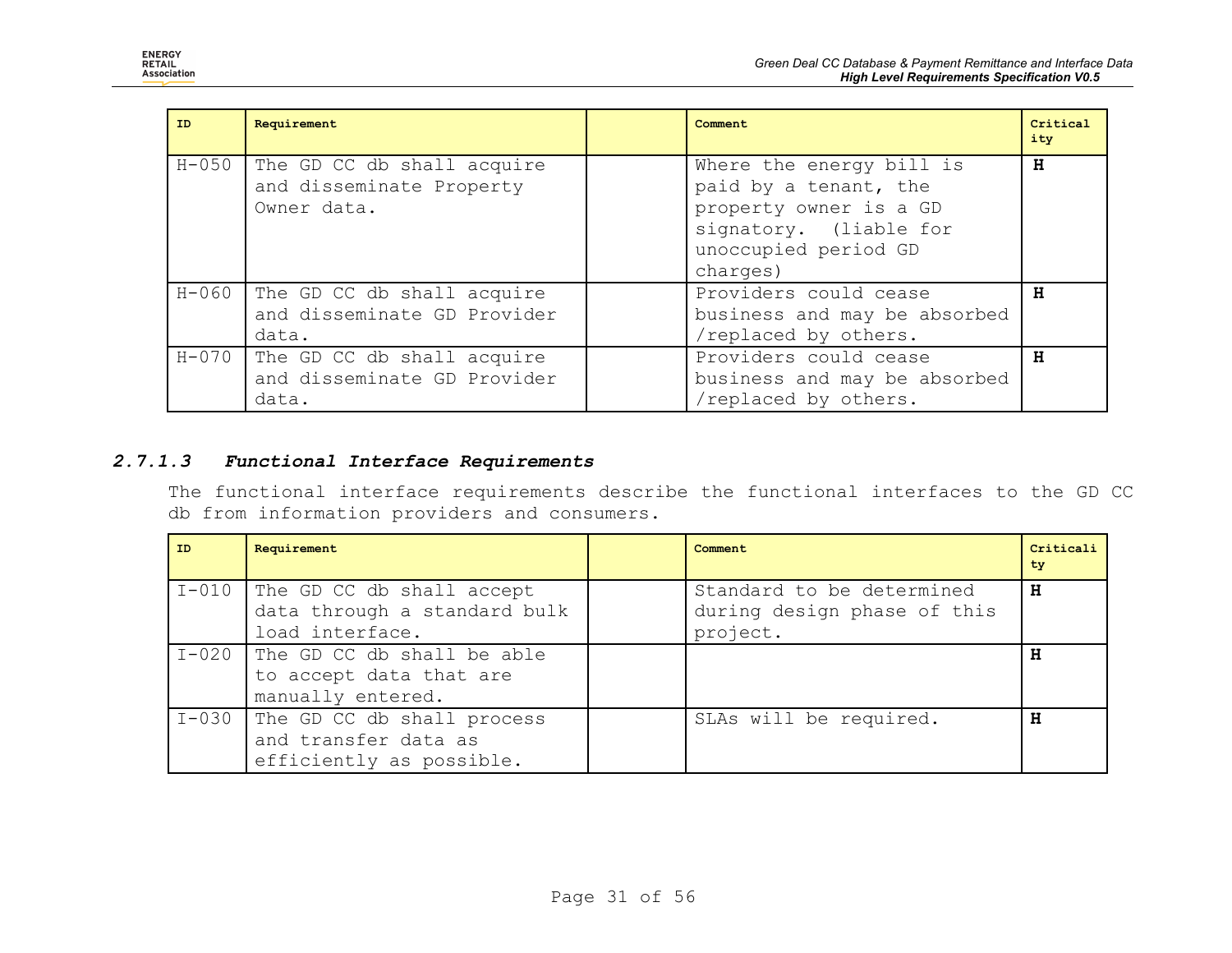| <b>ID</b> | Requirement                                                                                                                     | Comment                                                                                                                                                                                                                                                                                                                                                                                                                                                    | Criticali<br>ty. |
|-----------|---------------------------------------------------------------------------------------------------------------------------------|------------------------------------------------------------------------------------------------------------------------------------------------------------------------------------------------------------------------------------------------------------------------------------------------------------------------------------------------------------------------------------------------------------------------------------------------------------|------------------|
| $I-040$   | The GD CC db shall employ<br>industry standards to<br>minimise implementation<br>impact to users and<br>providers.              | "Standards" in this context<br>refer to the data standards<br>in common use among GD CC db<br>stakeholders. GD CC db<br>design tasks should include<br>investigation of what<br>standards are in use;<br>detailed requirements will<br>reflect the results of that<br>research. [DTC/DTN is the<br>energy industry standard<br>method of communication and<br>communication definition<br>between industry parties.<br>(suppliers, MPAS, ECOES<br>$etc.$ ) | H                |
| $I-050$   | The GD CC db shall enable<br>data queries by transaction<br>timestamp.                                                          |                                                                                                                                                                                                                                                                                                                                                                                                                                                            | H                |
| $I-060$   | The GD CC db shall enable<br>data queries by source.                                                                            |                                                                                                                                                                                                                                                                                                                                                                                                                                                            | H                |
| $I-070$   | The GD CC db shall provide a<br>user interface for<br>management reporting and<br>system administration.                        |                                                                                                                                                                                                                                                                                                                                                                                                                                                            | H                |
| $I-080$   | The GD CC db shall manage<br>system user privileges<br>according to the GD CC db<br>data sharing and multi-party<br>agreements. | A "user" in this context is<br>anyone who directly touches<br>the system (for example, GD<br>Provider supplying data or<br>an associated database<br>service which is retrieving<br>data).                                                                                                                                                                                                                                                                 | H                |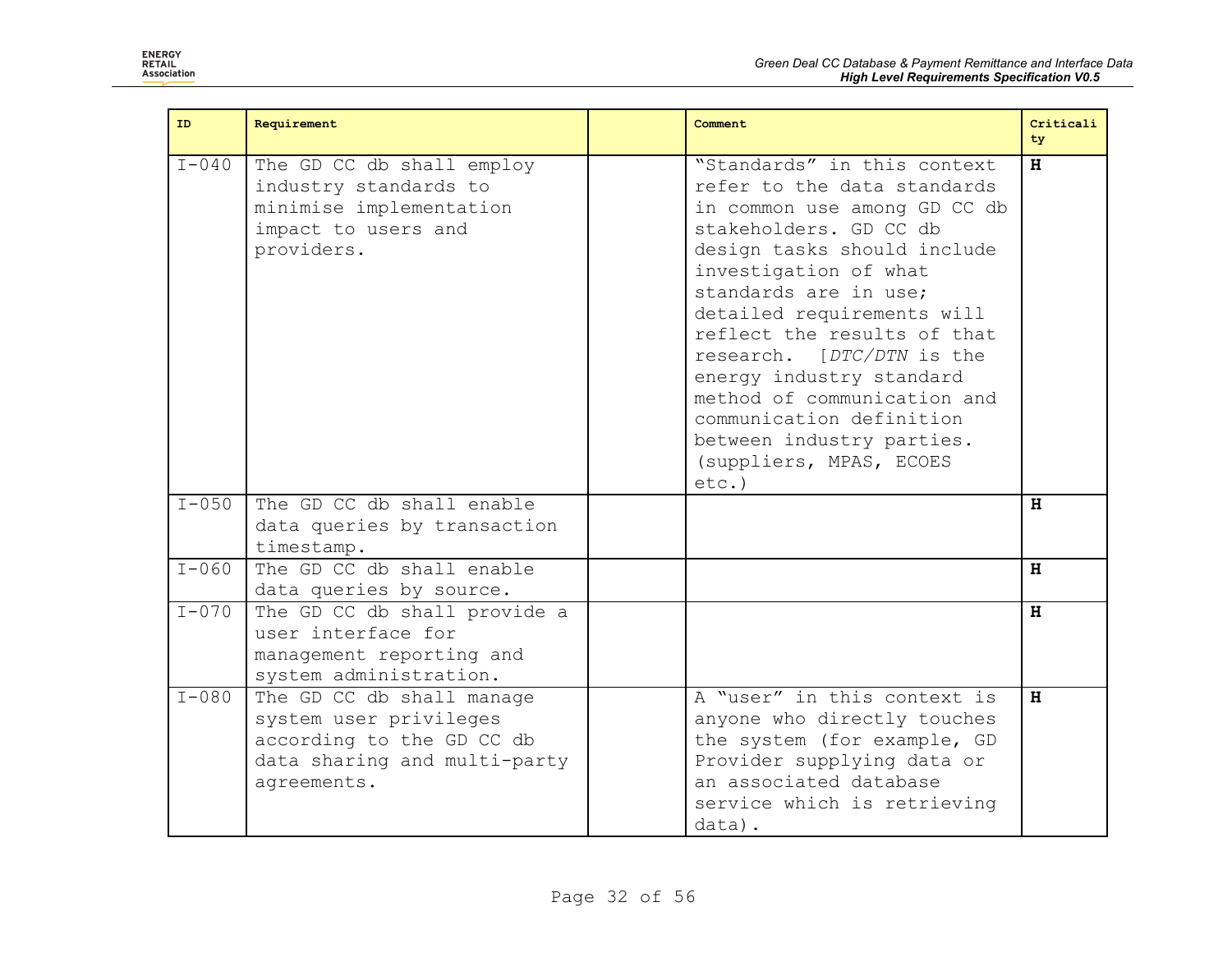

#### **2.7.2 Performance Requirements**

The requirements in this section specify static and dynamic capacity for the number of users, connections, and other performance related factors. The performance requirements are divided into subsections and are provided in the form of design constraints, quality requirements, and system performance requirements.

#### *2.7.2.1 Design Constraints*

Design constraints apply existing rules or external conditions to the system. Examples of design constraints are communication standards and requirements for standardised hardware or software.

<span id="page-32-1"></span><span id="page-32-0"></span>

| <b>ID</b> | Requirement                  | Comment                    | Criticali<br>tv. |
|-----------|------------------------------|----------------------------|------------------|
| $D-010$   | The GD CC db shall be able   |                            | H                |
|           | to be hosted at one or more  |                            |                  |
|           | physical locations.          |                            |                  |
| $D-020$   | The GD CC db shall use       |                            | H                |
|           | hardware that implements     |                            |                  |
|           | industry accepted standard   |                            |                  |
|           | interfaces.                  |                            |                  |
| $D-030$   | The GD CC db shall use       |                            | H                |
|           | software that implements     |                            |                  |
|           | industry accepted standard   |                            |                  |
|           | interfaces.                  |                            |                  |
| $D-040$   | [original VO.1 requirement   |                            |                  |
|           | deleted]                     |                            |                  |
| $D-050$   | The GD CC db shall           | Energy Suppliers may have  | H                |
|           | disseminate data in response | requirements to download a |                  |
|           | to a scheduled request.      | daily set of updates to    |                  |
|           |                              | their local GD systems.    |                  |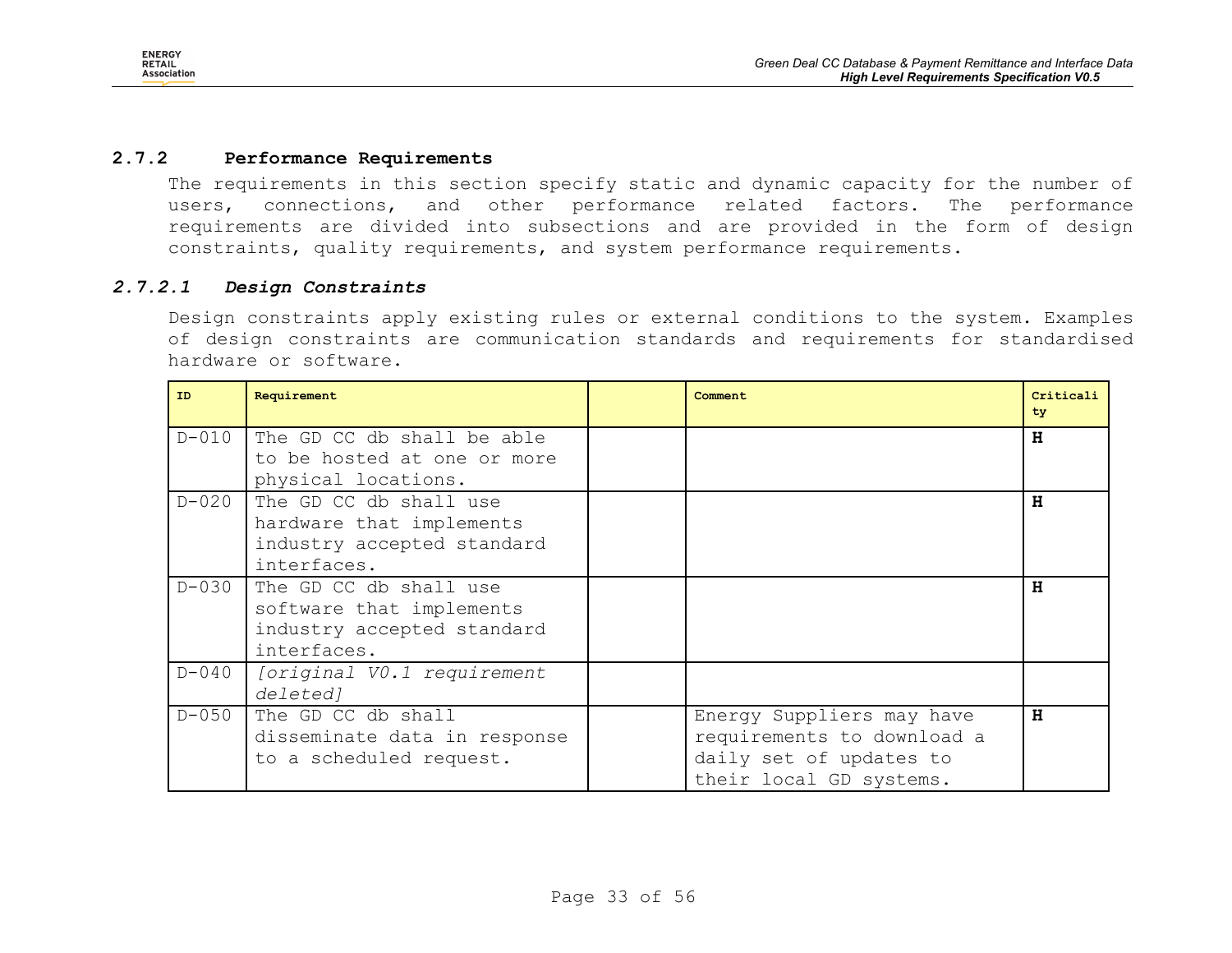| <b>ID</b> | Requirement                                                                                             | Comment                                                                                                                 | Criticali<br>ty. |
|-----------|---------------------------------------------------------------------------------------------------------|-------------------------------------------------------------------------------------------------------------------------|------------------|
| D-060     | The GD CC db shall collect                                                                              |                                                                                                                         | н                |
|           | data in response to<br>polling <sup>13</sup> .                                                          |                                                                                                                         |                  |
| $D-070$   | The GD CC db shall be able<br>to notify associated<br>databases when updated data<br>becomes available. | Associated Databases advised<br>by DECC currently include:<br>EPC, GDP (multiple), ECO,<br>NEED, Remote Advice Service. | H                |
| $D-080$   | The GD CC db shall<br>disseminate data using<br>standard Internet protocols.                            | If Web-enabled applications<br>are used.                                                                                | H                |
| D-090     | The GD CC db shall have a<br>minimum of one system<br>administrator.                                    |                                                                                                                         | H                |

## *2.7.2.2 Quality Requirements[14](#page-33-2)*

These quality requirements pertain directly to maintaining a high level of service quality.

| ID        | Requirement                        | Comment                      | Criticali<br><b>ty</b> |
|-----------|------------------------------------|------------------------------|------------------------|
| $O - 010$ | The GD CC db shall be able         | This includes any denial-of- | H                      |
|           | to mitigate communication          | service attacks.             |                        |
|           | malfunctions.                      |                              |                        |
|           | $Q-020$ The GD CC db shall be able |                              | н                      |
|           | to automatically recover           |                              |                        |
|           | from an unexpected shutdown.       |                              |                        |
| $Q - 030$ | The GD CC db shall have a          |                              | н                      |
|           | disaster recovery plan.            |                              |                        |

<span id="page-33-1"></span><span id="page-33-0"></span><sup>13</sup> Polling software facilitates the collection of data from supplying databases by checking for updates at predefined intervals.

<span id="page-33-2"></span><sup>14</sup> Figures in red require validation in the detail design phase.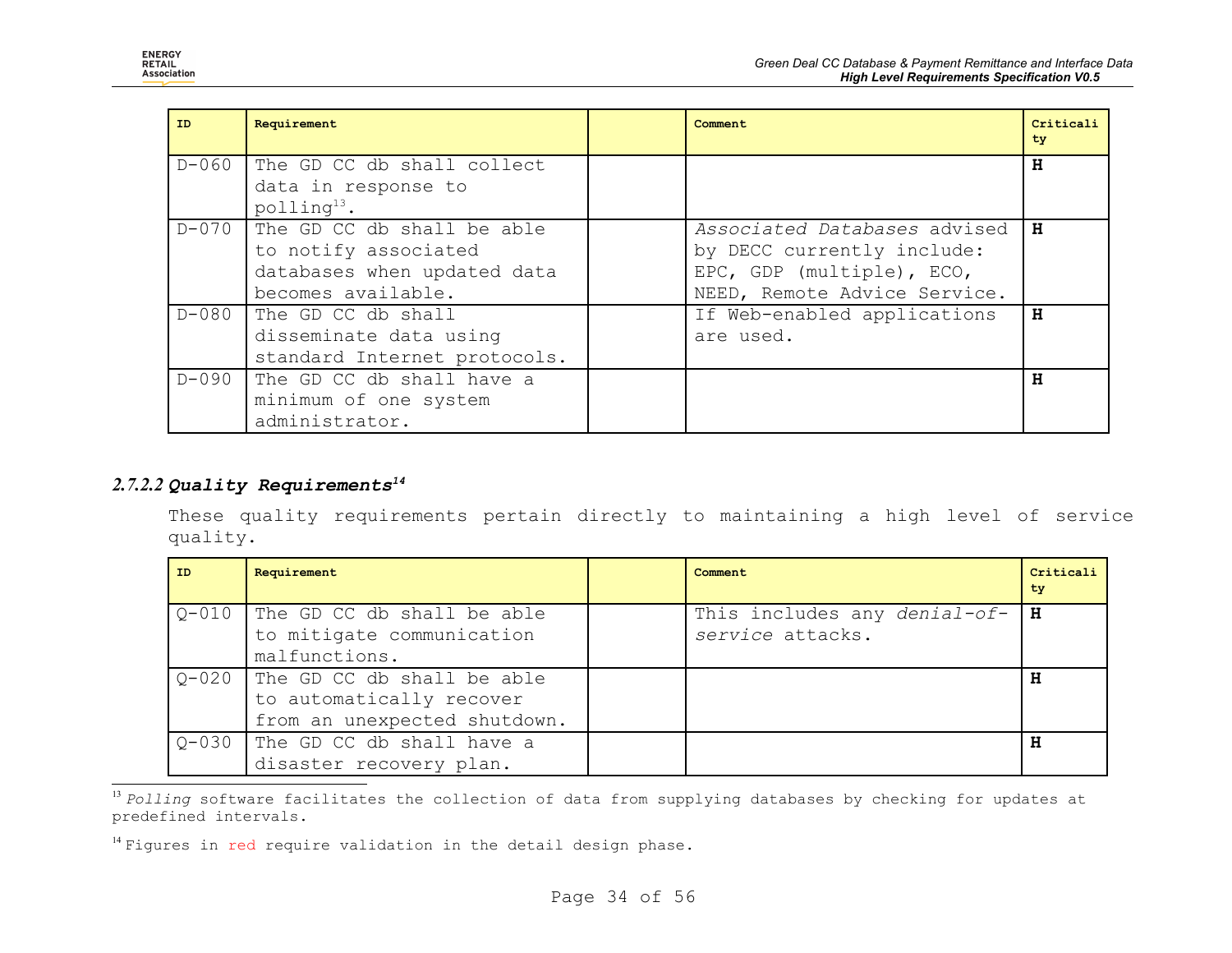

| ID      | Requirement                                                                                                    | Comment                | Criticali<br>ty |
|---------|----------------------------------------------------------------------------------------------------------------|------------------------|-----------------|
| $O-040$ | The GD CC db shall be able<br>to respond to 99% of all<br>requests for Green Deal data<br>for 99% of the time. | SLAs will be required. |                 |

#### *2.7.2.3 System Performance Requirements*

System performance requirements specify quantitatively what the system must do and in what timeframe. Figures in blue are estimates and those in red are unknown at the time of writing and require cost/benefit validation against forecasts of GD uptake from DECC. (Due October 2011)

<span id="page-34-0"></span>

| <b>ID</b> | Requirement                                                                                                          | Comment                                                                                                                                                                                                                                           | Criticali<br>ty |
|-----------|----------------------------------------------------------------------------------------------------------------------|---------------------------------------------------------------------------------------------------------------------------------------------------------------------------------------------------------------------------------------------------|-----------------|
| $P-010$   | The GD CC db shall be able<br>to prioritise data handling<br>for time-critical data.                                 | Demand for some data may<br>necessitate that it be more<br>readily available than other<br>data. If this is the case,<br>the detailed system<br>requirements will identify<br>the specific data to be<br>provided and the timeliness<br>criteria. | M               |
| $P-020$   | The GD CC db shall support<br>20 million Green Deal Plans.                                                           | 13 year average GD length<br>plus 7 years legal<br>retention; 1 million GD<br>Plans per year.                                                                                                                                                     | M               |
| $P-030$   | The GD CC db shall be able<br>to complete an automated<br>quality check of data within<br>9 seconds of data receipt. | SLAs will be required.                                                                                                                                                                                                                            | H               |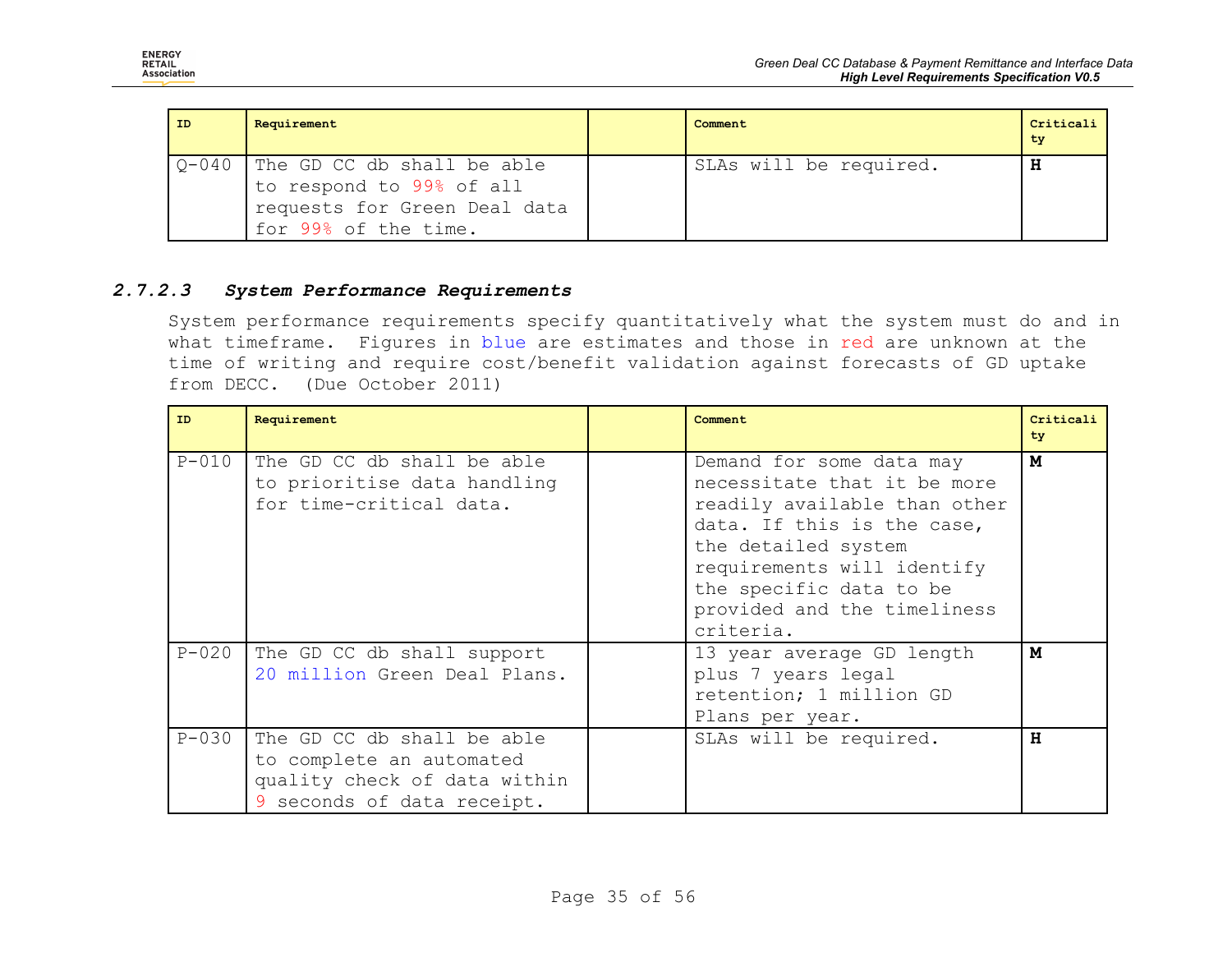| <b>TD</b> | Requirement                                                                      | Comment                                                                                                                          | Criticali<br>ty. |
|-----------|----------------------------------------------------------------------------------|----------------------------------------------------------------------------------------------------------------------------------|------------------|
| $P-040$   | The GD CC db shall respond<br>to a request for information<br>within 99 seconds. | SLAs will be required.                                                                                                           | H                |
| $P-050$   | The GD CC db shall be able<br>to handle 999 simultaneous<br>requests for data.   | Estimated that X% of the<br>concurrent users may be<br>requesting data at any one<br>time.                                       | H                |
| $P-060$   | The GD CC db shall be able<br>to support 999 concurrent<br>users.                | An estimate of the number of<br>concurrent potential users<br>of the GD CC db: X% of the<br>registered users at any one<br>time. | H                |
| $P-070$   | The GD CC db shall be able<br>to support 999 registered<br>users.                | An estimate of the number of<br>individual users is required                                                                     | $\mathbf H$      |

## **2.7.3 Organisational Requirements[15](#page-35-1)**

Organisational requirements deal with policies regarding external parties involved with the system, personnel roles, training, and security needs.

| <b>TD</b> | Requirement                                                                                                                 | Comment                                                                                                     | Criticali<br>ty. |
|-----------|-----------------------------------------------------------------------------------------------------------------------------|-------------------------------------------------------------------------------------------------------------|------------------|
| $X-010$   | The GD CC db shall accept<br>and supply data only from /<br>to accredited users.                                            | Accredited users are those<br>with whom a multi-party or<br>data sharing agreement has<br>been established. | н                |
| X-020     | The GD CC db project shall<br>establish data sharing<br>agreements with all<br>participating sources of<br>Green Deal data. |                                                                                                             | н                |

<span id="page-35-1"></span><span id="page-35-0"></span><sup>&</sup>lt;sup>15</sup> Figures in red require validation in the detail design phase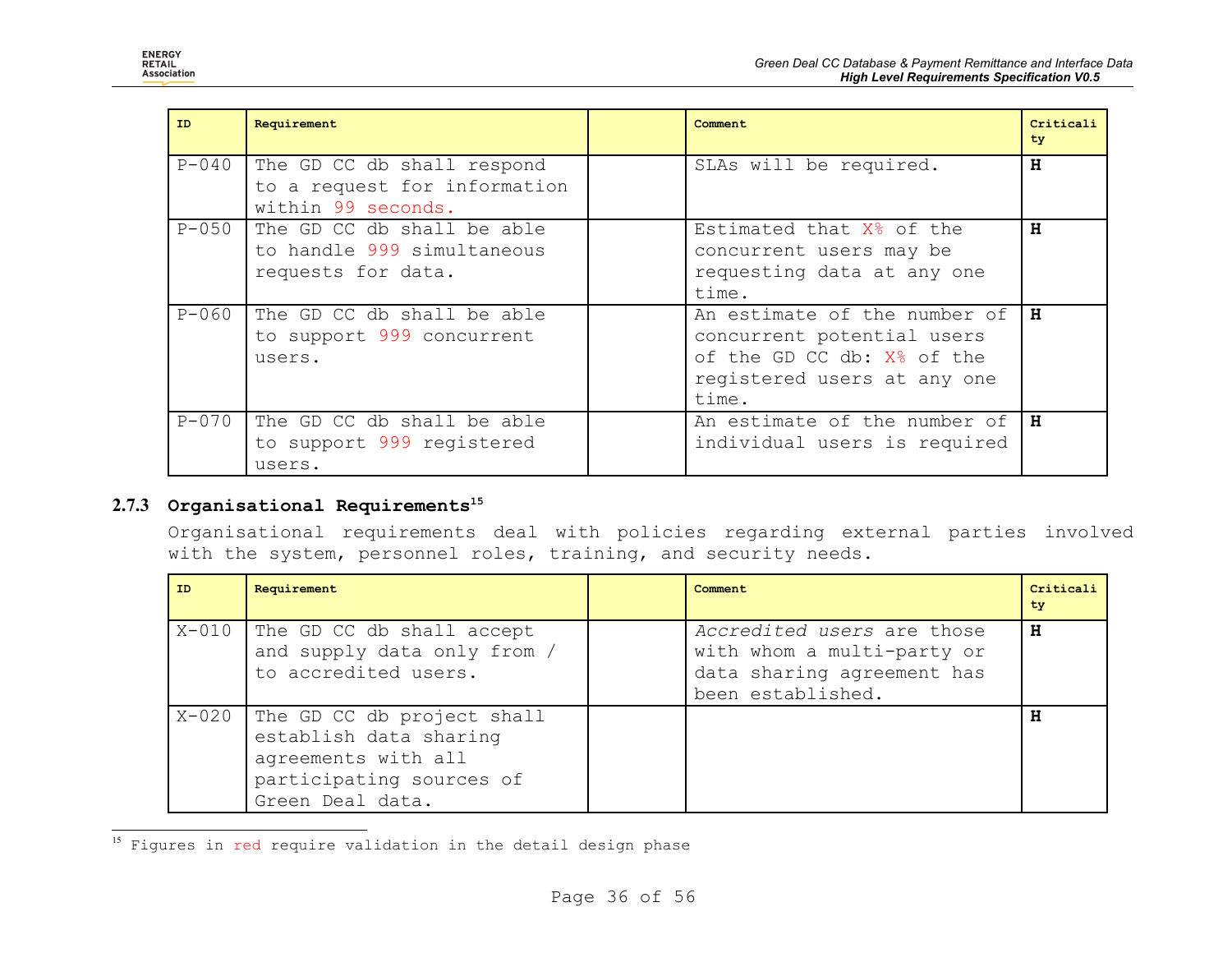| <b>ID</b> | Requirement                                                                                                      | Comment                                                                                                                 | Criticali<br>ty |
|-----------|------------------------------------------------------------------------------------------------------------------|-------------------------------------------------------------------------------------------------------------------------|-----------------|
| $X-030$   | The GD CC db system shall<br>maintain continuous 24x7x365<br>operations.                                         |                                                                                                                         | H               |
| $X-040$   | The GD CC db project shall<br>provide an environment with<br>uninterruptible power<br>supplies for the database. |                                                                                                                         | H               |
| $X-050$   | The GD CC db project shall<br>provide an environment that<br>has redundant communication<br>for the GD CC db.    | The DTN has backup<br>communications.                                                                                   | H               |
| $X-060$   | The GD CC db project shall<br>utilise network management<br>tools.                                               | Network management tools can<br>be used to determine latency<br>- delays incurred in the<br>processing of network data. | H               |
| $X-070$   | The GD CC db project shall<br>provide bill payer service<br>standards by the use of<br>agreed SLAs.              | To be agreed as part of the<br>detail design.                                                                           | H               |
| $X-080$   | The GD CC db project shall<br>provide a trained support<br>staff.                                                |                                                                                                                         | H               |
| $X-090$   | The GD CC db project shall<br>define data quality<br>assurance methods and<br>criteria.                          |                                                                                                                         | H               |
| $X-100$   | The GD CC db project shall<br>operate to those data<br>retention standards which<br>are enshrined in UK law.     |                                                                                                                         | H               |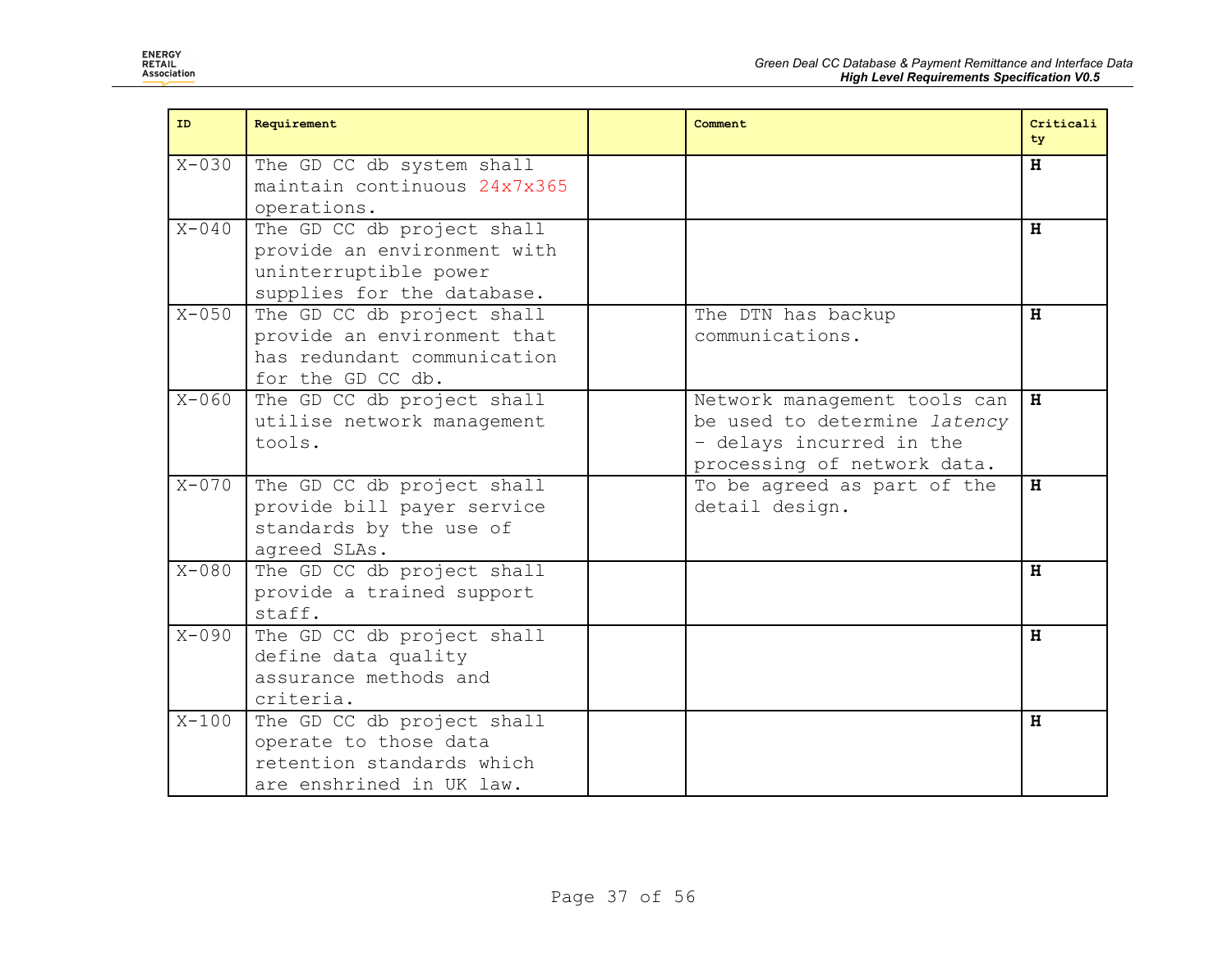<span id="page-37-0"></span>

| ID.       | Requirement                                                                                                                          | Comment                                                                                                                                                                       | Criticali<br>tv. |
|-----------|--------------------------------------------------------------------------------------------------------------------------------------|-------------------------------------------------------------------------------------------------------------------------------------------------------------------------------|------------------|
| $X-110$   | The GD CC db project shall<br>provide documentation of GD<br>CC db standards.                                                        | That is, the GD CC db<br>project needs to provide<br>documentation of whatever<br>standards it creates for its<br>own development, deployment,<br>management, and operations. | H                |
| $X-120$   | The GD CC db project<br>standards shall support<br>multiple methods of data<br>delivery to users.                                    | Development cost per user<br>base must be considered.                                                                                                                         | M                |
| $X-130$   | The GD CC db project shall<br>maintain a comprehensive GD<br>CC db test environment.                                                 |                                                                                                                                                                               | H                |
| $X-140$   | The GD CC db project shall<br>test all software changes in<br>a designated test<br>environment before<br>deployment to production.   |                                                                                                                                                                               | H                |
| $X-150$   | The GD CC db project shall<br>test all hardware changes in<br>the designated test<br>environment before<br>deployment to production. |                                                                                                                                                                               | H                |
| $X - 160$ | The GD CC db project shall<br>operate the GD CC db<br>according to its published<br>IT Security Plan.                                |                                                                                                                                                                               | H                |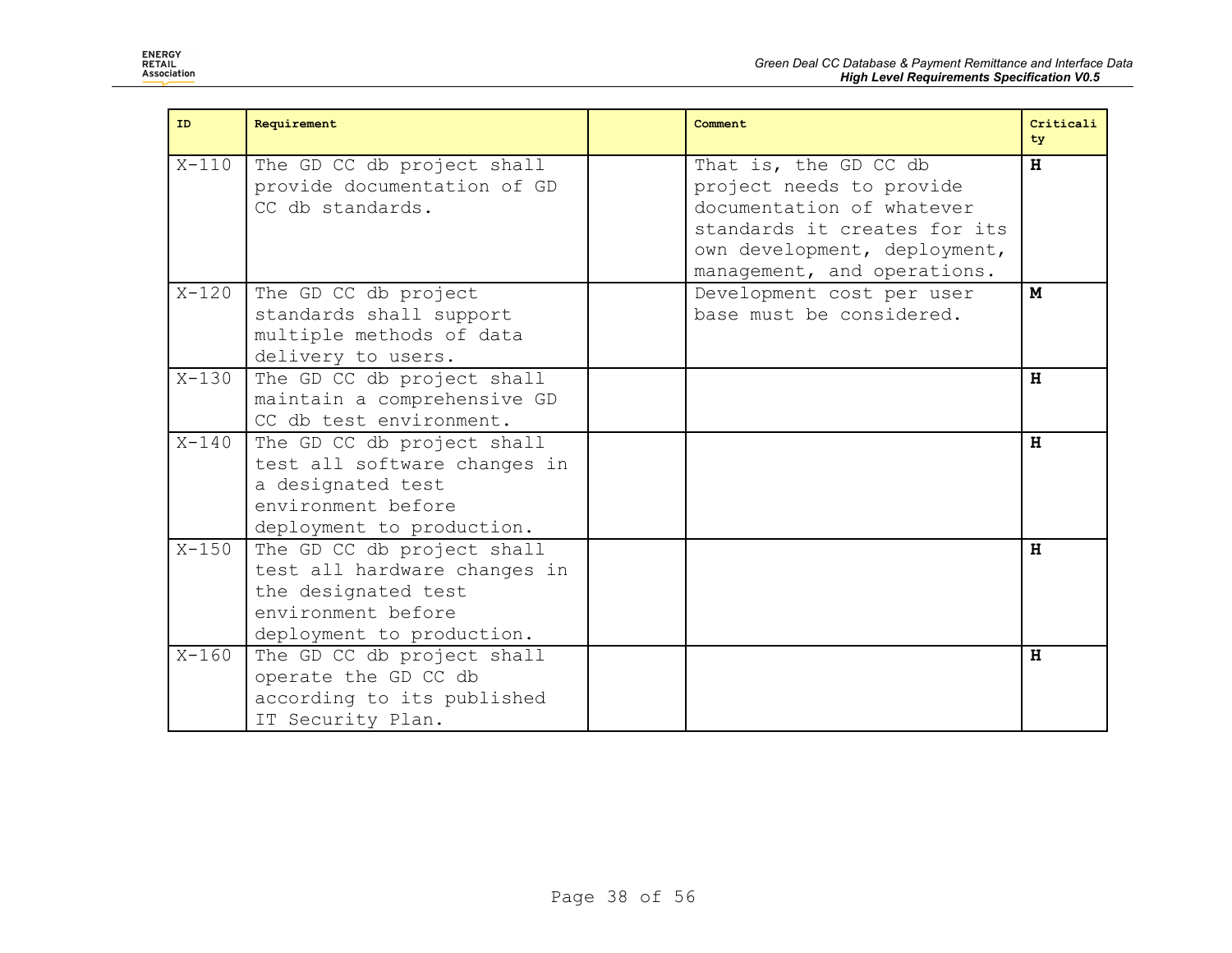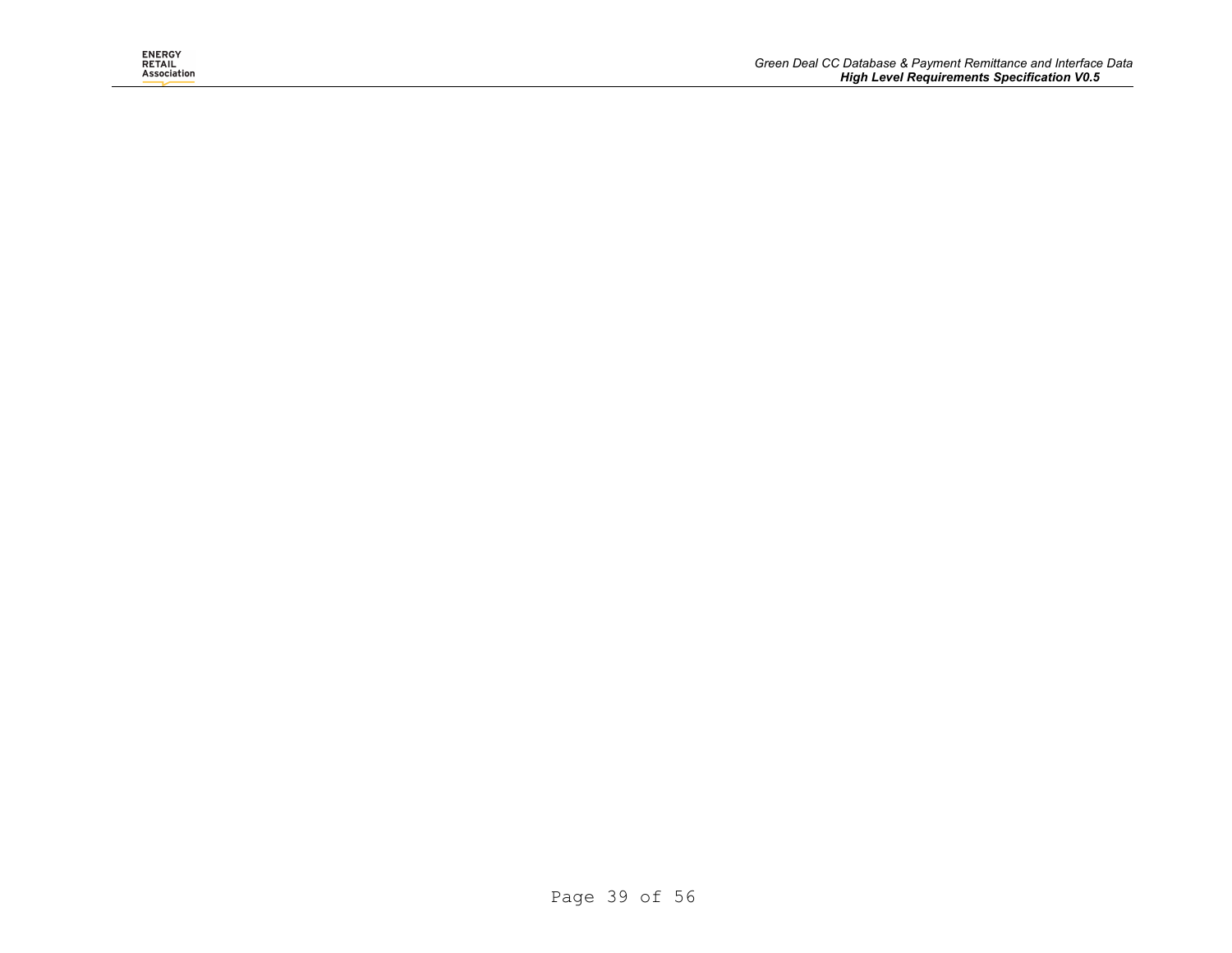## <span id="page-39-2"></span>**3 ENERGY SUPPLIER/PROVIDER PAYMENT REMITTANCE AND INTERFACE DATA**

## <span id="page-39-1"></span>*3.1 Scope*

- 1) Energy Suppliers, in their capacity as obligated parties under the Green Deal, will only be involved in the design and development of systems that help to meet their obligated requirements under the Green Deal.
- 2) The work undertaken by the ERA Workstream only relates to the passing of monies and data to Green Deal Providers or their nominees when they are directly receiving GD monies and data associated with such monies from energy suppliers.
- 3) The remittance interface scope only encompasses situations where a bill payer remits GD monies, either in full or partially, to the energy supplier.
- 4) Governance issues are outside the scope of this document. They are dealt with by a separate ERA GD Governance workstream.
- 5) Payment remittance and interface data are separate from any aggregator or other vehicle used to securitise debt.

## <span id="page-39-0"></span>*3.2 Guiding Principles and Assumptions*

- 1) Energy Suppliers will collect GD monies and remit them to Green Deal Providers or their nominated parties:
	- ♦ when the energy bill payer pays the Energy Supplier and
	- ♦ when such monies have been processed, cleared through the banking cash settlement system and repackaged for payment to Providers. (this repackaging process would include activities such as *pari passu* computations)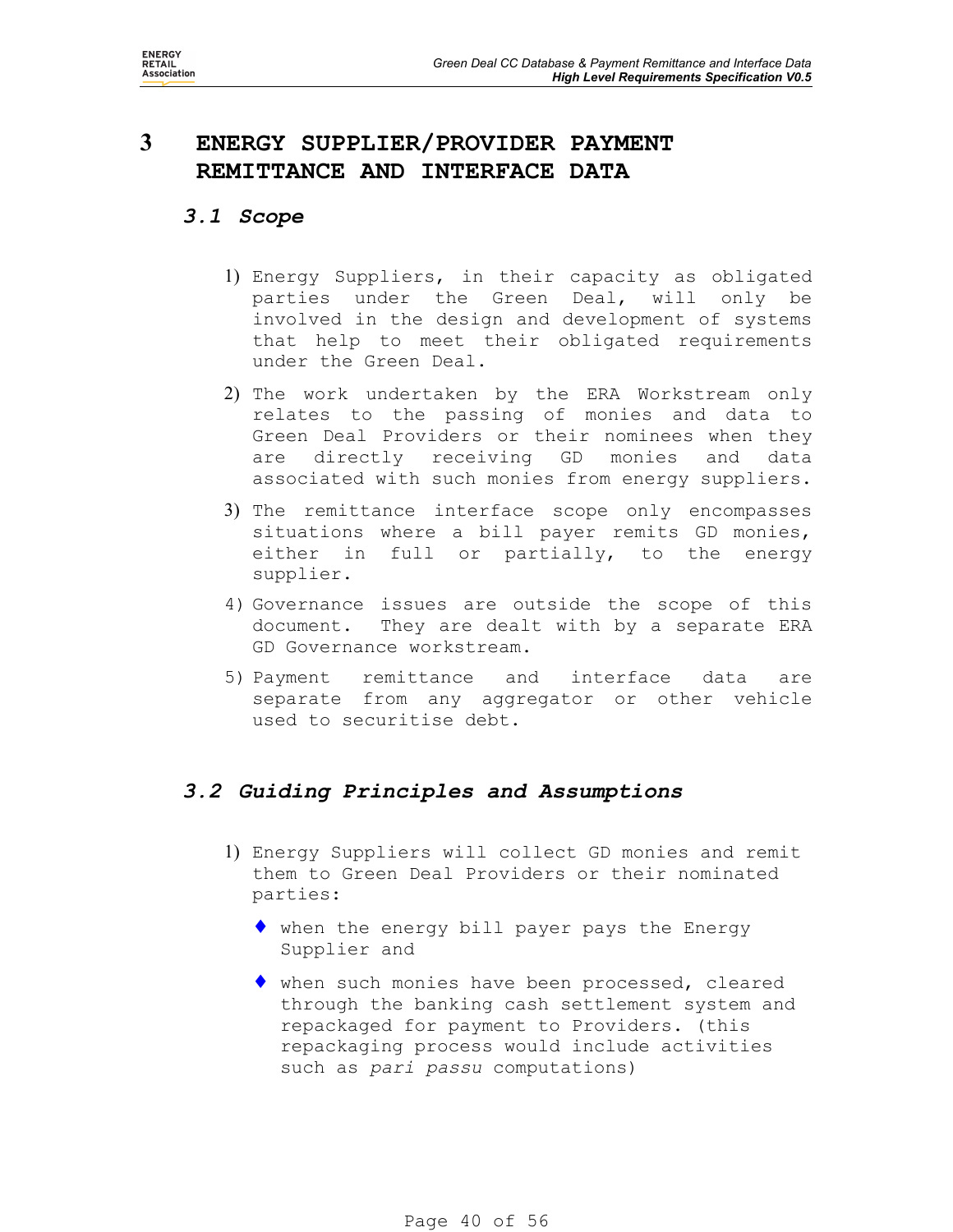Agreements relating to the timescales for completion of these activities are to be determined.

This principle applies to all energy bill payment methods **EXCEPT PREPAYMENT**. (See 3.3, below)

- 2) GD Daily Charge amounts will change at the most annually and will only change on the anniversary date of the initiation of the last Green Deal.
- 3) Providers will be responsible for generating ALL changes in the Green Deal charge amount.
- 4) Owners of Green Deal cash flows (or the Aggregator Company) will need to understand at any point in time what amounts are being paid and to which of their assets (i.e. GD Plans) they pertain.
- 5) A Service Level Agreement regarding the timing of both separation of bill payer monies into energy and Green Deal components and their remittance to Providers will be required as part of the Green Deal Arrangement Agreement.
- 6) Energy Suppliers will not bill retrospectively for Green Deal charges.
- 7) Energy Suppliers will have NO consumer-facing CCA related role.
- 8) Energy Suppliers will have a role in providing information to Green Deal Providers and a party nominated by the Green Deal Provider in order to facilitate their fulfillment of CCA obligations.
- 9) Green Deal Providers will be compelled to use a single common interface standard to receive Green Deal payments and data.
- 10) Energy Suppliers will bill within the existing billing pattern and will only alter Green Deal billing within the schedule of normal energy billing.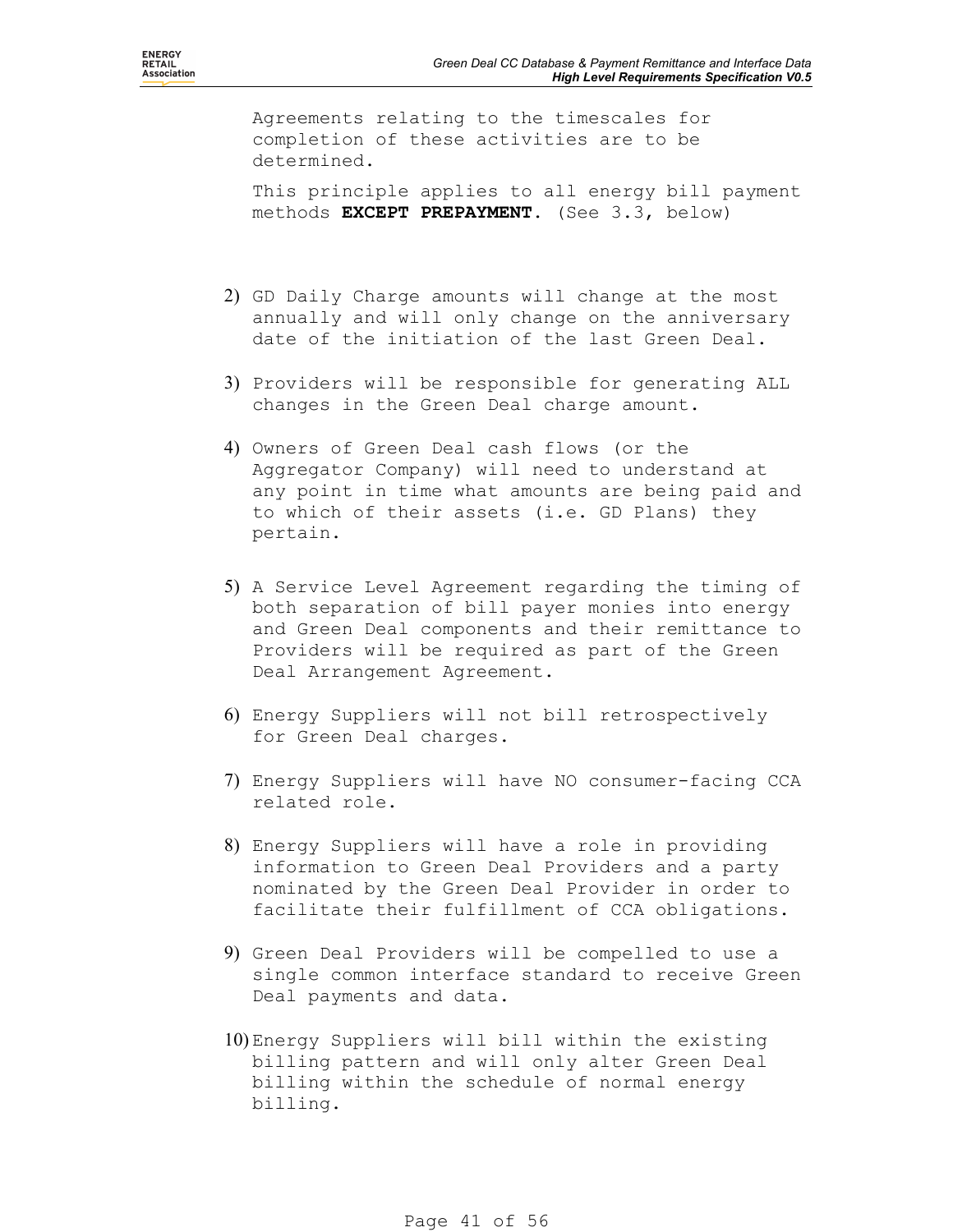- 11) A process to reconcile GD charges and payments for *billed agreement* energy products (e.g. MDD and Regular Payment Schemes) will take place in line with existing energy supplier billing patterns and methodologies. This is to reflect the fact that these products are not charged on a regular basis with actual energy consumption, but charge a fixed amount per period. (this fixed amount will cover both energy, related products AND Green Deal charges) MDD products, for example, are reconciled biannually in order to reflect actual consumption, energy prices etc. and monthly charges changed in order to balance the bill payer's account to zero by the end of the next assessment period. The GD element of the fixed payment will therefore be adjusted on the same basis as energy products to reflect the differences described in 11) below. In common with energy products, this means that there will be no separate "reconciliation" payment for GD charges.
- 12) Billed Agreement products (e.g. MDD) products will have the GD element of their payments remitted to Providers in the form of a monthly payment. The reconciliation process described in 11), above, will accommodate:
	- o The expected differences in the number of days billed due to the fact that:
		- MDD payments are monthly (one twelfth of annual charge) and billing periods reflect a defined number of calendar days, and
		- The GD charge may not be applicable to all days in a billing period, e.g. at the commencement and expiry of a GD.
	- o Changes in the daily GD charge rate. (see 3.3, below)
- 13) Energy Suppliers will notify Green Deal Providers when a change of tenancy occurs.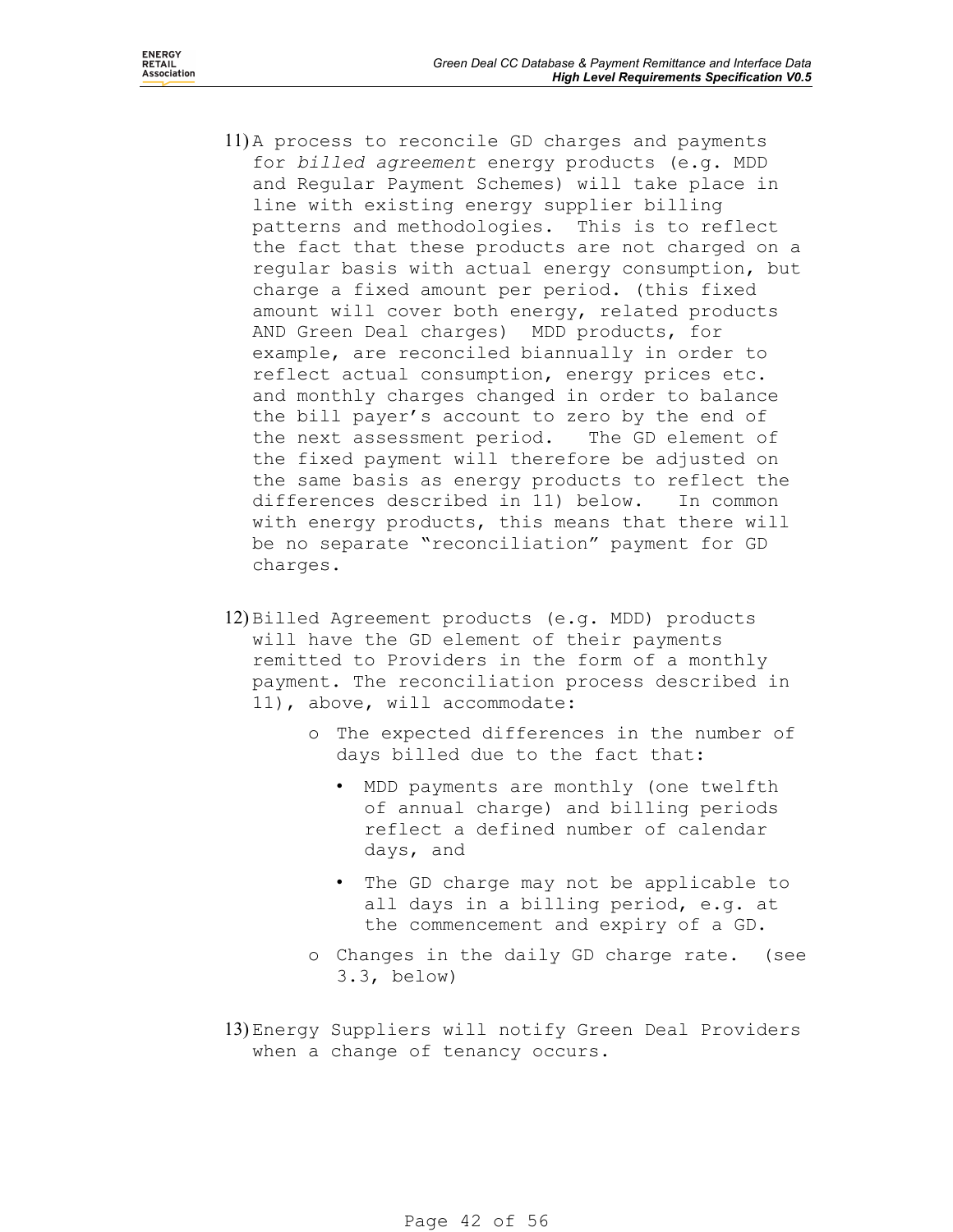- 14) Providers will be notified when the energy element of a bill payer's debt has been written off.[16](#page-42-0) **An agreement will be required to determine the exact mechanism for informing Providers about such write-offs.** It is the ERA Workstream's assumption that, at the point when energy charges are written-off, GD charge arrears revert to the Provider for disposition.
- 15) There will be no notification of delayed or non-payment of the energy bill. Example situations where this could arise are:
	- o A disputed meter read, or
	- o The energy bill not being produced (no consumption)
- 16) Green Deal Providers will be the sole source of life-cycle payment history of a GD Plan. (a bill-payer may switch energy suppliers several times during the life of a GD Plan)
- 17) GD CC db will not hold payment history data.
- 18) Energy Suppliers will need to maintain detailed account balance and transaction information at GD PLAN level in order to satisfy Provider data / audit requirements.
- 19) DECC have advised that the supply of GD Finance (i.e. the Green Deal Charge) will be exempt from VAT.
- 20) Remittance of GD monies from Energy Supplier to Provider and payment of Administration fees from Provider to Energy Supplier will follow separate processes.
- 21) VAT is applicable to the Administration fee when invoiced by Energy Suppliers to Providers.

<span id="page-42-0"></span><sup>&</sup>lt;sup>16</sup> A legal opinion regarding the applicability of DPA to the communication of this data will need to be sought. It is possible that DPA implications could be avoided by indicating that the energy supplier is "*no longer collecting GD payments*"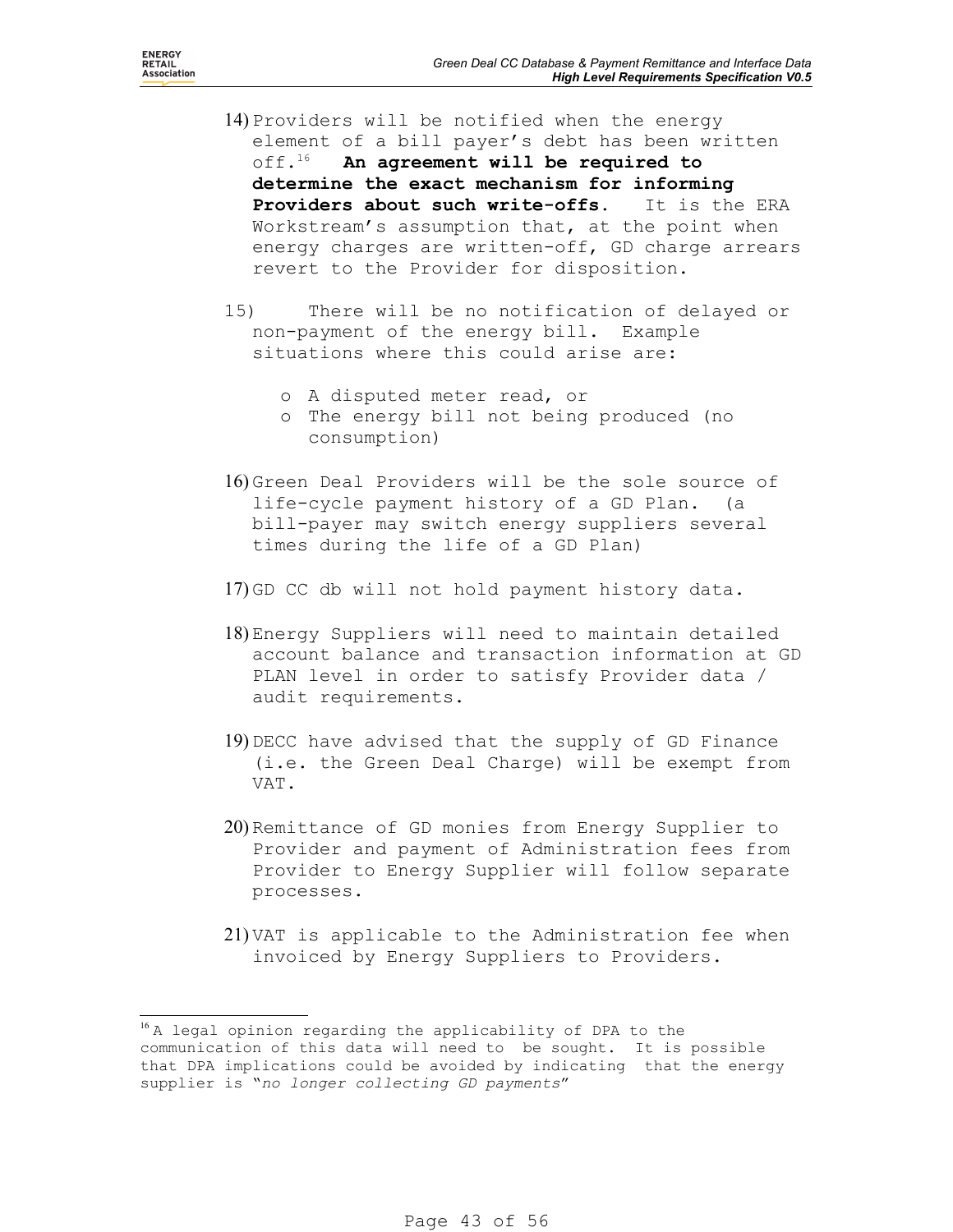- 22) Administration fees will be paid quarterly and represent a charge for the maintenance and management of the GD account by the Energy Supplier. As such the demand for their payment is NOT dependent on the bill payer's GD payment.
- 23) In certain circumstances, it is possible that a repayment made be required from Provider to Energy Supplier following a reconciliation process.
- 24) The Payment Remittance Interface should be designed so as to minimise transmission costs (data and payment) for Energy Suppliers and Green Deal Providers / nominated parties.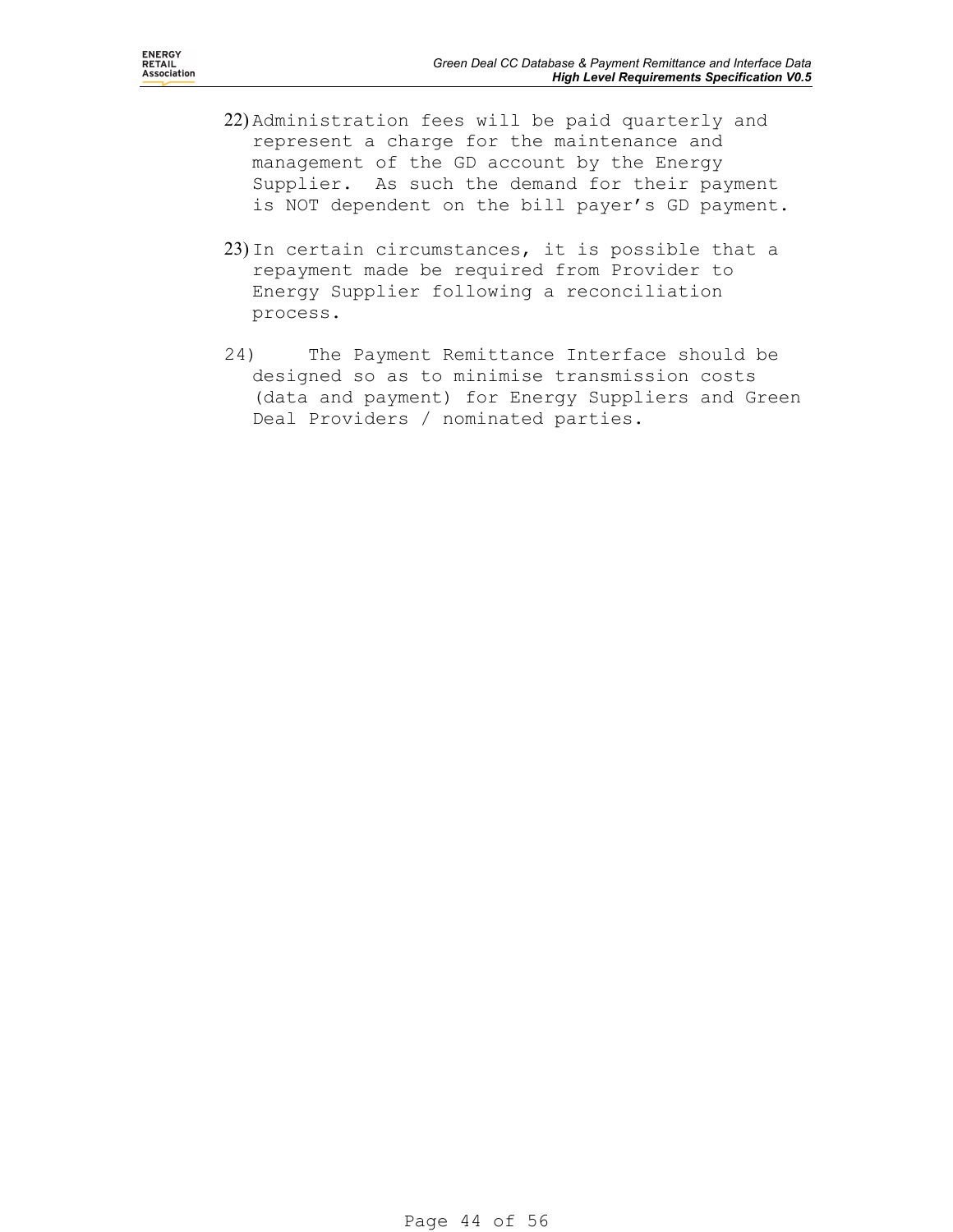## <span id="page-44-0"></span>*3.3 Remittance Processing – Data and Operating Principles*

- 1) Green Deal monies will be available for transmission to Providers as per 3.2 bullet 5), above.
- 2) Remittance of GD monies will be made to Providers as per the principles described in section 3.2.1, above.
- 3) *Payment on demand* (POD) product interface data:

| ΙD             | POD Interface Data                                                    |
|----------------|-----------------------------------------------------------------------|
| 1              | MPAN                                                                  |
| 2              | Green Deal Plan ID                                                    |
| $\mathcal{S}$  | Bill payer ID                                                         |
| $\overline{4}$ | Provider or Financier ID                                              |
| $\overline{5}$ | Charge Period Start Date                                              |
| 6              | Charge Period End Date                                                |
| 7              | Total GD Charge for period                                            |
| 8              |                                                                       |
|                | Total GD Payments received<br>relating to charge period <sup>17</sup> |

- 4) The generic data in 3), above would be used for all Payment on Demand products.
- 5) *MDD Payment* processing will use the following interface data:

| ID             | Monthly Payment Interface Data |
|----------------|--------------------------------|
|                | MPAN                           |
| -2             | Green Deal Plan ID             |
| $\sqrt{3}$     | Bill payer ID                  |
| $\overline{4}$ | Provider or Financier ID       |
| $\overline{5}$ | Payment Date                   |
|                | Payment Amount                 |

<span id="page-44-1"></span><sup>17</sup> *It is possible that CCA rules could dictate that individual payments / dates will be required.*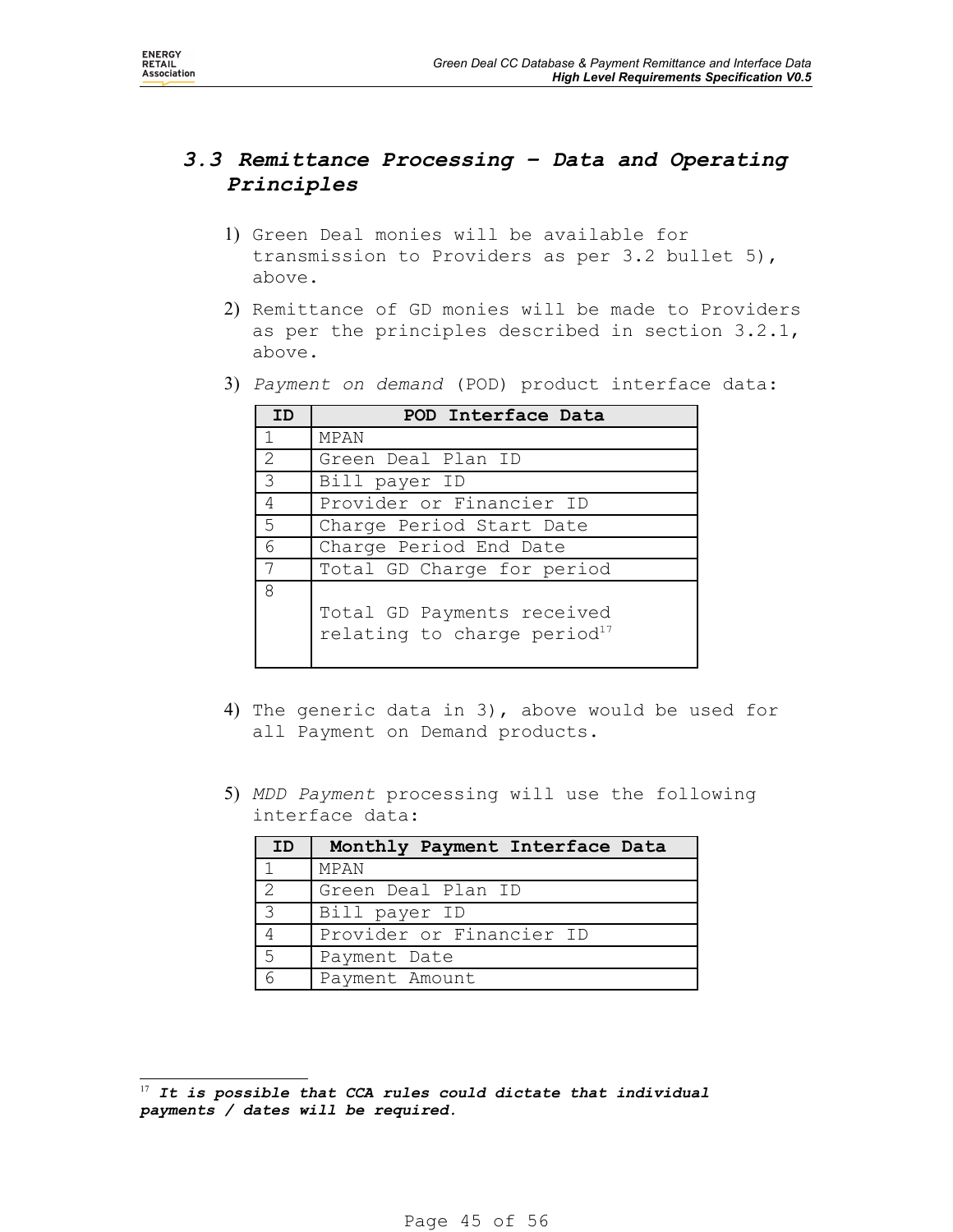The monthly payment amount is the processed and cleared GD element of the MDD received in the "accounting" month.

- 6) *Billed agreement* type products such as MDD have their energy payments adjusted biannually. Energy Suppliers are conscious that MDD changes to reflect adjustments to the GD element will not be synchronised with these biannual dates. Experience from energy products where MDD changes are more frequent than biannual is that attrition rates increase and bill payers revert to the less-frequently paid POD products. As outlined in the ERA *Pari Passu* paper, Energy Suppliers will either:
	- o Continue to use the BAU process for product price changes, i.e. defer incorporation of the new GD charge into the MDD until the next billing / reassessment when any under or overcharged GD amount would be recovered by incorporation in a revised MDD for the next assessment period.
	- o Incorporate the GD charge update into the MDD as soon as possible.
- 7) *Prepayment Meters (PPM)* present a unique challenge in administering the GD charge as the mechanism for collection (as a commingled element of energy debt) means that it cannot easily be identified in payment systems.<sup>[18](#page-45-0)</sup>

It is proposed that a monthly payment concept similar to that for billed agreements. (MDD etc.) is employed, but with a reconciliation and balancing adjustment taking place at either six or twelve month "billing point" intervals. (Intervals vary by energy supplier)

8) Monthly PPM payments will be those received by the Energy Supplier in the relevant "accounting" month and represented by the **weekly** GD payment

<span id="page-45-0"></span><sup>&</sup>lt;sup>18</sup> It should be noted that the mechanism for billing PPM customers and its associated payment remittance principles is still being considered by ERA Workstreams and DECC.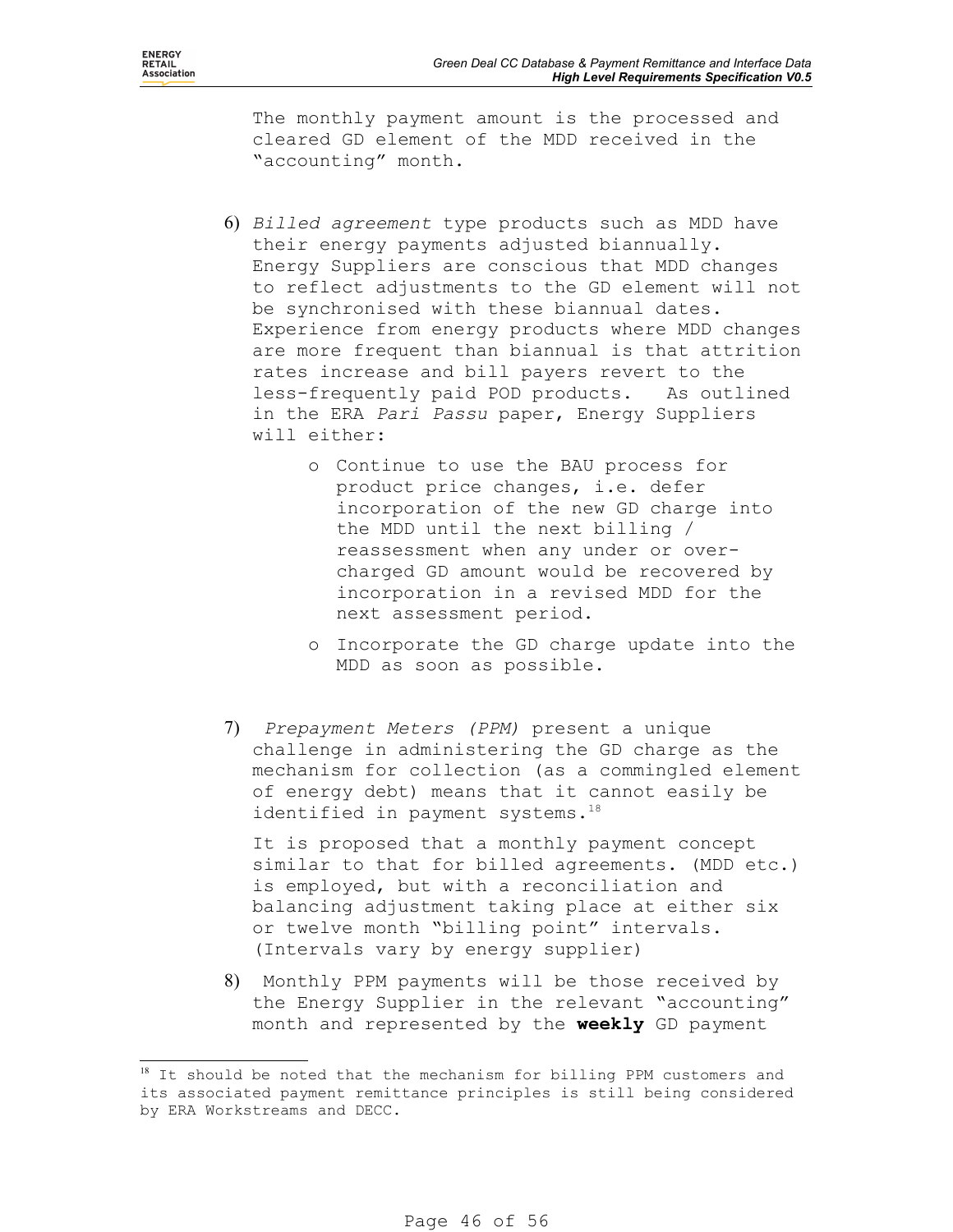incorporated into the debt recovery rate and agreed with the bill payer. (if energy debt exists) Monthly PPM data is as per the table in 5), above.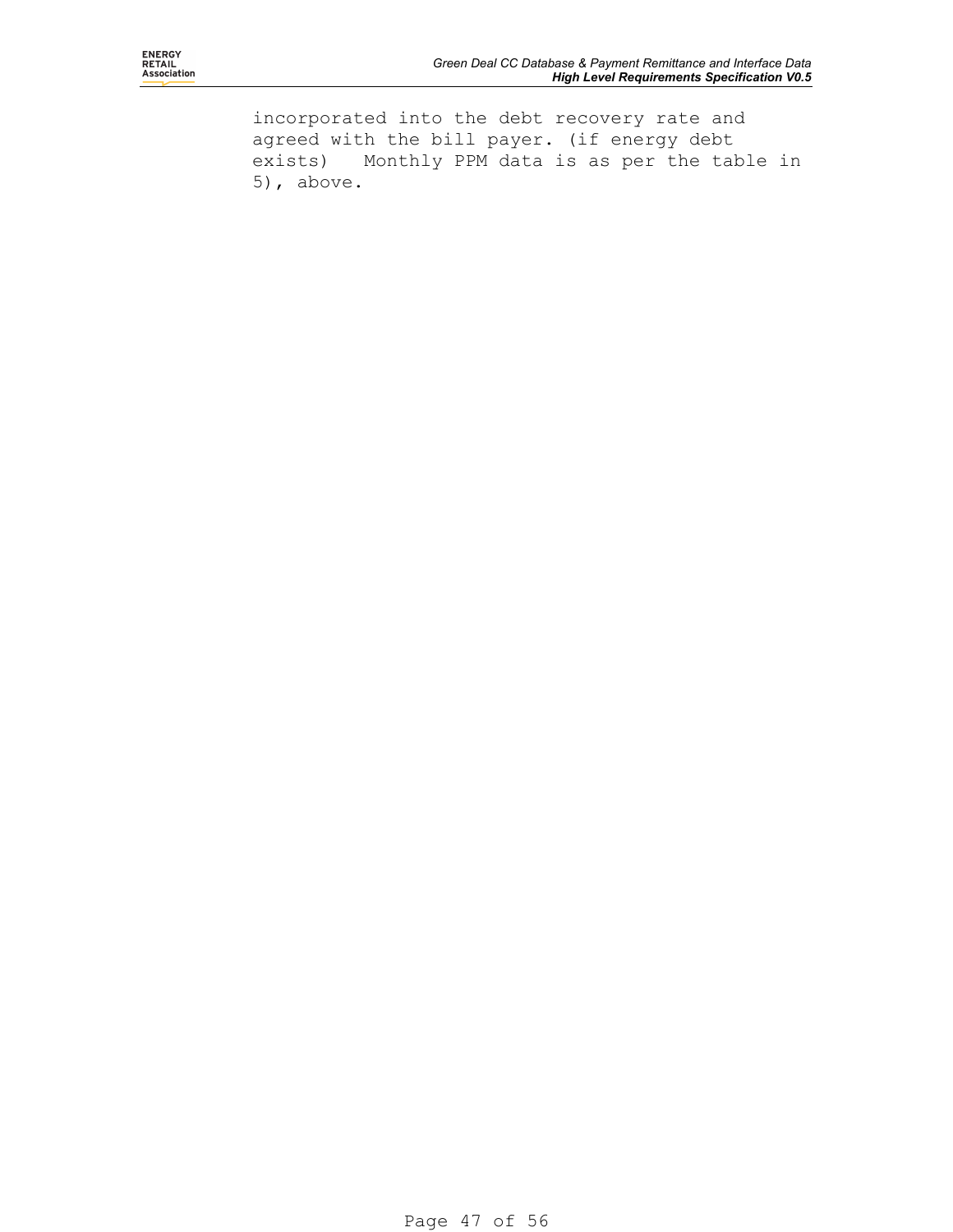9) PPM Reconciliation data is as per the table below.

| ID             | PPM Reconciliation Interface                |
|----------------|---------------------------------------------|
|                | Data                                        |
| 1              | MPAN                                        |
| 2              | Green Deal Plan ID                          |
| 3              | Bill payer ID                               |
| $\overline{4}$ | Provider or Financier ID                    |
| 5              | Charge Period Start Date                    |
| 6              | Charge Period End Date                      |
| 7              | Total GD Charge for period                  |
| 8              | Total monthly payments in period            |
| 9              |                                             |
|                | Net payment due or receivable <sup>19</sup> |

In this case the charge period start and end dates would be those covered by the bill. The key data items are the summary charge for the bill period (7) and the "balancing" payment. (9)

## <span id="page-47-0"></span>*3.4 Administration Fee Processing*

1) Green Deal Administration fee processing will be accomplished by Energy Suppliers using the GD CC db. The administration fee for each GD Provider's active GD records for the charge period (a calendar quarter is proposed) will be computed. (i.e. the sum of the administration fee effective for each day of the invoice period)

It is assumed that the charge is subject to standard-rate VAT and that it will be initially invoiced on a quarterly basis.

Administration Fee invoice data is as per the table below.

<span id="page-47-1"></span><sup>19</sup> *This could be a positive or negative amount.*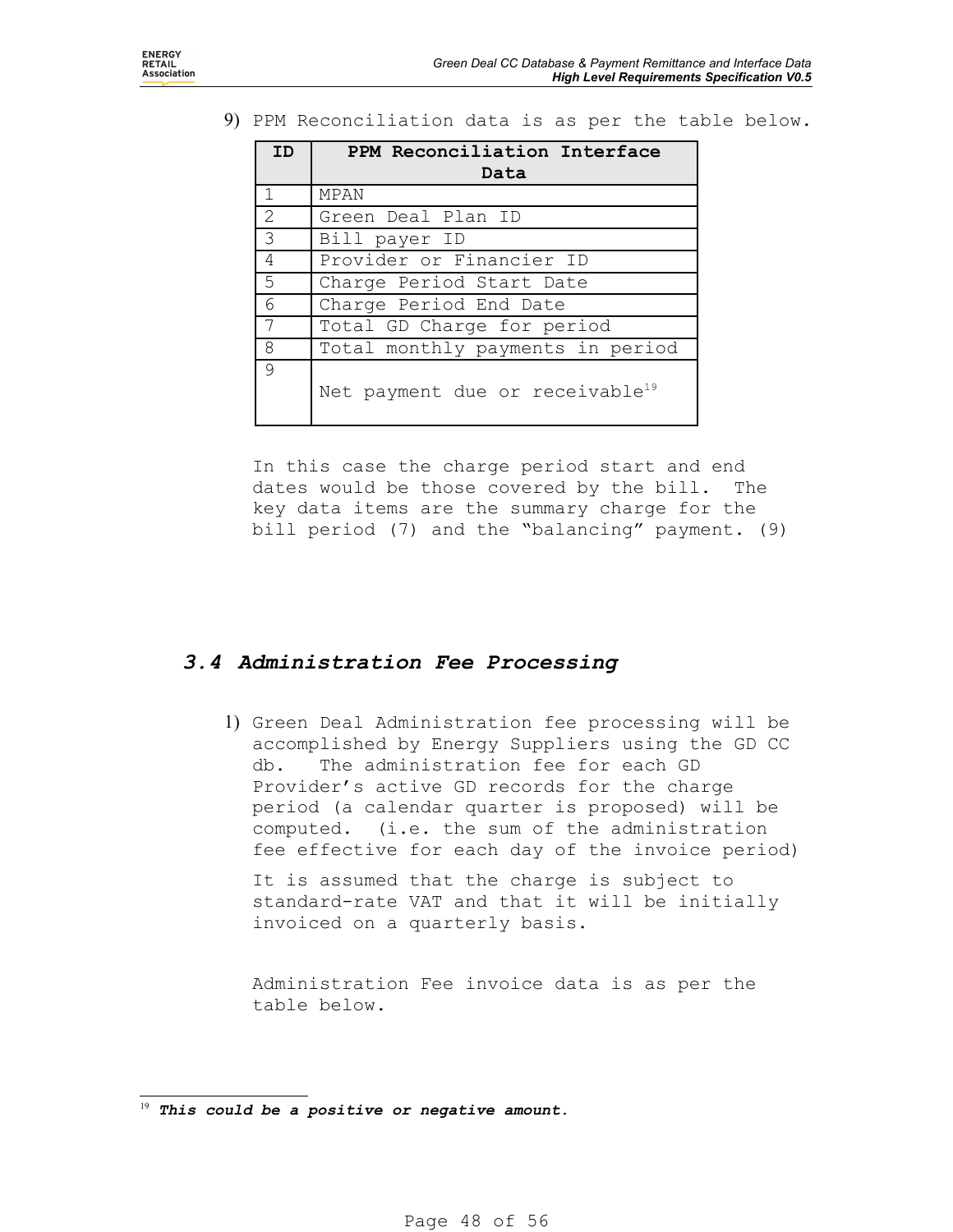| ID             | Administration Fee Invoice Data  |
|----------------|----------------------------------|
| $\mathbf{1}$   | MPAN                             |
| 2              | Green Deal Plan ID               |
| $\overline{3}$ | Bill payer ID                    |
| $\overline{4}$ | Provider or Financier ID         |
| $\overline{5}$ | Tax point date                   |
| $\overline{6}$ | Administration Charge Period     |
|                | Start Date                       |
| 7              | Administration Charge Period End |
|                | Date                             |
| 8              | Administration Fee Charge for    |
|                | period                           |
| 9              | Standard-rate VAT applicable at  |
|                | tax point                        |
| 10             | Total Administration Fee due     |
|                | (inc. VAT)                       |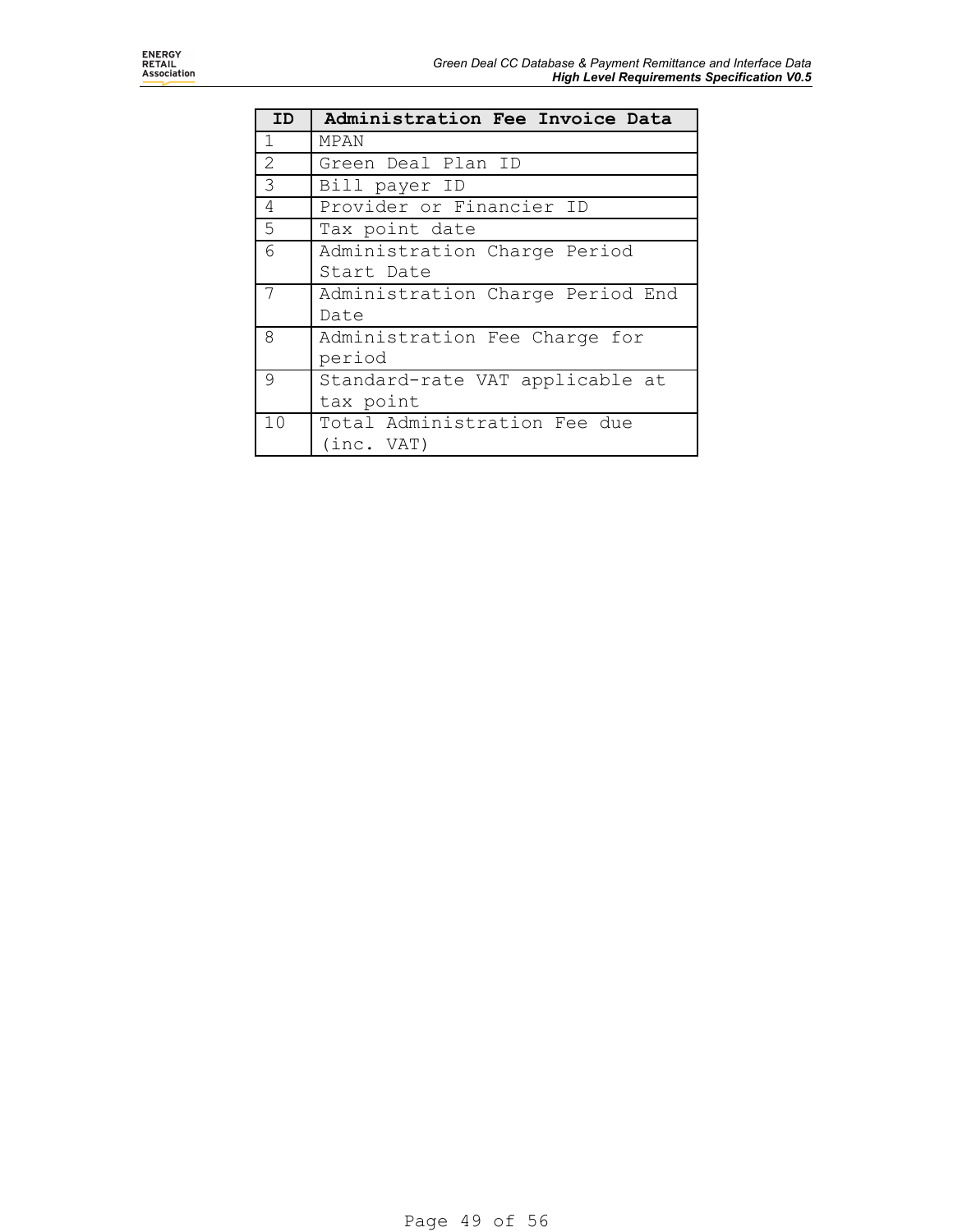## **4 DEFINITIONS AND ABBREVIATIONS**

<span id="page-49-0"></span>The following table provides definitions of terms and abbreviations to assist interpretation of this document.

| Definition                                                                                                  |
|-------------------------------------------------------------------------------------------------------------|
| Business as Usual                                                                                           |
| Consumer Credit Act                                                                                         |
| Change of Supplier                                                                                          |
| Change of Tenant (Occupier)                                                                                 |
| Department of Energy and Climate Change                                                                     |
| Energy Company Obligation (replaces CERT & CESP from<br>2013)                                               |
| Electricity Central Online Enquiry System                                                                   |
| Energy Performance Certificate                                                                              |
| Energy Retail Association                                                                                   |
| Green Deal Central Charge Database                                                                          |
| Green<br>Deal Arrangement Agreement [ A multi-party<br>agreement between GD Providers and Energy Suppliers] |
| Monthly Direct Debit                                                                                        |
| Meter Point Administration Number                                                                           |
| Meter Point Administration System                                                                           |
| Master Registration Agreement                                                                               |
| Master Registration Agreement Service Company                                                               |
| National Energy Efficiency Database                                                                         |
| Payment on Demand (e.g. quarterly) billing                                                                  |
| Prepayment Meter                                                                                            |
| Service Level Agreement                                                                                     |
|                                                                                                             |
|                                                                                                             |
|                                                                                                             |
|                                                                                                             |
|                                                                                                             |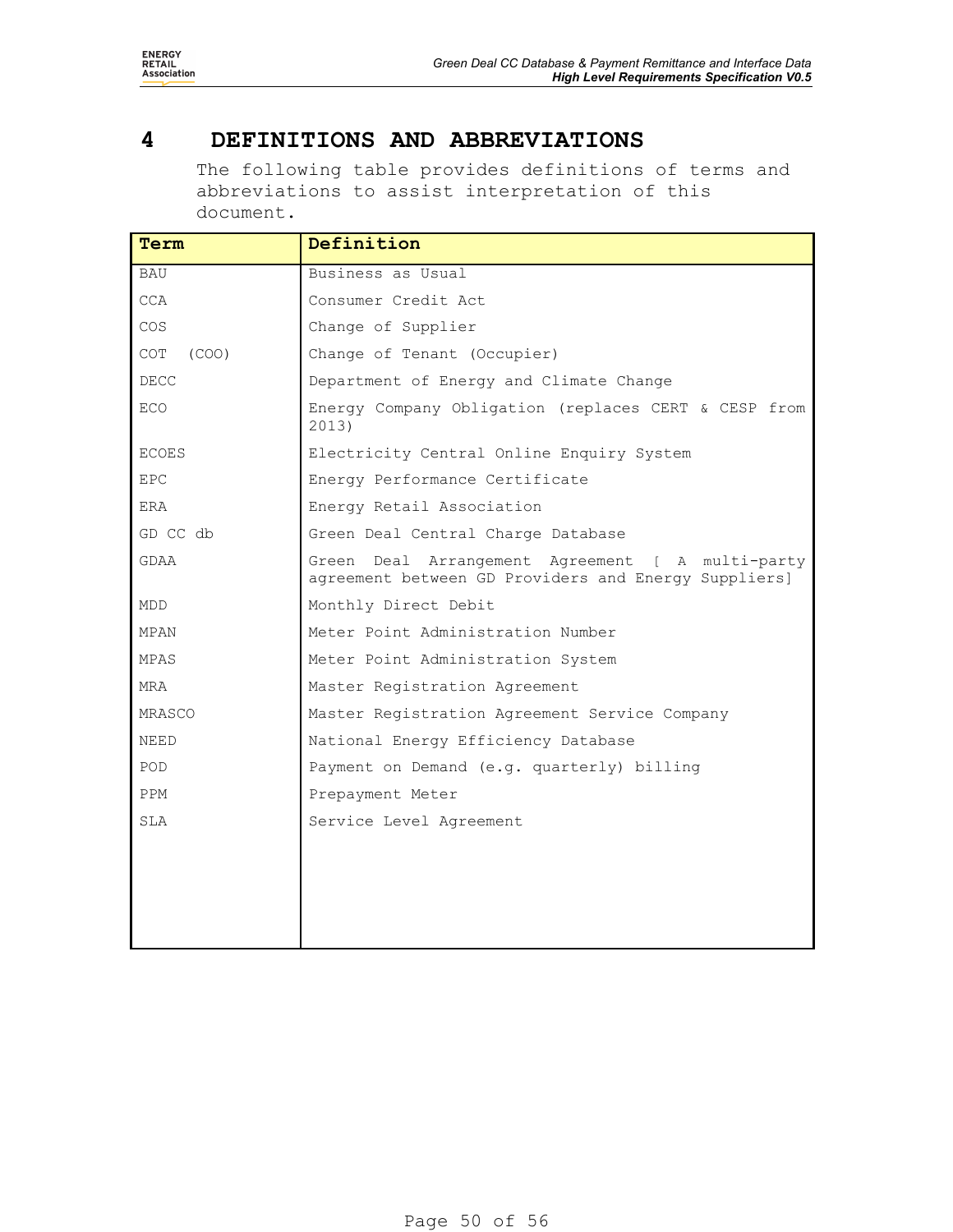

## **5 ERA PROCESS FLOWCHARTS (13TH JUNE 2011, EXCEPT WHERE STATED)**

<span id="page-50-0"></span>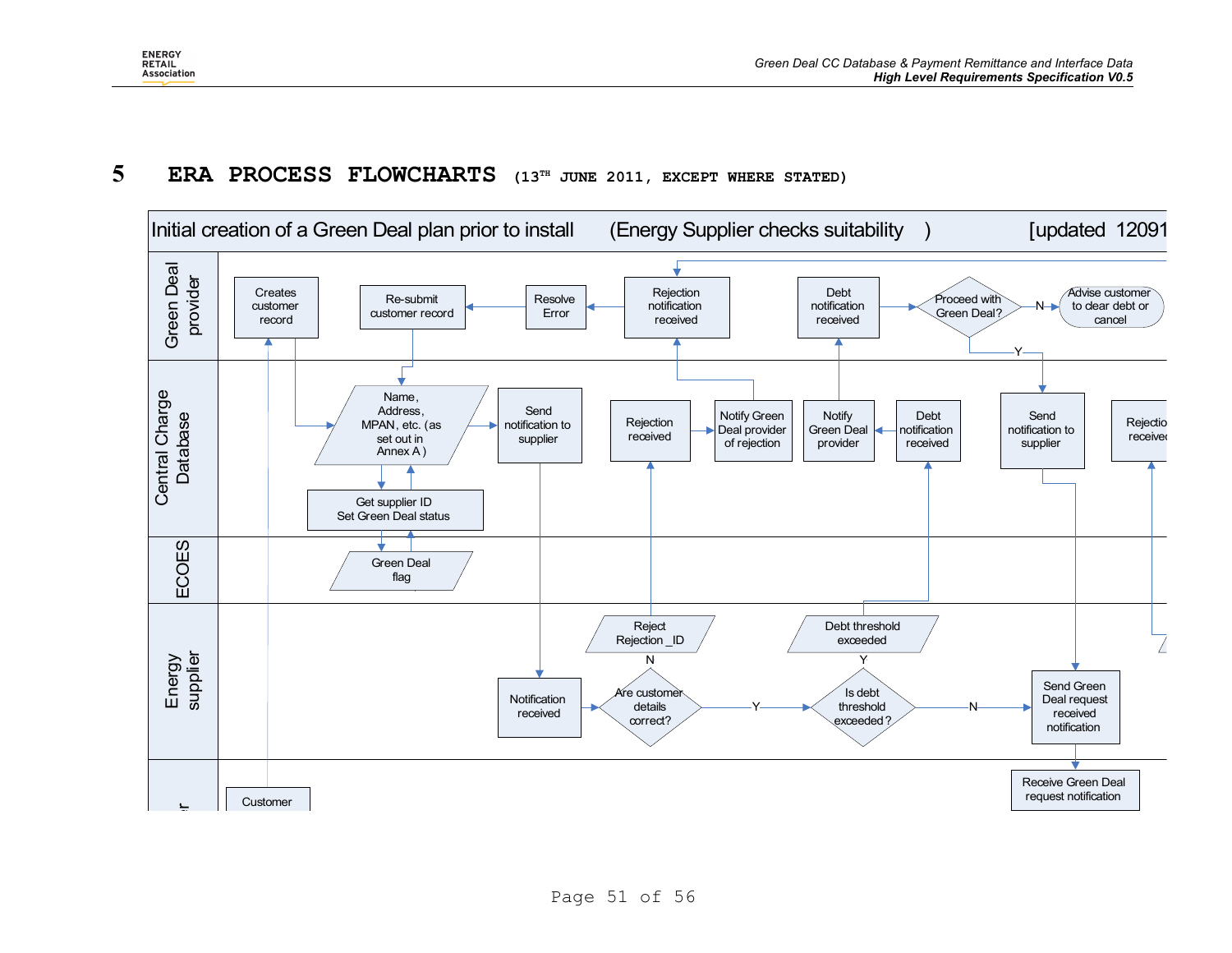

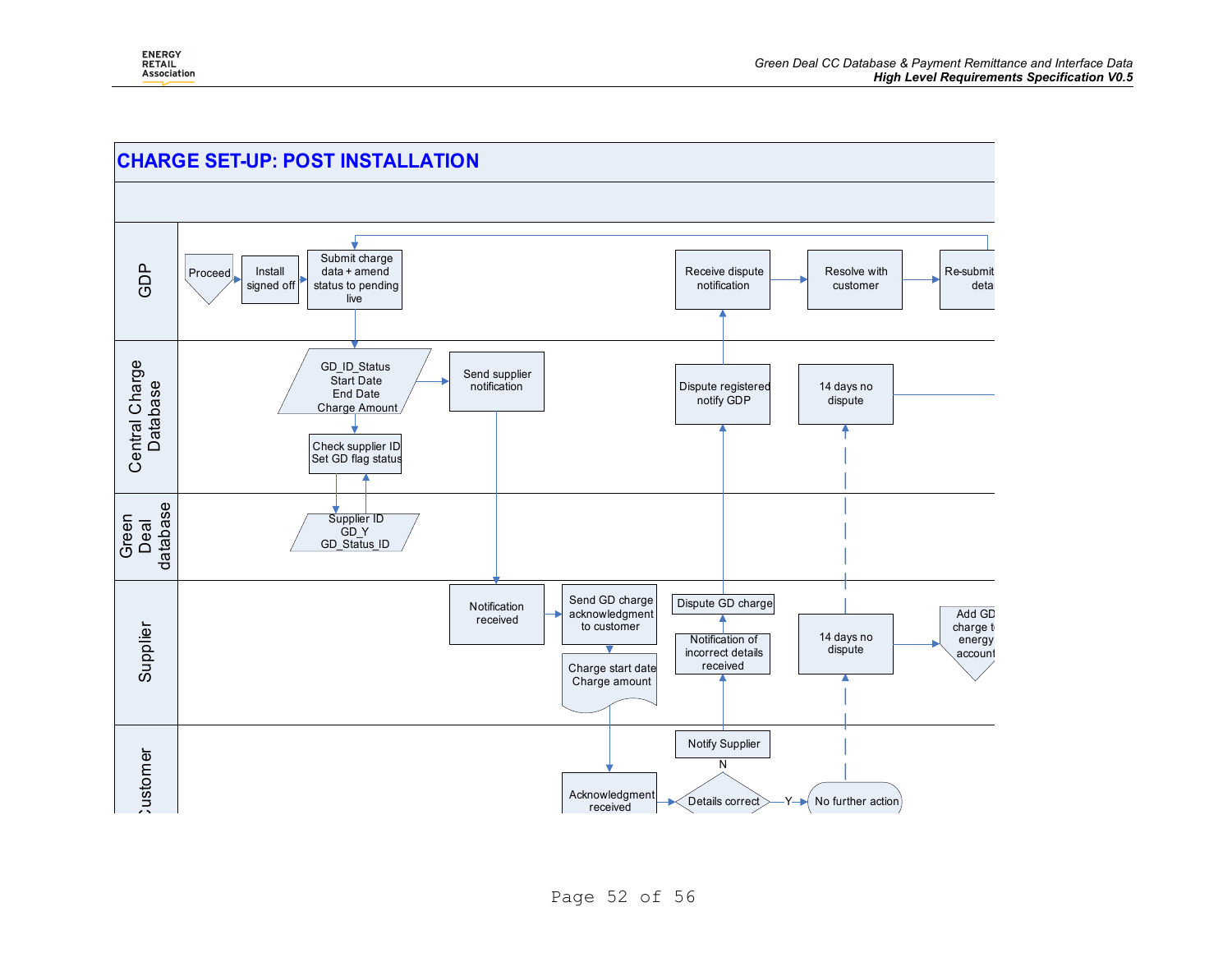



## Page 53 of 56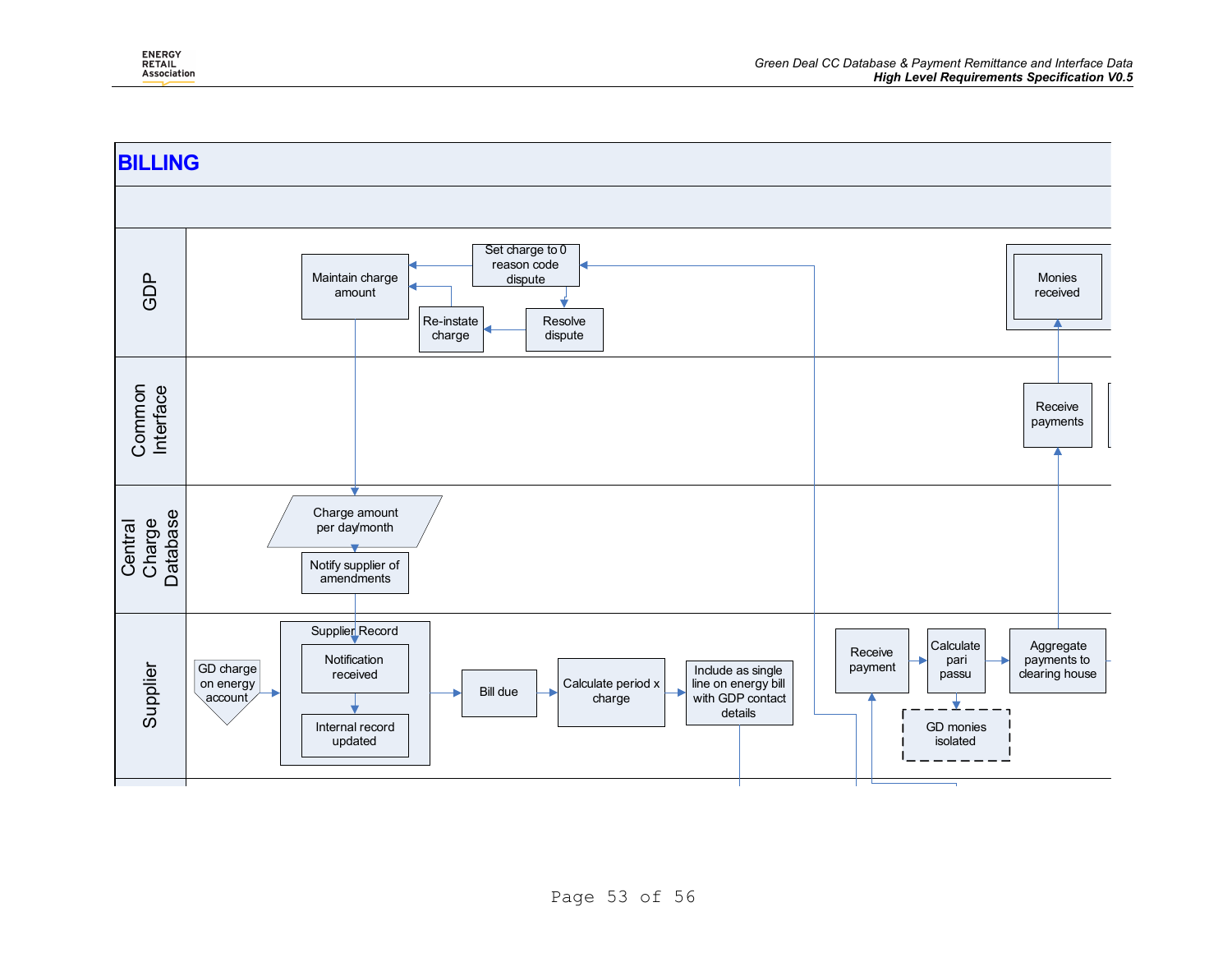

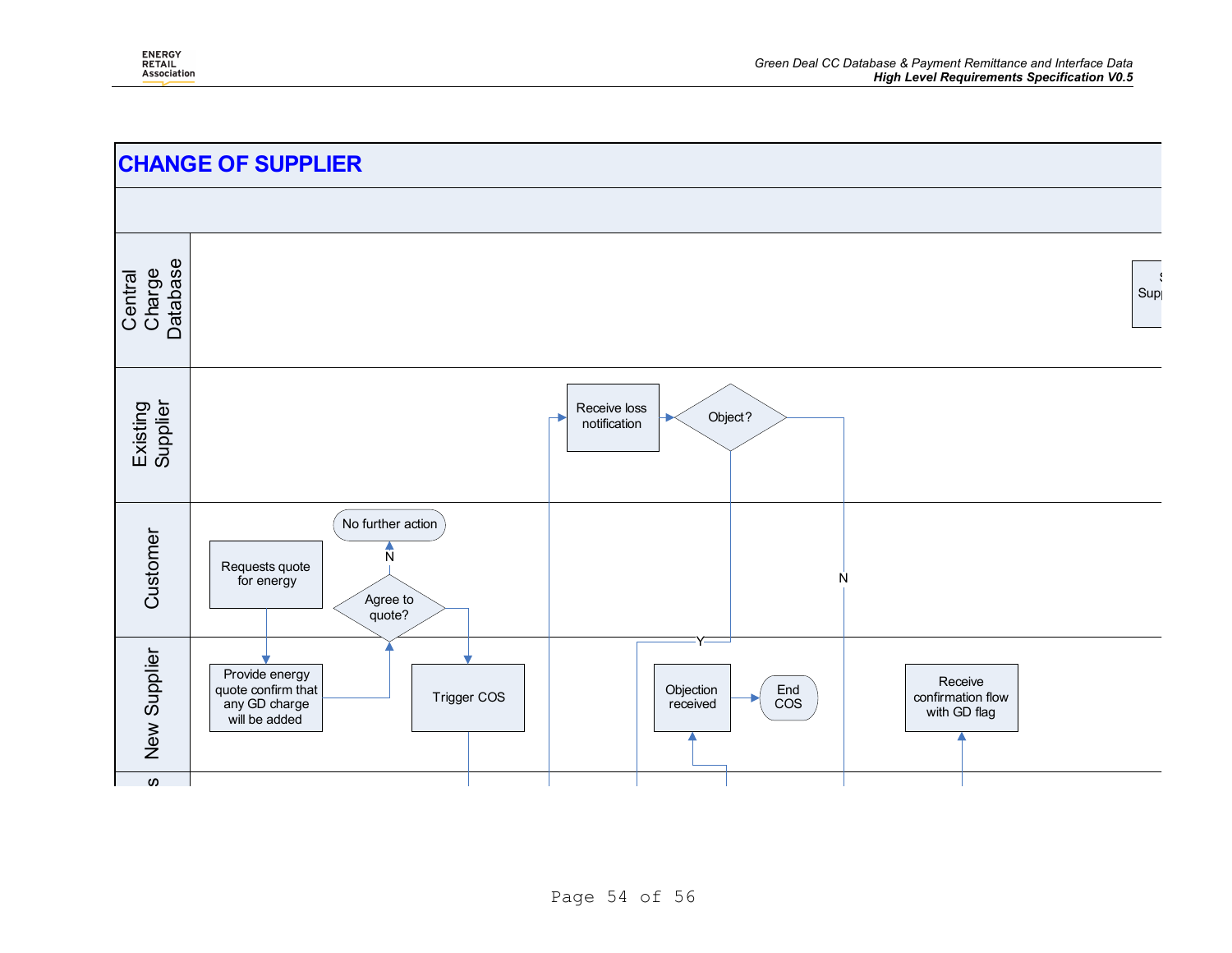#### Store Reconcile n Interfa cepayments and Correct payments o Create GD Maintain charge data history  $\mathsf n$ ي E customer record data  $\mathsf{\Omega}$ i ∃ GN o د ں **Challenge** Data basearg e ntral Customer Data Notify Supplier of Notify GDP of Charge Data record creation + e GD flag rejections . ج updates ပ ( ر ں GD status ত্ত data base $\mathbf{\omega}$  . **Create**  $\overline{\Omega}$  is record n Gre e Notify of rejections **Maintain** Supplier customer data Receive notifications Bill customer Receive Pass payments and Resolve issues COS proce supporting data payments and resubmit **COT** Account change Stop billing  $\boldsymbol{\omega}$ Г

# **ENERGY SUPPLIER – GDP INTERFACES**